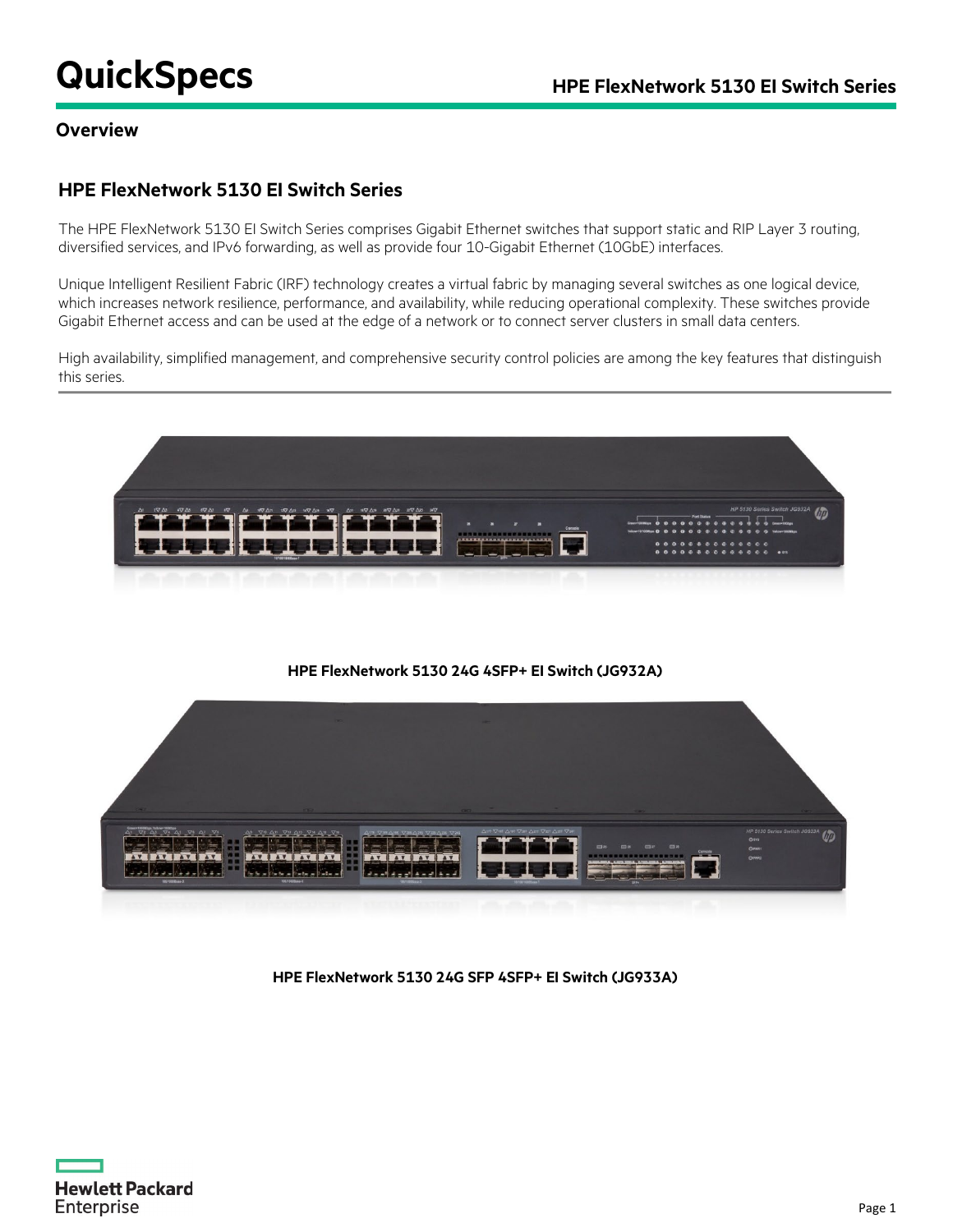### **Overview**



**HPE FlexNetwork 5130 48G 4SFP+ EI Switch (JG934A**



**HPE FlexNetwork 5130 24G PoE+ 4SFP+ (370W) EI Switch (JG936A)**



**HPE FlexNetwork 5130 48G PoE+ 4SFP+ (370W) EI Switch (JG937A)**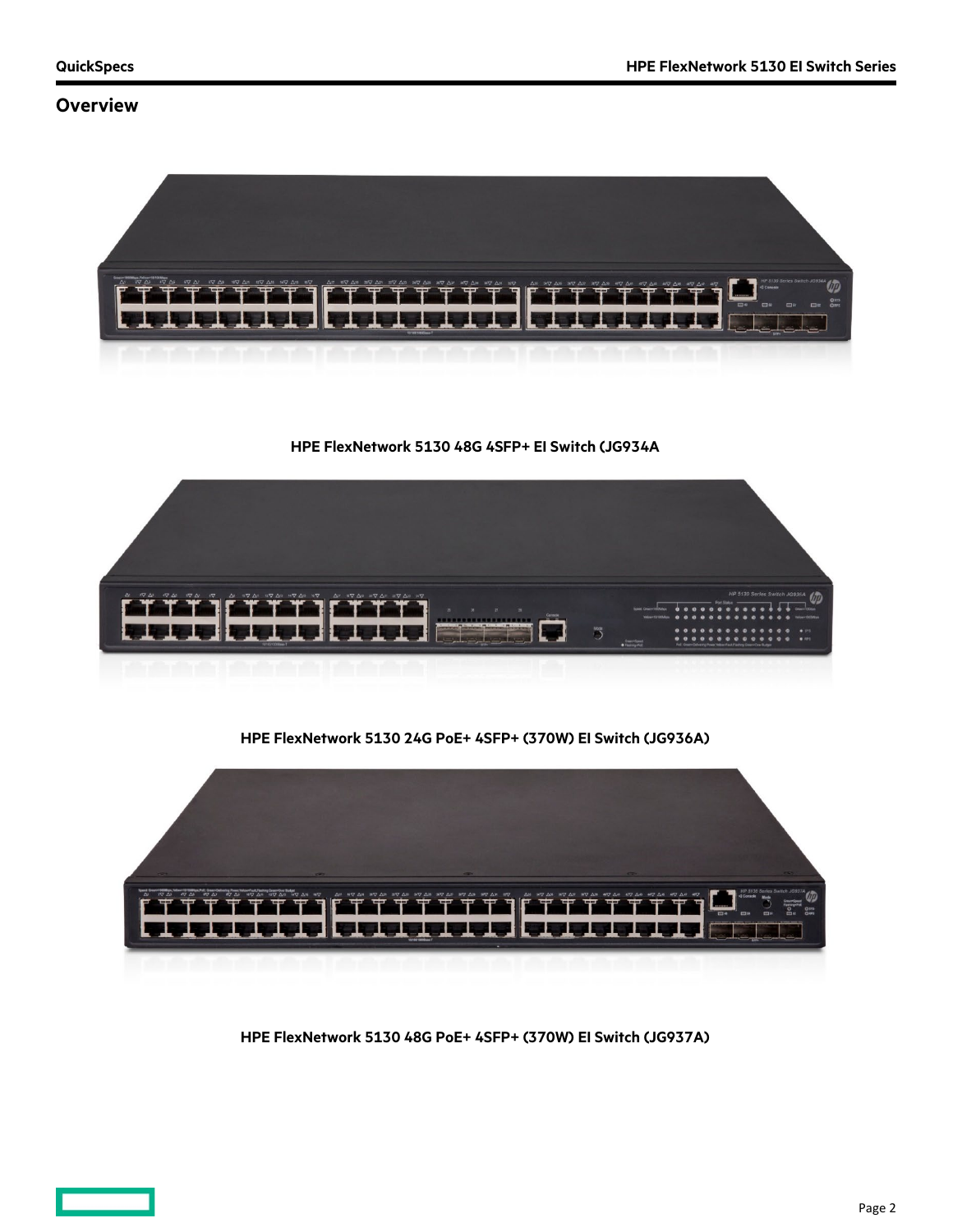### **Overview**



#### **HPE FlexNetwork 5130 24G POE+ 2SFP+ 2XGT (370W) EI Switch (JG940A)**



#### **HPE FlexNetwork 5130 48G POE+ 2SFP+ 2XGT (370W) EI Switch (JG941A)**

#### **Models**

| HPE FlexNetwork 5130 24G 4SFP+ El Switch                  | JG932A |
|-----------------------------------------------------------|--------|
| HPE FlexNetwork 5130 24G SFP 4SFP+ EL Switch              | JG933A |
| HPE FlexNetwork 5130 48G 4SFP+ El Switch                  | JG934A |
| HPE FlexNetwork 5130 24G PoE+ 4SFP+ (370W) El Switch      | JG936A |
| HPE FlexNetwork 5130 48G PoE+ 4SFP+ (370W) EI Switch      | JG937A |
| HPE FlexNetwork 5130 24G POE+ 2SFP+ 2XGT (370W) EI Switch | JG940A |
| HPE FlexNetwork 5130 48G POE+ 2SFP+ 2XGT (370W) EI Switch | JG941A |
|                                                           |        |

#### **Key features**

- Fixed 10GbE ports for high-speed stacking or uplinks
- Support for multiple services
- Comprehensive security control policies
- Diversified quality of service (QoS) policies
- Excellent manageability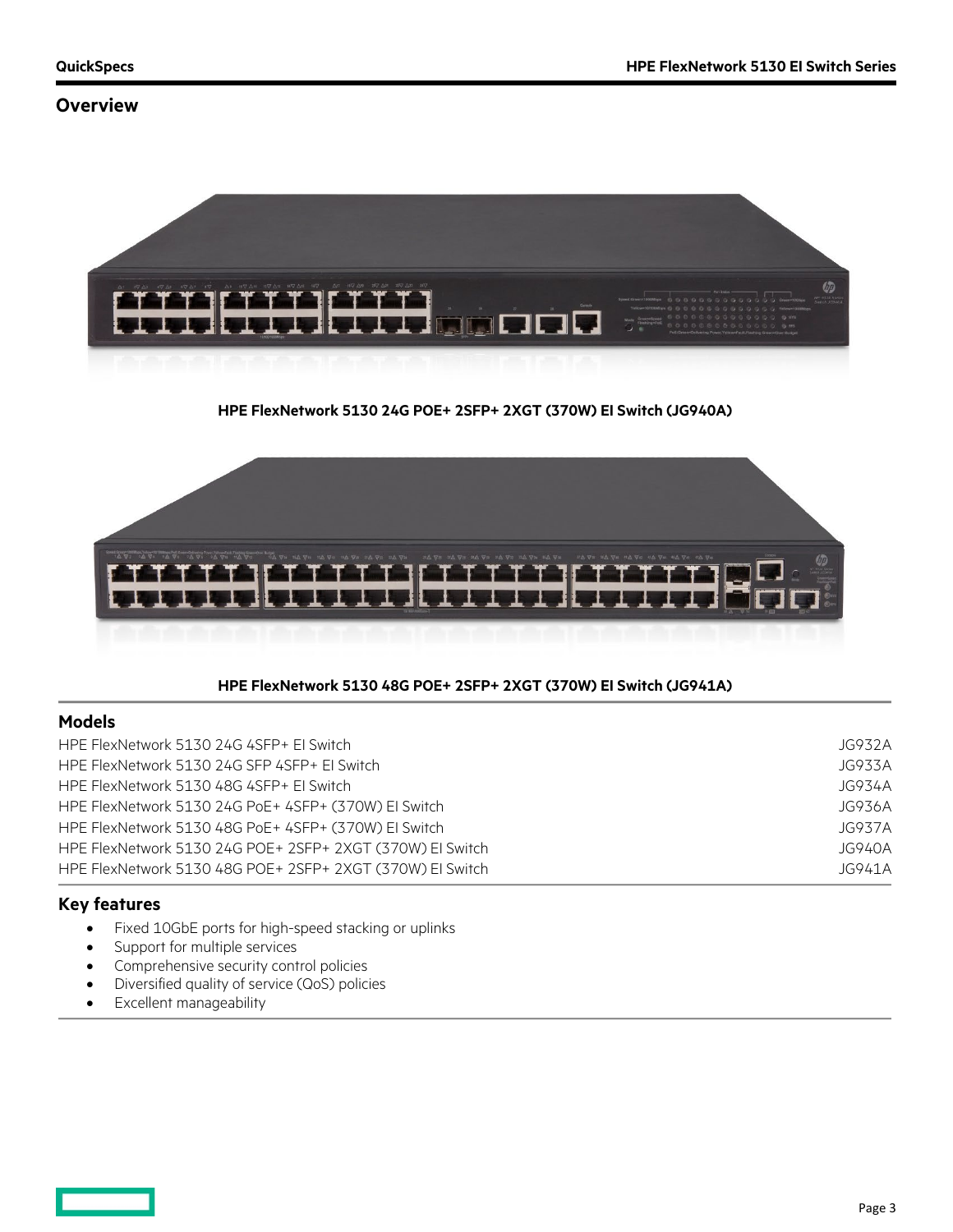### **Features and benefits**

#### **Software-defined networking**

• **OpenFlow**

Supports OpenFlow 1.3 specification to enable SDN by allowing separation of the data (packet forwarding) and control (routing decision) paths

### **Quality of Service** (QoS)

- **Broadcast control** Allows limitation of broadcast traffic rate to cut down on unwanted network broadcast traffic
- **Advanced classifier-based QoS** Classifies traffic using multiple match criteria based on Layer 2, 3, and 4 information; applies QoS policies such as setting priority level and rate limit to selected traffic on a port, VLAN, or whole switch
- **Powerful QoS feature** Supports the following congestion actions: strict priority (SP) queuing, weighted round robin (WRR), and SP+WRR
- **Traffic policing** Supports Committed Access Rate (CAR) and line rate

### **Connectivity**

• **Auto-MDIX**

Automatically adjusts for straight-through or crossover cables on all 10/100/1000 ports

- **Flow control** Provides back pressure using standard IEEE 802.3x, reducing congestion in heavy traffic situations
- **High-density connectivity** Provides up to 48 fixed 10/100/1000BASE-T ports in a Layer 2/Layer 3 switch
- **IEEE 802.3at Power over Ethernet (PoE+) support** Simplifies deployment and dramatically reduces installation costs by helping to eliminate the time and cost involved in supplying local power at each access point location
- **Ethernet operations, administration and maintenance (OAM)** Detects data link layer problems that occurred in the "last mile" using the IEEE 802.3ah OAM standard; monitors the status of the link between two devices

### **Resiliency and high availability**

- **Separate data and control paths** Separates control from services and keeps service processing isolated; increases security and performance
- **External redundant power supply** Provides high reliability
- **Smart link** Allows 100 ms failover between links
- **Spanning Tree/MSTP, RSTP** Provides redundant links while preventing network loops; supports up to 64 instances of MSTP
- **Intelligent Resilient Fabric (IRF)**

Creates virtual resilient switching fabrics, where two or more switches perform as a single L2 switch and L3 router; switches do not have to be co-located and can be part of a disaster-recovery system; servers or switches can be attached using standard LACP for automatic load balancing and high availability; can eliminate the need for complex protocols like Spanning Tree Protocol, Equal-Cost Multipath (ECMP), or VRRP, thereby simplifying network operation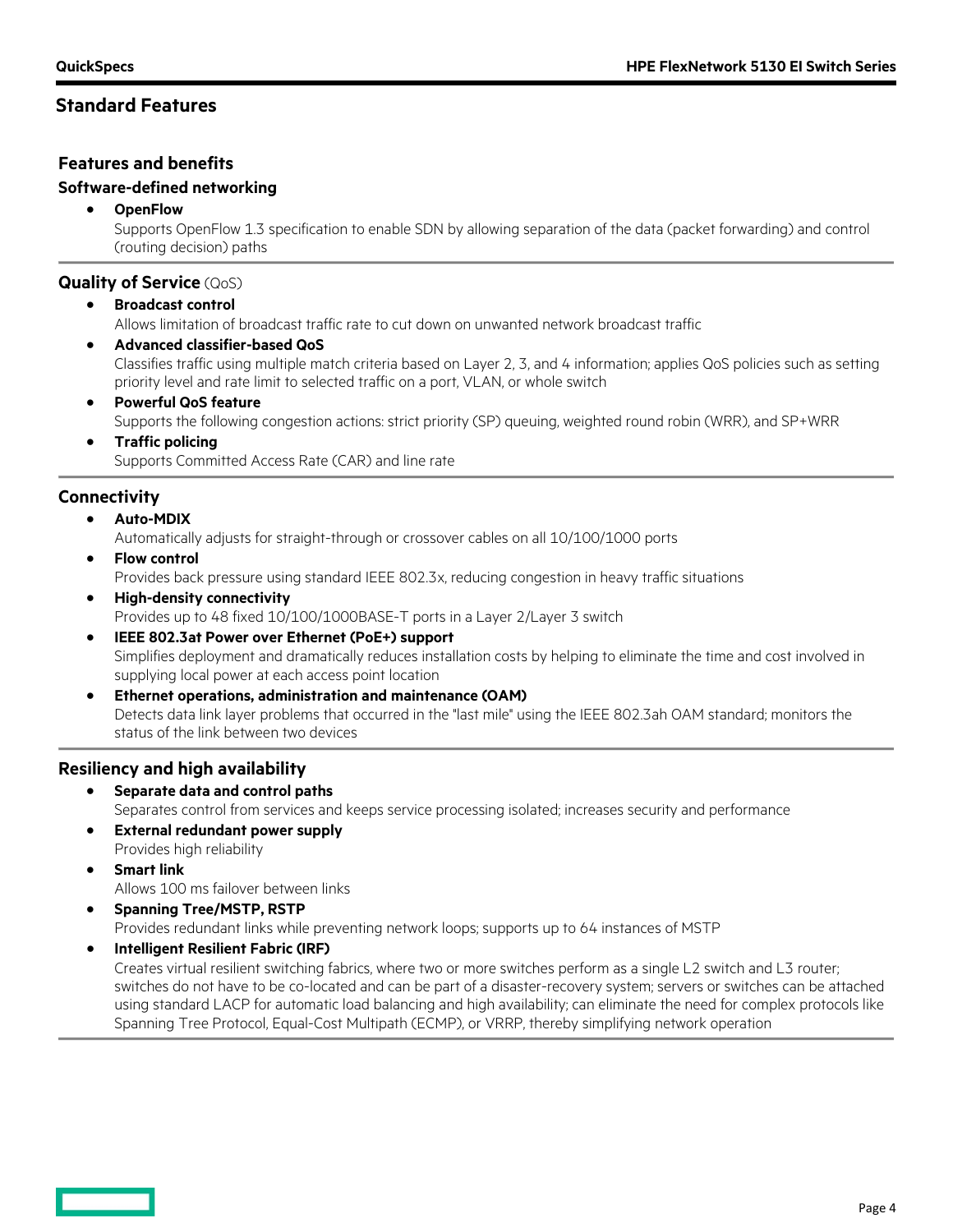### **Layer 3 routing**

- **Static IP routing** Provides manually configured routing for both IPv4 and IPv6 networks
- **Routing Information Protocol (RIP)** Uses a distance vector algorithm with UDP packets for route determination; supports RIPv1 and RIPv2 routing; includes loop protection

### **Management**

- **Remote configuration and management** Enables configuration and management through a secure Web browser or a CLI located on a remote device • **Manager and operator privilege levels**
- Provides read-only (operator) and read/write (manager) access on CLI and Web browser management interfaces
- **Command authorization** Leverages HWTACACS to link a custom list of CLI commands to an individual network administrator's login; also provides an audit trail
- **Secure Web GUI** Provides a secure, easy-to-use graphical interface for configuring the module via HTTPS
- **Multiple configuration files** Stores easily to the flash image
- **Complete session logging** Provides detailed information for problem identification and resolution
- **Remote monitoring (RMON)** Uses standard SNMP to monitor essential network functions; supports events, alarm, history, and statistics group plus a private alarm extension group
- **IEEE 802.1AB Link Layer Discovery Protocol (LLDP)**

Advertises and receives management information from adjacent devices on a network, facilitating easy mapping by network management applications

#### • **sFlow (RFC 3176)**

Provides scalable ASIC-based wirespeed network monitoring and accounting with no impact on network performance; this allows network operators to gather a variety of sophisticated network statistics and information for capacity planning and real-time network monitoring purposes

#### • **Management VLAN**

Segments traffic to and from management interfaces, including CLI/telnet, a Web browser interface, and SNMP

#### • **Remote intelligent mirroring**

Mirrors ingress/egress ACL-selected traffic from a switch port or VLAN to a local or remote switch port anywhere on the network

#### • **Device Link Detection Protocol (DLDP)**

Monitors a cable between two compatible switches and shuts down the ports on both ends if the cable is broken, which prevents network problems such as loops

#### • **IPv6 management**

Provides future-proof networking because the switch is capable of being managed whether the attached network is running IPv4 or IPv6; supports pingv6, tracertv6, Telnetv6, TFTPv6, DNSv6, syslogv6, FTPv6, SNMPv6, DHCPv6, and RADIUS for IPv6

#### • **Troubleshooting**

Ingress and egress port monitoring enables network problem-solving; virtual cable tests provide visibility into cable problems

#### • **HPE Intelligent Management Center (IMC)**

Integrates fault management, element configuration, and network monitoring from a central vantage point; built-in support for third-party devices enables network administrators to centrally manage all network elements with a variety of

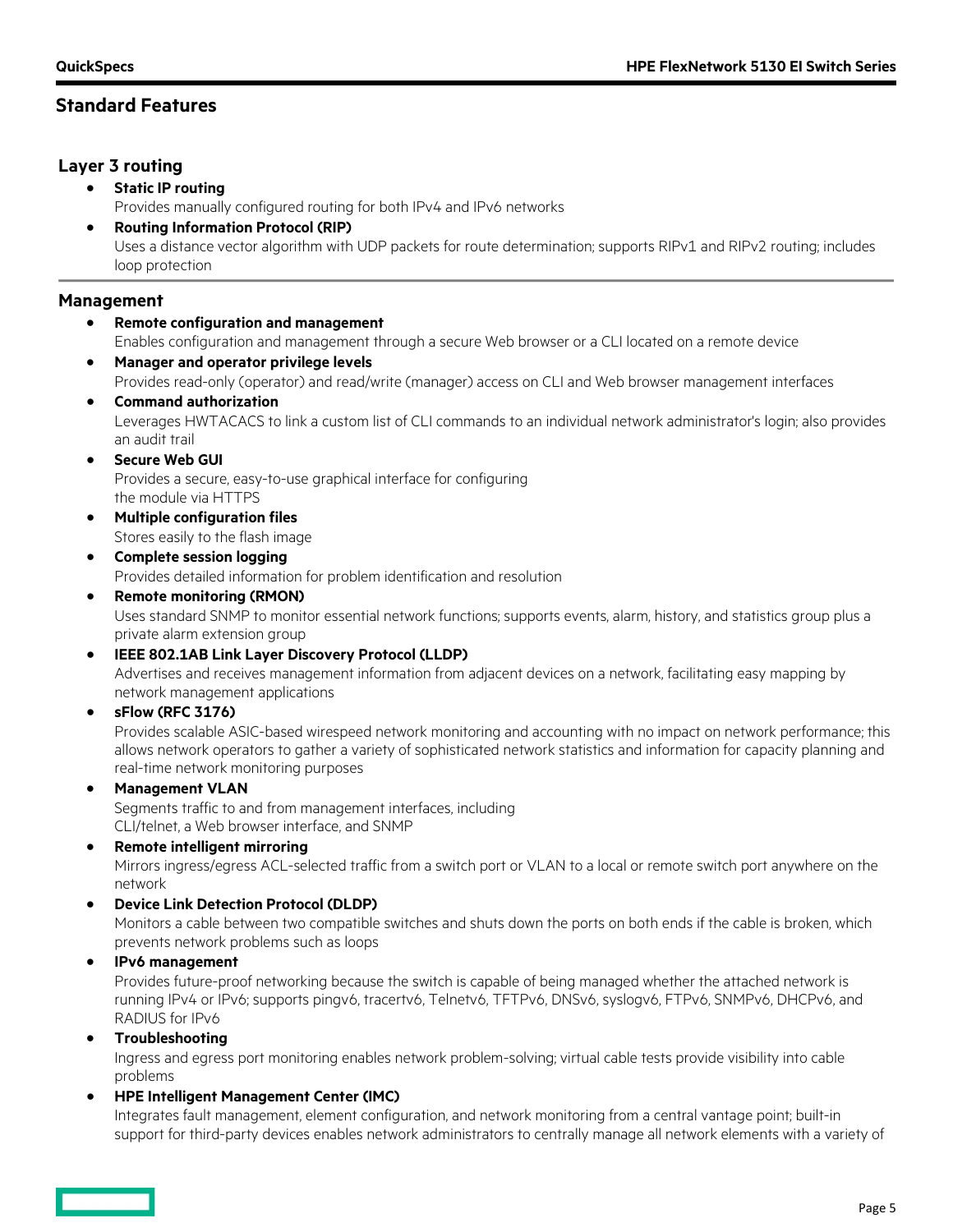automated tasks, including discovery, categorization, baseline configurations, and software images; the software also provides configuration comparison tools, version tracking, change alerts, and more

#### • **Network Management**

SNMP v1/v2c/v3, MIB-II with Traps, and RADIUS Authentication Client MIB (RFC 2618); embedded HTML management tool with secure access

#### **Security**

• **Access control lists (ACLs)**

Provides IP Layer 2 to Layer 4 traffic filtering; supports global ACL, VLAN ACL, port ACL, and IPv6 ACL

• **IEEE 802.1X**

Industry-standard method of user authentication using an IEEE 802.1X supplicant on the client in conjunction with a RADIUS server

• **MAC-based authentication**

Client is authenticated with the RADIUS server based on the client's MAC address

#### • **Identity-driven security and access control**

− **Per-user ACLs**

Permits or denies user access to specific network resources based on user identity and time of day, allowing multiple types of users on the same network to access specific network services without risking network security or providing unauthorized access to sensitive data

− **Automatic VLAN assignment**

Automatically assigns users to the appropriate VLAN based on their identities

• **Secure management access**

Delivers secure encryption of all access methods (CLI, GUI, or MIB) through SSHv2, SSL, HTTPS and/or SNMPv3

• **Secure FTP/ SCP**

Allows secure file transfer to and from the switch; protects against unwanted file downloads or unauthorized copying of a switch configuration file

• **Guest VLAN**

Provides a browser-based environment to authenticated clients that is similar to IEEE 802.1X

• **Port security**

Allows access only to specified MAC addresses, which can be learned or specified by the administrator

• **Port isolation**

Secures and adds privacy, and prevents malicious attackers from obtaining user information

• **STP BPDU port protection**

Blocks Bridge Protocol Data Units (BPDUs) on ports that do not require BPDUs, preventing forged BPDU attacks

• **STP root guard**

Protects the root bridge from malicious attacks or configuration mistakes

• **DHCP protection**

Blocks DHCP packets from unauthorized DHCP servers, preventing denial-of-service attacks

- **IP source guard**
	- Helps prevent IP spoofing attacks
- **Dynamic ARP protection** Blocks ARP broadcasts from unauthorized hosts, preventing eavesdropping or theft of network data
- **RADIUS/HWTACACS** Eases switch management security administration by using a password authentication server

#### **Performance**

• **Nonblocking architecture**

Up to 176 Gb/s nonblocking switching fabric provides wirespeed switching with up to 143 million pps throughput

• **Hardware-based wirespeed access control lists (ACLs)** Help provide high levels of security and ease of administration without impacting network performance with a feature-rich TCAM-based ACL implementation

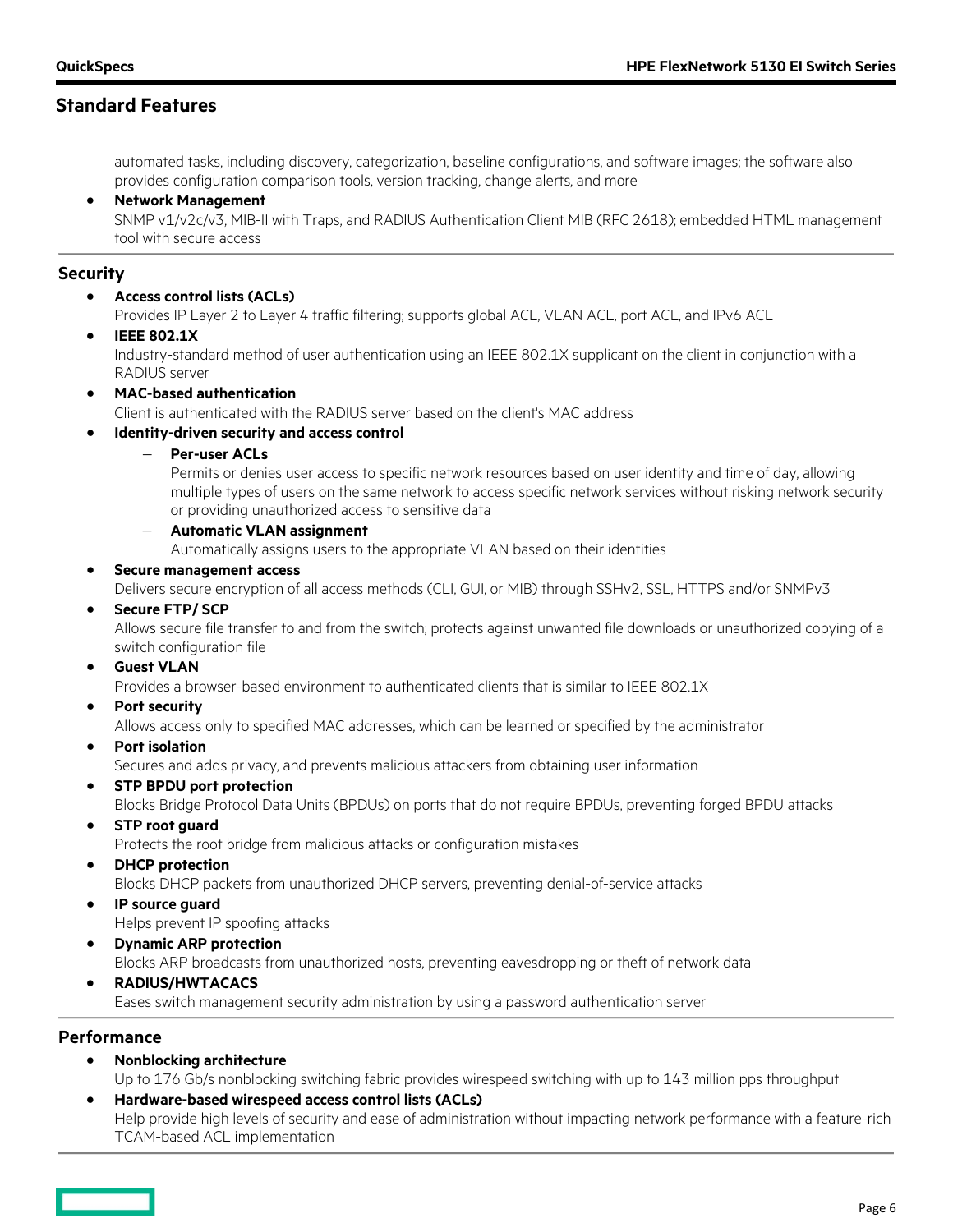#### **Device support**

• **Prestandard PoE Support**

Detects and provides power to prestandard PoE devices such as wireless LAN access points and IP phones

### **Convergence**

• **IEEE 802.1AB Link Layer Discovery Protocol (LLDP)**

Facilitates easy mapping using network management applications with LLDP automated device discovery protocol

• **LLDP-MED**

Is a standard extension that automatically configures network devices, including LLDP-capable IP phones

• **LLDP-CDP compatibility**

Receives and recognizes CDP packets from Cisco's IP phones for seamless interoperation

- **IEEE 802.3at Power over Ethernet (PoE+)** Provides up to 30 W per port that allows support of the latest PoE+-capable devices such as IP phones, wireless access points, and security cameras, as well as any IEEE 802.3af-compliant end device; eliminates the cost of additional electrical cabling and circuits that would otherwise be necessary in IP phone and WLAN deployments
- **PoE allocations**

Supports multiple methods (automatic, IEEE 802.3af class, LLDP-MED, or user-specified) to allocate PoE power for more efficient energy savings

- **Voice VLAN**
	- Automatically assigns VLAN and priority for IP phones, simplifying network configuration and maintenance
- **IP multicast snooping (data-driven IGMP)**

Prevents flooding of IP multicast traffic

### **Additional information**

- **Green IT and power** Improves energy efficiency through the use of the latest advances in silicon development; shuts off unused ports and utilizes variable-speed fans, reducing energy costs
- **Green initiative support** Provides support for RoHS and WEEE regulations
- **Unified Hewlett Packard Enterprise Comware operating system with modular architecture** Provides an easy-to-enhance-and-extend feature set, which doesn't require whole-scale changes; all switching, routing, and security platforms leverage the Comware OS, a common unified modular operating system

### **Energy Efficient Ethernet (EEE) Support**

Reduces power consumption in accordance with IEEE 802.3az

### **Layer 2 switching**

- **16K MAC address table** Provides access to many Layer 2 devices
- **VLAN support and tagging** Supports IEEE 802.1Q with 4,094 simultaneous VLAN IDs
- **IEEE 802.1ad QinQ and selective QinQ** Increase the scalability of an Ethernet network by providing a hierarchical structure; connect multiple LANs on a highspeed campus or metro network
- **10GbE port aggregation** Allows grouping of ports to increase overall data throughput to a remote device
- **Device Link Detection Protocol (DLDP)** Monitors link connectivity and shuts down ports at both ends if unidirectional traffic is detected, preventing loops in STPbased networks
- **Jumbo Frame Support** Improves the performance of large data transfers; supports frame size of up to 10K-bytes

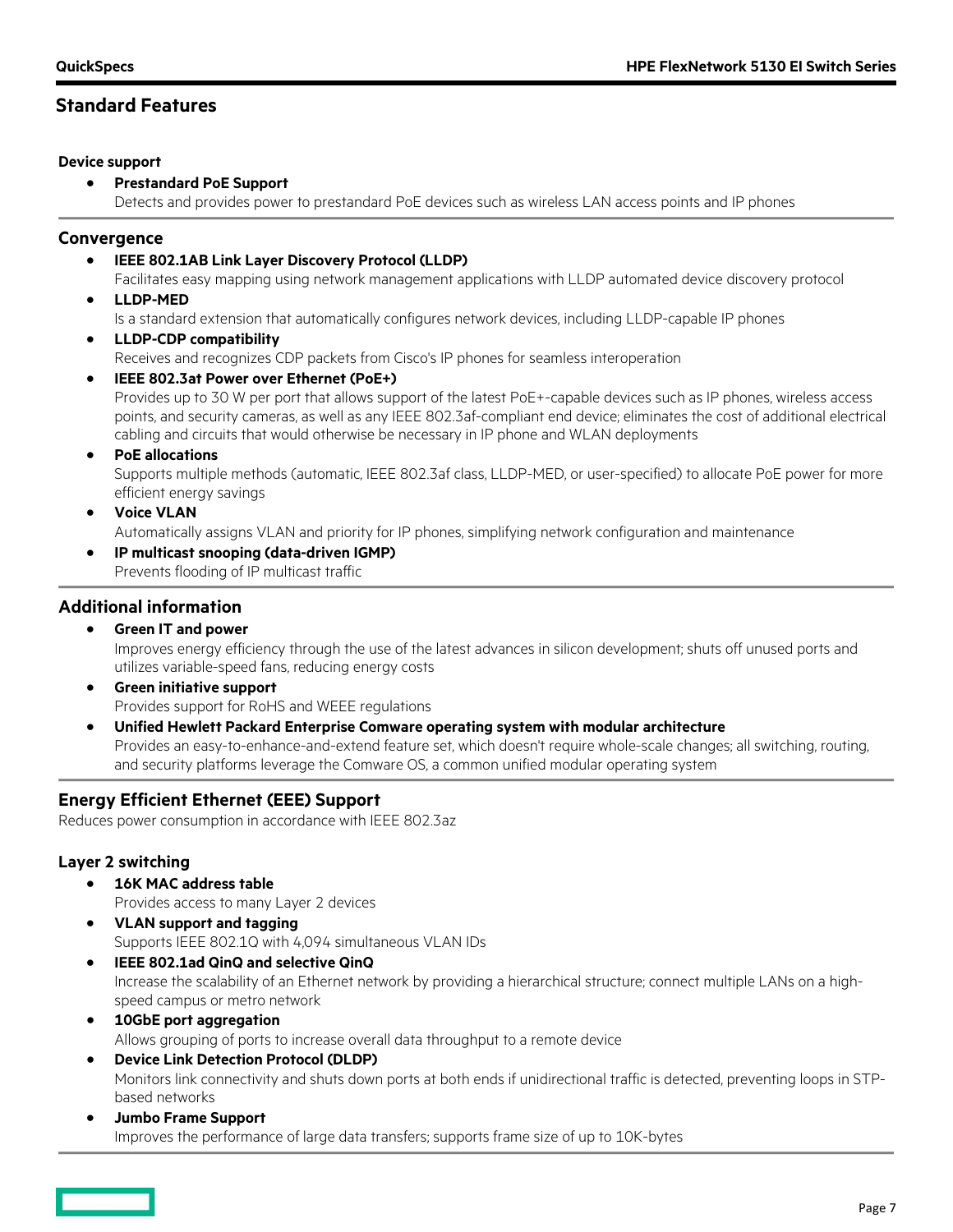#### **Layer 3 services**

• **Address Resolution Protocol (ARP)**

Determines the MAC address of another IP host in the same subnet; supports static ARPs; gratuitous ARP allows detection of duplicate IP addresses; proxy ARP allows normal ARP operation between subnets or when subnets are separated by a Layer 2 network

- **Dynamic Host Configuration Protocol (DHCP)** Simplifies the management of large IP networks; supports client; DHCP Relay enables DHCP operation across subnets
- **Loopback interface address** Defines an address that can always be reachable, improving diagnostic capability
- **User Datagram Protocol (UDP) helper function** Allows UDP broadcasts to be directed across router interfaces to specific IP unicast or subnet broadcast addresses and prevents server spoofing for UDP services such as DHCP
- **Route maps**

Provide more control during route redistribution; allow filtering and altering of route metrics

• **DHCP server** Centralizes and reduces the cost of IPv4 address management

### **Warranty and support**

• **Limited Lifetime Warranty**

See **<http://www.hpe.com/networking/warrantysummary>** for warranty and support information included with your product purchase.

• **Software releases**

To find software for your product, refer to **<http://www.hpe.com/networking/support>**; for details on the software releases available with your product purchase, refer to **<http://www.hpe.com/networking/warrantysummary>**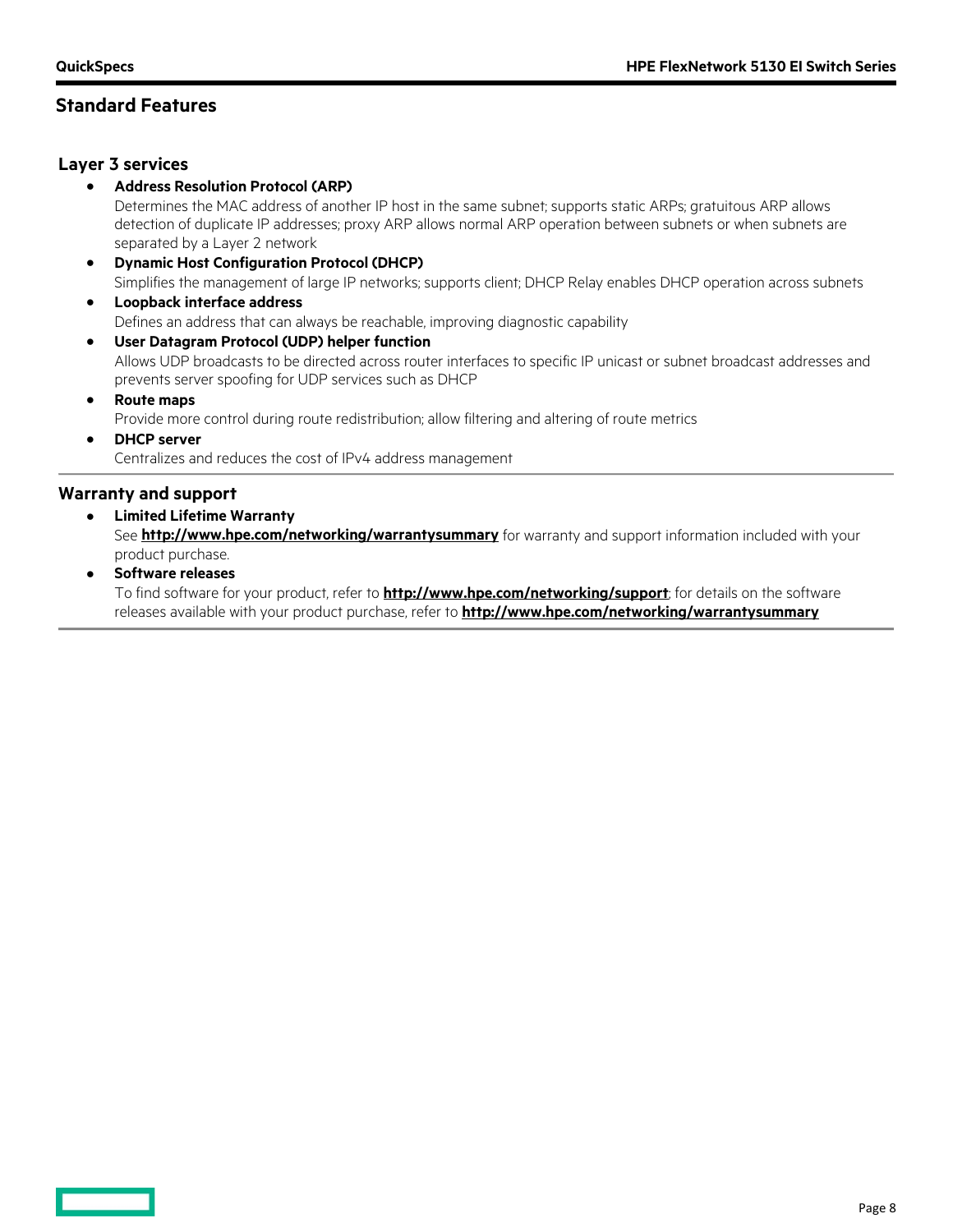# **Configuration Information**

### **Build To Order:**

BTO is a standalone unit with no integration. BTO products ship standalone are not part of a CTO or Rack-Shippable solution.

| <b>Switch Chassis</b> |                                                                                                     |               |
|-----------------------|-----------------------------------------------------------------------------------------------------|---------------|
| Rule #                | <b>Description</b>                                                                                  | <b>SKU</b>    |
| 2, 4, 5               | HPE FlexNetwork 5130 24G 4SFP+ EI Switch                                                            | <b>JG932A</b> |
|                       | 24 RJ-45 autosensing 10/100/1000 ports<br>$\bullet$                                                 |               |
|                       | 4 SFP+ ports<br>$\bullet$                                                                           |               |
|                       | $min=0 \setminus max=4$ SFP+ Transceivers<br>$\bullet$                                              |               |
|                       | Power supply included<br>$\bullet$                                                                  |               |
|                       | 1U - Height<br>$\bullet$                                                                            |               |
|                       | HPE FlexNetwork 5130 24G 4SFP+ EI Switch PDU Cable NA/JP/TW                                         | JG932A#B2B    |
|                       | • C15 PDU Jumper Cord (NA/MEX/TW/JP)                                                                |               |
|                       | HPE FlexNetwork 5130 24G 4SFP+ EI Switch PDU Cable ROW                                              | JG932A#B2C    |
|                       | C15 PDU Jumper Cord (ROW)<br>$\bullet$                                                              |               |
|                       | HPE FlexNetwork 5130 24G 4SFP+ EI Switch 220V N.A. - english localized                              | JG932A#B2E    |
|                       | NEMA L6-20P Cord (NA/MEX/JP/TW)                                                                     |               |
| 1, 2                  | HPE FlexNetwork 5130 24G SFP 4SFP+ EI Switch                                                        | JG933A        |
|                       | 24 SFP ports<br>٠                                                                                   |               |
|                       | (Of the 24, 8 are dual-personality ports - autosensing 10/100/1000BASE-T or SFP)                    |               |
|                       | min=0 \ max=24 SFP Transceivers<br>٠                                                                |               |
|                       | 4 SFP+ ports<br>$\bullet$                                                                           |               |
|                       | $min=0 \setminus max=4$ SFP+ Transceivers<br>$\bullet$                                              |               |
|                       | Must select min 1 power supply<br>$\bullet$                                                         |               |
|                       | 1U - Height<br>$\bullet$                                                                            |               |
| 2, 4, 5               | HPE FlexNetwork 5130 48G 4SFP+ El Switch                                                            | JG934A        |
|                       | 48 RJ-45 autosensing 10/100/1000 ports<br>$\bullet$                                                 |               |
|                       | 4 SFP+ ports<br>$\bullet$                                                                           |               |
|                       | $min=0 \setminus max=4$ SFP+ Transceivers<br>$\bullet$                                              |               |
|                       | Power supply included<br>٠                                                                          |               |
|                       | 1U - Height<br>HPE FlexNetwork 5130 48G 4SFP+ EI Switch PDU Cable NA/JP/TW                          | JG934A#B2B    |
|                       |                                                                                                     |               |
|                       | C15 PDU Jumper Cord (NA/MEX/TW/JP)                                                                  |               |
|                       | HPE FlexNetwork 5130 48G 4SFP+ EI Switch PDU Cable ROW                                              | JG934A#B2C    |
|                       | C15 PDU Jumper Cord (ROW)<br>$\bullet$                                                              |               |
|                       | HPE FlexNetwork 5130 48G 4SFP+ EI Switch 220V N.A. - english localized                              | JG934A#B2E    |
|                       | NEMA L6-20P Cord (NA/MEX/JP/TW)                                                                     |               |
| 2, 4, 5               | HPE FlexNetwork 5130 24G PoE+ 4SFP+ (370W) EI Switch                                                | <b>JG936A</b> |
|                       | 24 RJ-45 autosensing 10/100/1000 ports                                                              |               |
|                       | 4 SFP+ ports<br>$\bullet$                                                                           |               |
|                       | $min=0 \setminus max=4$ SFP+ Transceivers                                                           |               |
|                       | Power supply included<br>$\bullet$                                                                  |               |
|                       | 1U - Height<br>$\bullet$<br>HPE FlexNetwork 5130 24G PoE+ 4SFP+ (370W) EI Switch PDU Cable NA/JP/TW | JG936A#B2B    |
|                       |                                                                                                     |               |
|                       | C15 PDU Jumper Cord (NA/MEX/TW/JP)                                                                  |               |
|                       | HPE FlexNetwork 5130 24G PoE+ 4SFP+ (370W) EI Switch PDU Cable ROW                                  | JG936A#B2C    |
|                       | C15 PDU Jumper Cord (ROW)<br>$\bullet$                                                              |               |

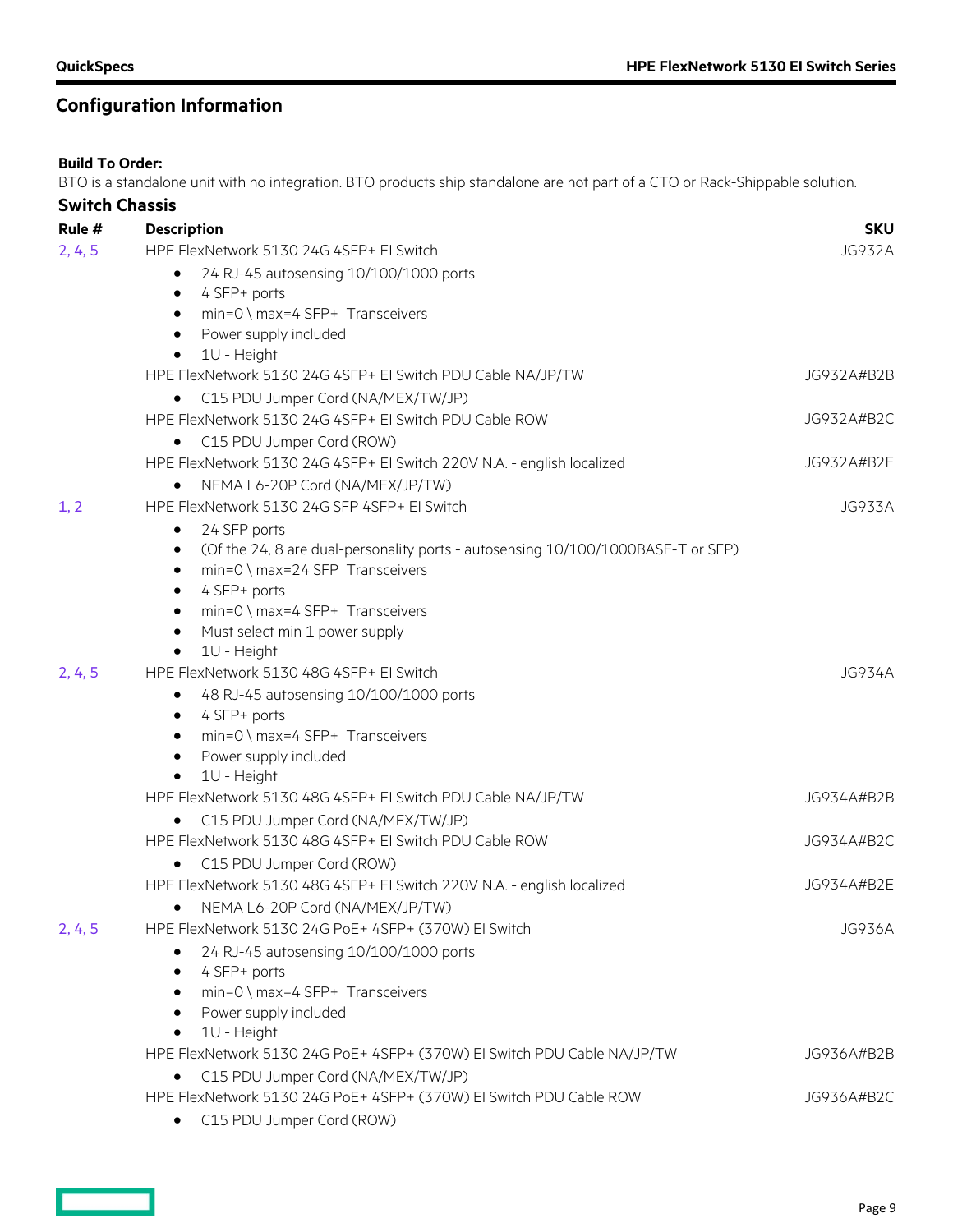<u>and a strong part of</u>

# **Configuration Information**

|         | HPE FlexNetwork 5130 24G PoE+ 4SFP+ (370W) EI Switch 220V N.A. - english localized      | JG936A#B2E    |
|---------|-----------------------------------------------------------------------------------------|---------------|
|         | NEMA L6-20P Cord (NA/MEX/JP/TW)                                                         |               |
| 2, 4, 5 | HPE FlexNetwork 5130 48G PoE+ 4SFP+ (370W) El Switch                                    | <b>JG937A</b> |
|         | 48 RJ-45 autosensing 10/100/1000 ports<br>$\bullet$                                     |               |
|         | 4 SFP+ ports<br>٠                                                                       |               |
|         | min=0 \ max=4 SFP+ Transceivers<br>$\bullet$                                            |               |
|         | Power supply included<br>$\bullet$                                                      |               |
|         | 1U - Height<br>$\bullet$                                                                |               |
|         | HPE FlexNetwork 5130 48G PoE+ 4SFP+ (370W) EI Switch PDU Cable NA/JP/TW                 | JG937A#B2B    |
|         | • C15 PDU Jumper Cord (NA/MEX/TW/JP)                                                    |               |
|         | HPE FlexNetwork 5130 48G PoE+ 4SFP+ (370W) EI Switch PDU Cable ROW                      | JG937A#B2C    |
|         | C15 PDU Jumper Cord (ROW)                                                               |               |
|         | HPE FlexNetwork 5130 48G PoE+ 4SFP+ (370W) EI Switch 220V N.A. - english localized      | JG937A#B2E    |
|         | NEMA L6-20P Cord (NA/MEX/JP/TW)<br>$\bullet$                                            |               |
| 2, 4, 5 | HPE FlexNetwork 5130 24G POE+ 2SFP+ 2XGT (370W) El Switch                               | <b>JG940A</b> |
|         | 24 RJ-45 autosensing 10/100/1000 ports<br>$\bullet$                                     |               |
|         | 2 SFP+ ports<br>$\bullet$                                                               |               |
|         | min=0 \ max=2 SFP Transceivers<br>$\bullet$                                             |               |
|         | 2 RJ-45 1/10GBASE-T ports<br>$\bullet$                                                  |               |
|         | Power supply included<br>$\bullet$                                                      |               |
|         | 1U - Height<br>$\bullet$                                                                |               |
|         | HPE FlexNetwork 5130 24G POE+ 2SFP+ 2XGT (370W) EI Switch PDU Cable NA/JP/TW            | JG940A#B2B    |
|         | C15 PDU Jumper Cord (NA/MEX/TW/JP)                                                      |               |
|         | HPE FlexNetwork 5130 24G POE+ 2SFP+ 2XGT (370W) EI Switch PDU Cable ROW                 | JG940A#B2C    |
|         | C15 PDU Jumper Cord (ROW)<br>$\bullet$                                                  |               |
|         | HPE FlexNetwork 5130 24G POE+ 2SFP+ 2XGT (370W) EI Switch 220V N.A. - english localized | JG940A#B2E    |
|         | NEMA L6-20P Cord (NA/MEX/JP/TW)<br>$\bullet$                                            |               |
| 2, 4, 5 | HPE FlexNetwork 5130 48G POE+ 2SFP+ 2XGT (370W) El Switch                               | <b>JG941A</b> |
|         | 48 RJ-45 autosensing 10/100/1000 ports<br>٠                                             |               |
|         | 2 SFP+ ports<br>$\bullet$                                                               |               |
|         | min=0 \ max=2 SFP Transceivers<br>$\bullet$                                             |               |
|         | 2 RJ-45 1/10GBASE-T ports<br>٠                                                          |               |
|         | Power supply included<br>$\bullet$                                                      |               |
|         | 1U - Height                                                                             |               |
|         | HPE FlexNetwork 5130 48G POE+ 2SFP+ 2XGT (370W) EI Switch PDU Cable NA/JP/TW            | JG941A#B2B    |
|         | C15 PDU Jumper Cord (NA/MEX/TW/JP)                                                      |               |
|         | HPE FlexNetwork 5130 48G POE+ 2SFP+ 2XGT (370W) El Switch PDU Cable ROW                 | JG941A#B2C    |
|         | C15 PDU Jumper Cord (ROW)<br>٠                                                          |               |
|         | HPE FlexNetwork 5130 48G POE+ 2SFP+ 2XGT (370W) EI Switch 220V N.A. - english localized | JG941A#B2E    |
|         | NEMA L6-20P Cord (NA/MEX/JP/TW)                                                         |               |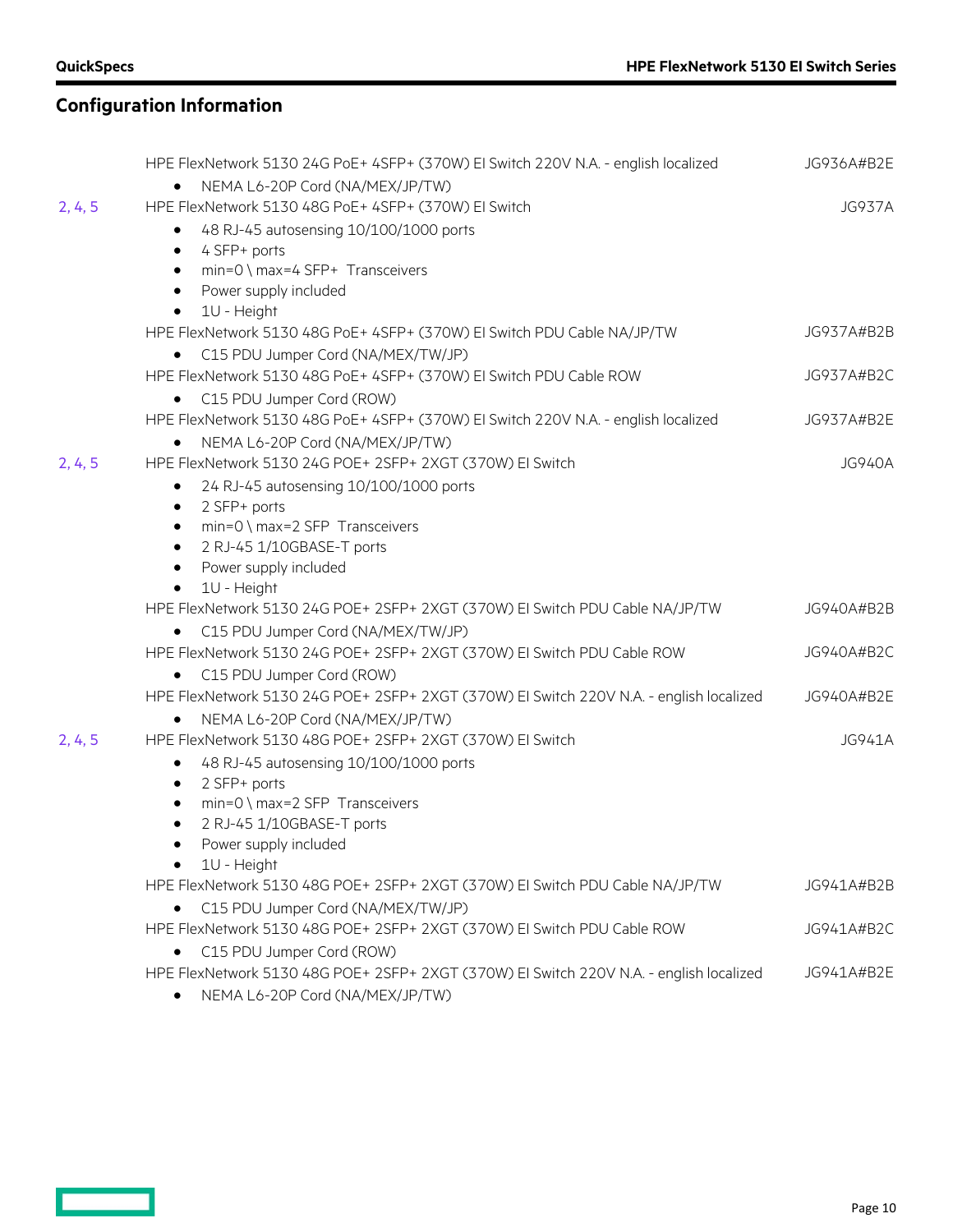**Contract** 

# **Configuration Information**

|               | <b>Configuration Rules</b>                                                                                                                                     |               |  |
|---------------|----------------------------------------------------------------------------------------------------------------------------------------------------------------|---------------|--|
| Rule #        | <b>Description</b>                                                                                                                                             | <b>SKU</b>    |  |
| 1             | The following Transceivers install into this Switch: (SFP Ports)                                                                                               |               |  |
|               | HPE X115 100M SFP LC FX Transceiver                                                                                                                            | JD102B        |  |
|               | HPE X110 100M SFP LC LX Transceiver                                                                                                                            | <b>JD120B</b> |  |
|               | HPE X115 100M SFP LC BX 10-U Transceiver                                                                                                                       | <b>JD100A</b> |  |
|               | HPE X115 100M SFP LC BX 10-D Transceiver                                                                                                                       | <b>JD101A</b> |  |
|               | HPE X120 1G SFP LC SX Transceiver                                                                                                                              | <b>JD118B</b> |  |
|               | HPE X120 1G SFP LC LX Transceiver                                                                                                                              | JD119B        |  |
|               | HPE X120 1G SFP RJ45 T Transceiver                                                                                                                             | JD089B        |  |
|               | HPE X120 1G SFP LC BX 10-U Transceiver                                                                                                                         | JD098B        |  |
|               | HPE X120 1G SFP LC BX 10-D Transceiver                                                                                                                         | JD099B        |  |
|               | HPE X120 1G SFP LC LH100 Transceiver                                                                                                                           | <b>JD103A</b> |  |
| 2             | The following Transceivers install into this Switch: (SFP+ Ports)                                                                                              |               |  |
|               | HPE X120 1G SFP LC SX Transceiver                                                                                                                              | <b>JD118B</b> |  |
|               | HPE X120 1G SFP LC LX Transceiver                                                                                                                              | JD119B        |  |
|               | HPE X120 1G SFP RJ45 T Transceiver                                                                                                                             | JD089B        |  |
|               | HPE X120 1G SFP LC BX 10-U Transceiver                                                                                                                         | JD098B        |  |
|               | HPE X120 1G SFP LC BX 10-D Transceiver                                                                                                                         | JD099B        |  |
|               | HPE X120 1G SFP LC LH100 Transceiver                                                                                                                           | <b>JD103A</b> |  |
|               | HPE X130 10G SFP+ LC SR Transceiver                                                                                                                            | JD092B        |  |
|               | HPE X130 10G SFP+ LC LR Transceiver                                                                                                                            | <b>JD094B</b> |  |
|               | HPE FlexNetwork X240 10G SFP+ to SFP+ 0.65m Direct Attach Copper Cable                                                                                         | <b>JD095C</b> |  |
|               | HPE FlexNetwork X240 10G SFP+ to SFP+ 1.2m Direct Attach Copper Cable                                                                                          | JD096C        |  |
|               | HPE FlexNetwork X240 10G SFP+ to SFP+ 3m Direct Attach Copper Cable                                                                                            | <b>JD097C</b> |  |
|               | HPE FlexNetwork X240 10G SFP+ to SFP+ 5m Direct Attach Copper Cable                                                                                            | <b>JG081C</b> |  |
|               | HPE X2A0 10G SFP+ to SFP+ 7m Active Optical Cable                                                                                                              | <b>JL290A</b> |  |
|               | HPE X2A0 10G SFP+ to SFP+ 10m Active Optical Cable                                                                                                             | <b>JL291A</b> |  |
|               | HPE X2A0 10G SFP+ to SFP+ 20m Active Optical Cable                                                                                                             |               |  |
| 4             | Localization (Wall Power Cord) required on orders without #B2B, #B2C (PDU Power Cord) or                                                                       |               |  |
|               | #B2E. (See Localization Menu)                                                                                                                                  |               |  |
| 5             | #B2E is Offered only in NA, Mexico, Taiwan and Japan.                                                                                                          |               |  |
| <b>Notes:</b> | Drop down under power supply should offer the following options and results:<br>$\overline{\phantom{0}}$                                                       |               |  |
|               | Switch/Router/Power Supply to PDU Power Cord - #B2B in North America, Mexico, Taiwan,<br>and Japan or #B2C ROW. (Watson Default B2B or B2C for Rack Level CTO) |               |  |
|               | Switch/Router/Power Supply to Wall Power Cord - Localized Option (Watson Default for BTO<br>and Box Level CTO)                                                 |               |  |
|               | High Volt Switch/Router/Power Supply to Wall Power Cord - #B2E Option. (Offered only in                                                                        |               |  |

North America, Mexico, Taiwan, and Japan)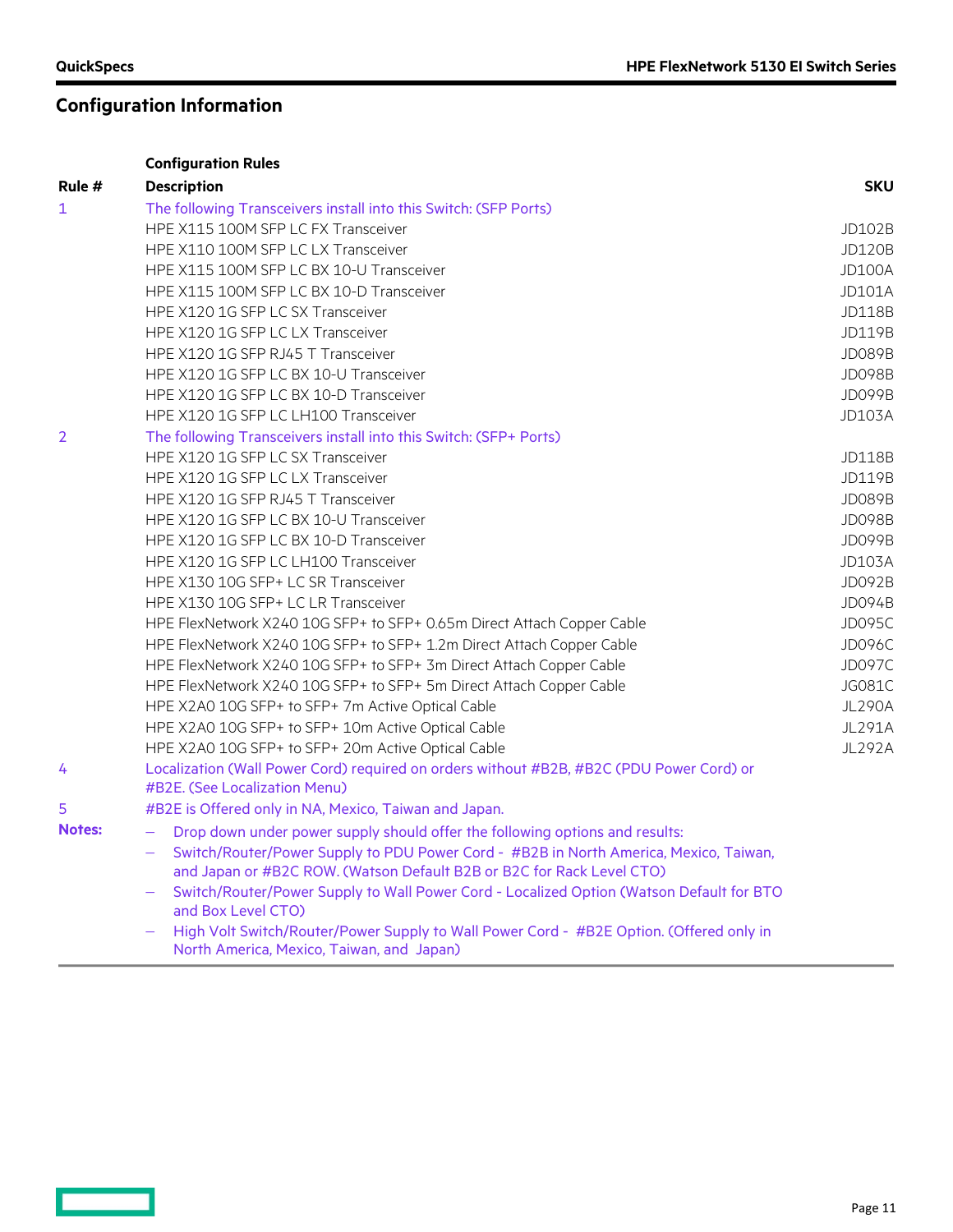# **Configuration Information**

### **Rack Level Integration CTO Models**

|         | <b>Switch Chassis</b>                                                                 |               |
|---------|---------------------------------------------------------------------------------------|---------------|
| Rule #  | <b>Description</b>                                                                    | <b>SKU</b>    |
| 2, 4, 7 | HPE FlexNetwork 5130 24G 4SFP+ EI Switch                                              | <b>JG932A</b> |
|         | 24 RJ-45 autosensing 10/100/1000 ports<br>$\bullet$                                   |               |
|         | 4 SFP+ ports<br>$\bullet$                                                             |               |
|         | min=0 \ max=4 SFP+ Transceivers<br>$\bullet$                                          |               |
|         | Power supply included<br>$\bullet$                                                    |               |
|         | 1U - Height<br>$\bullet$                                                              |               |
|         | HPE FlexNetwork 5130 24G 4SFP+ EI Switch PDU Cable NA/JP/TW                           | JG932A#B2B    |
|         | C15 PDU Jumper Cord (NA/MEX/TW/JP)                                                    |               |
|         | HPE FlexNetwork 5130 24G 4SFP+ EI Switch PDU Cable ROW                                | JG932A#B2C    |
|         | C15 PDU Jumper Cord (ROW)<br>$\bullet$                                                |               |
| 1, 2, 7 | HPE FlexNetwork 5130 24G SFP 4SFP+ El Switch                                          | JG933A        |
|         | 24 SFP ports<br>$\bullet$                                                             |               |
|         | (Of the 24, 8 are dual-personality ports - autosensing 10/100/1000BASE-T or SFP)<br>٠ |               |
|         | $min=0 \setminus max=24$ SFP Transceivers<br>$\bullet$                                |               |
|         | 4 SFP+ ports<br>٠                                                                     |               |
|         | $min=0 \setminus max=4$ SFP+ Transceivers<br>$\bullet$                                |               |
|         | Must select min 1 power supply<br>$\bullet$                                           |               |
|         | 1U - Height<br>٠                                                                      | <b>JG934A</b> |
| 2, 4, 7 | HPE FlexNetwork 5130 48G 4SFP+ EI Switch                                              |               |
|         | 48 RJ-45 autosensing 10/100/1000 ports<br>٠                                           |               |
|         | 4 SFP+ ports<br>$\bullet$<br>min=0 \ max=4 SFP+ Transceivers<br>$\bullet$             |               |
|         | Power supply included<br>$\bullet$                                                    |               |
|         | 1U - Height<br>$\bullet$                                                              |               |
|         | HPE FlexNetwork 5130 48G 4SFP+ EI Switch PDU Cable NA/JP/TW                           | JG934A#B2B    |
|         | C15 PDU Jumper Cord (NA/MEX/TW/JP)<br>$\bullet$                                       |               |
|         | HPE FlexNetwork 5130 48G 4SFP+ EI Switch PDU Cable ROW                                | JG934A#B2C    |
|         | C15 PDU Jumper Cord (ROW)                                                             |               |
| 2, 4, 7 | HPE FlexNetwork 5130 24G PoE+ 4SFP+ (370W) El Switch                                  | <b>JG936A</b> |
|         | 24 RJ-45 autosensing 10/100/1000 ports<br>٠                                           |               |
|         | 4 SFP+ ports<br>$\bullet$                                                             |               |
|         | $min=0 \setminus max=4$ SFP+ Transceivers                                             |               |
|         | Power supply included<br>$\bullet$                                                    |               |
|         | 1U - Height<br>$\bullet$                                                              |               |
|         | HPE FlexNetwork 5130 24G PoE+ 4SFP+ (370W) EI Switch PDU Cable NA/JP/TW               | JG936A#B2B    |
|         | C15 PDU Jumper Cord (NA/MEX/TW/JP)                                                    |               |
|         | HPE FlexNetwork 5130 24G PoE+ 4SFP+ (370W) EI Switch PDU Cable ROW                    | JG936A#B2C    |
|         | C15 PDU Jumper Cord (ROW)                                                             |               |
| 2, 4, 7 | HPE FlexNetwork 5130 48G PoE+ 4SFP+ (370W) El Switch                                  | <b>JG937A</b> |
|         | 48 RJ-45 autosensing 10/100/1000 ports<br>٠                                           |               |
|         | 4 SFP+ ports<br>$\bullet$                                                             |               |
|         | $min=0 \setminus max=4$ SFP+ Transceivers                                             |               |
|         | Power supply included                                                                 |               |

• 1U - Height

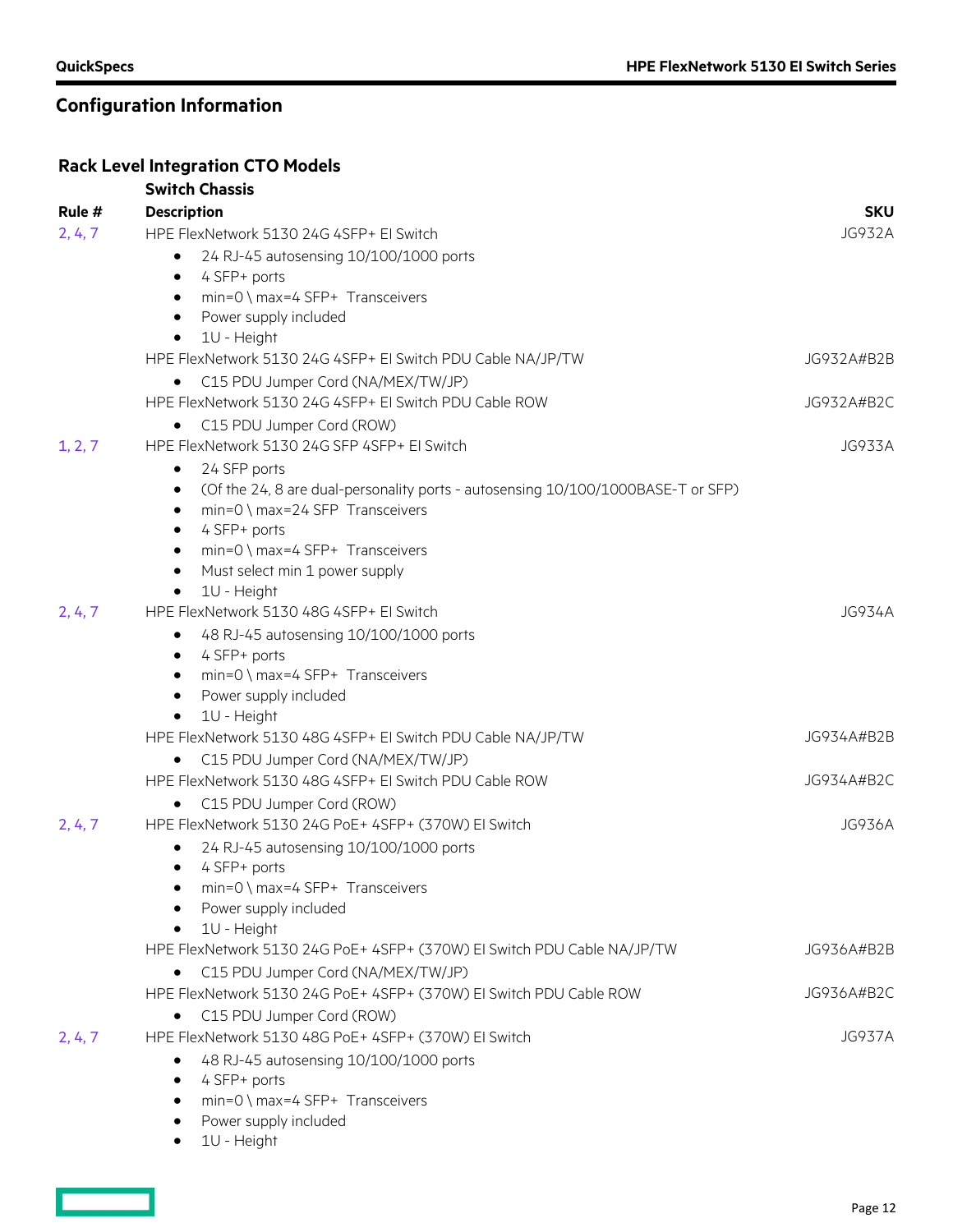$\qquad \qquad \Box$ 

|         | HPE FlexNetwork 5130 48G PoE+ 4SFP+ (370W) EI Switch PDU Cable NA/JP/TW                                                                   | JG937A#B2B    |
|---------|-------------------------------------------------------------------------------------------------------------------------------------------|---------------|
|         | • C15 PDU Jumper Cord (NA/MEX/TW/JP)<br>HPE FlexNetwork 5130 48G PoE+ 4SFP+ (370W) EI Switch PDU Cable ROW                                |               |
|         |                                                                                                                                           | JG937A#B2C    |
| 2, 4, 7 | C15 PDU Jumper Cord (ROW)<br>٠<br>HPE FlexNetwork 5130 24G POE+ 2SFP+ 2XGT (370W) EI Switch                                               | <b>JG940A</b> |
|         |                                                                                                                                           |               |
|         | 24 RJ-45 autosensing 10/100/1000 ports<br>$\bullet$<br>2 SFP+ ports<br>٠                                                                  |               |
|         | min=0 \ max=2 SFP Transceivers<br>$\bullet$                                                                                               |               |
|         | 2 RJ-45 1/10GBASE-T ports<br>$\bullet$                                                                                                    |               |
|         | Power supply included<br>$\bullet$                                                                                                        |               |
|         | 1U - Height<br>$\bullet$                                                                                                                  |               |
|         | HPE FlexNetwork 5130 24G POE+ 2SFP+ 2XGT (370W) EI Switch PDU Cable NA/JP/TW                                                              | JG940A#B2B    |
|         | C15 PDU Jumper Cord (NA/MEX/TW/JP)<br>$\bullet$                                                                                           |               |
|         | HPE FlexNetwork 5130 24G POE+ 2SFP+ 2XGT (370W) EI Switch PDU Cable ROW                                                                   | JG940A#B2C    |
|         | C15 PDU Jumper Cord (ROW)<br>$\bullet$                                                                                                    |               |
| 2, 4, 7 | HPE FlexNetwork 5130 48G POE+ 2SFP+ 2XGT (370W) EI Switch                                                                                 | <b>JG941A</b> |
|         | 48 RJ-45 autosensing 10/100/1000 ports<br>$\bullet$                                                                                       |               |
|         | 2 SFP+ ports<br>$\bullet$                                                                                                                 |               |
|         | min=0 \ max=2 SFP Transceivers<br>$\bullet$                                                                                               |               |
|         | 2 RJ-45 1/10GBASE-T ports<br>$\bullet$                                                                                                    |               |
|         | Power supply included<br>$\bullet$                                                                                                        |               |
|         | 1U - Height<br>٠                                                                                                                          |               |
|         | HPE FlexNetwork 5130 48G POE+ 2SFP+ 2XGT (370W) EI Switch PDU Cable NA/JP/TW                                                              | JG941A#B2B    |
|         | • C15 PDU Jumper Cord (NA/MEX/TW/JP)                                                                                                      |               |
|         | HPE FlexNetwork 5130 48G POE+ 2SFP+ 2XGT (370W) El Switch PDU Cable ROW                                                                   | JG941A#B2C    |
|         | • C15 PDU Jumper Cord (ROW)                                                                                                               |               |
|         | <b>Configuration Rules</b>                                                                                                                |               |
| Rule #  | <b>Description</b>                                                                                                                        | <b>SKU</b>    |
| 1       | The following Transceivers install into this Switch: (SFP Ports) (Use #0D1 quoted to switch if switch                                     |               |
|         | is CTO) - if applicable                                                                                                                   |               |
|         | HPE X115 100M SFP LC FX Transceiver                                                                                                       | <b>JD102B</b> |
|         | HPE X110 100M SFP LC LX Transceiver                                                                                                       | <b>JD120B</b> |
|         | HPE X115 100M SFP LC BX 10-U Transceiver                                                                                                  | <b>JD100A</b> |
|         | HPE X115 100M SFP LC BX 10-D Transceiver                                                                                                  | <b>JD101A</b> |
|         | HPE X120 1G SFP LC SX Transceiver                                                                                                         | <b>JD118B</b> |
|         | HPE X120 1G SFP LC LX Transceiver                                                                                                         | <b>JD119B</b> |
|         | HPE X120 1G SFP RJ45 T Transceiver                                                                                                        | <b>JD089B</b> |
|         | HPE X120 1G SFP LC BX 10-U Transceiver                                                                                                    | <b>JD098B</b> |
|         | HPE X120 1G SFP LC BX 10-D Transceiver                                                                                                    | <b>JD099B</b> |
|         | HPE X120 1G SFP LC LH100 Transceiver                                                                                                      | <b>JD103A</b> |
| 2       | The following Transceivers install into this Switch: (SFP+ Ports) (Use #0D1 or #B01 quoted to<br>switch if switch is CTO) - if applicable |               |
|         | HPE X120 1G SFP LC SX Transceiver                                                                                                         | <b>JD118B</b> |
|         | HPE X120 1G SFP LC LX Transceiver                                                                                                         | <b>JD119B</b> |
|         | HPE X120 1G SFP RJ45 T Transceiver                                                                                                        | <b>JD089B</b> |
|         | HPE X120 1G SFP LC BX 10-U Transceiver                                                                                                    | <b>JD098B</b> |
|         | HPE X120 1G SFP LC BX 10-D Transceiver                                                                                                    | JD099B        |
|         | HPE X120 1G SFP LC LH100 Transceiver                                                                                                      | <b>JD103A</b> |

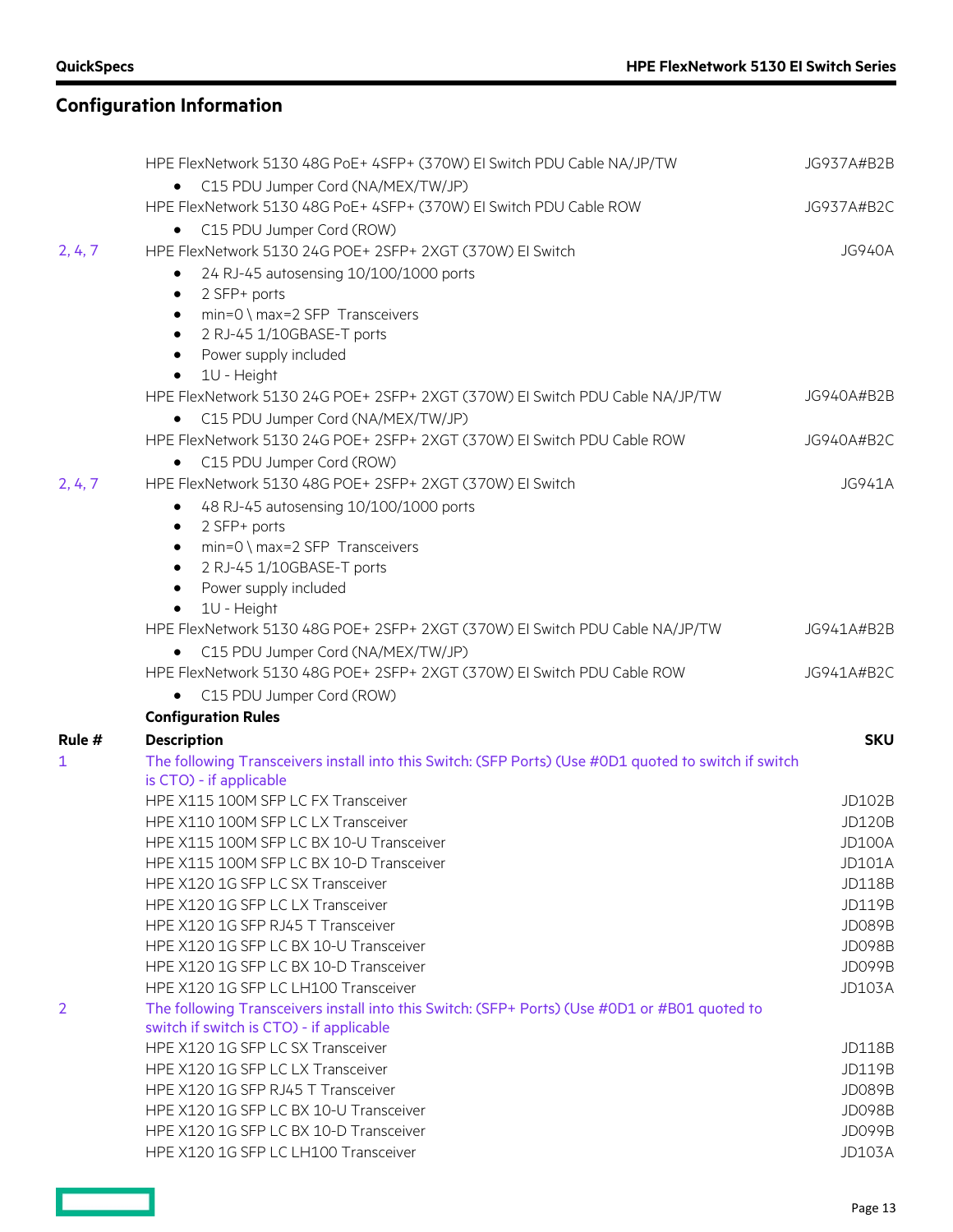# **Configuration Information**

|               | HPE X130 10G SFP+ LC SR Transceiver                                                                                                                            | JD092B        |
|---------------|----------------------------------------------------------------------------------------------------------------------------------------------------------------|---------------|
|               | HPE X130 10G SFP+ LC LR Transceiver                                                                                                                            | <b>JD094B</b> |
|               | HPE FlexNetwork X240 10G SFP+ to SFP+ 0.65m Direct Attach Copper Cable                                                                                         | JD095C        |
|               | HPE FlexNetwork X240 10G SFP+ to SFP+ 1.2m Direct Attach Copper Cable                                                                                          | <b>JD096C</b> |
|               | HPE FlexNetwork X240 10G SFP+ to SFP+ 3m Direct Attach Copper Cable                                                                                            | <b>JD097C</b> |
|               | HPE FlexNetwork X240 10G SFP+ to SFP+ 5m Direct Attach Copper Cable                                                                                            | <b>JG081C</b> |
|               | HPE X2A0 10G SFP+ to SFP+ 7m Active Optical Cable                                                                                                              | <b>JL290A</b> |
|               | HPE X2A0 10G SFP+ to SFP+ 10m Active Optical Cable                                                                                                             | <b>JL291A</b> |
|               | HPE X2A0 10G SFP+ to SFP+ 20m Active Optical Cable                                                                                                             | <b>JL292A</b> |
| 4             | Localization (Wall Power Cord) required on orders without #B2B, #B2C (PDU Power Cord). (See<br><b>Localization Menu)</b>                                       |               |
|               | REMARK: When Switches/Routers are Factory Racked, Then #B2B, or #B2C should be the<br>Defaulted Power Cable option on the Switches/Routers.                    |               |
| 7             | If HPE CTO Switch Chassis is selected for Rack Level Integration, Then the Switch needs to<br>integrate (with #0D1) to the Rack.                               |               |
| <b>Notes:</b> | Drop down under power supply should offer the following options and results:                                                                                   |               |
|               | Switch/Router/Power Supply to PDU Power Cord - #B2B in North America, Mexico, Taiwan,<br>and Japan or #B2C ROW. (Watson Default B2B or B2C for Rack Level CTO) |               |
|               | Switch/Router/Power Supply to Wall Power Cord - Localized Option (Watson Default for BTO<br>and Box Level CTO)                                                 |               |
|               | Clic UNB - If an option is ordered with #0D1/#B01, then the switch must have #0D1 option.                                                                      |               |

# **Transceivers**

| Remarks       | <b>Description</b>                                                     | <b>SKU</b>    |
|---------------|------------------------------------------------------------------------|---------------|
|               | <b>SFP Transceivers</b>                                                |               |
|               | HPE X115 100M SFP LC FX Transceiver                                    | JD102B        |
|               | HPE X110 100M SFP LC LX Transceiver                                    | <b>JD120B</b> |
|               | HPE X115 100M SFP LC BX 10-U Transceiver                               | <b>JD100A</b> |
|               | HPE X115 100M SFP LC BX 10-D Transceiver                               | <b>JD101A</b> |
|               | HPE X120 1G SFP LC SX Transceiver                                      | <b>JD118B</b> |
|               | HPE X120 1G SFP LC LX Transceiver                                      | JD119B        |
|               | HPE X120 1G SFP RJ45 T Transceiver                                     | JD089B        |
|               | HPE X120 1G SFP LC BX 10-U Transceiver                                 | <b>JD098B</b> |
|               | HPE X120 1G SFP LC BX 10-D Transceiver                                 | JD099B        |
|               | HPE X120 1G SFP LC LH100 Transceiver                                   | <b>JD103A</b> |
|               | <b>SFP+ Transceivers</b>                                               |               |
|               | HPE X130 10G SFP+ LC SR Transceiver                                    | <b>JD092B</b> |
|               | HPE X130 10G SFP+ LC LR Transceiver                                    | JD094B        |
|               | HPE FlexNetwork X240 10G SFP+ to SFP+ 0.65m Direct Attach Copper Cable | JD095C        |
|               | HPE FlexNetwork X240 10G SFP+ to SFP+ 1.2m Direct Attach Copper Cable  | JD096C        |
|               | HPE FlexNetwork X240 10G SFP+ to SFP+ 3m Direct Attach Copper Cable    | <b>JD097C</b> |
|               | HPE FlexNetwork X240 10G SFP+ to SFP+ 5m Direct Attach Copper Cable    | JG081C        |
|               | HPE X2A0 10G SFP+ to SFP+ 7m Active Optical Cable                      | <b>JL290A</b> |
| <b>Notes:</b> | Requires R3207 or later code for AOC cable support                     |               |
|               | HPE X2A0 10G SFP+ to SFP+ 10m Active Optical Cable                     | JL291A        |
| <b>Notes:</b> | Requires R3207 or later code for AOC cable support                     |               |
|               | HPE X2A0 10G SFP+ to SFP+ 20m Active Optical Cable                     | JL292A        |
| <b>Notes:</b> | Requires R3207 or later code for AOC cable support                     |               |
|               |                                                                        |               |

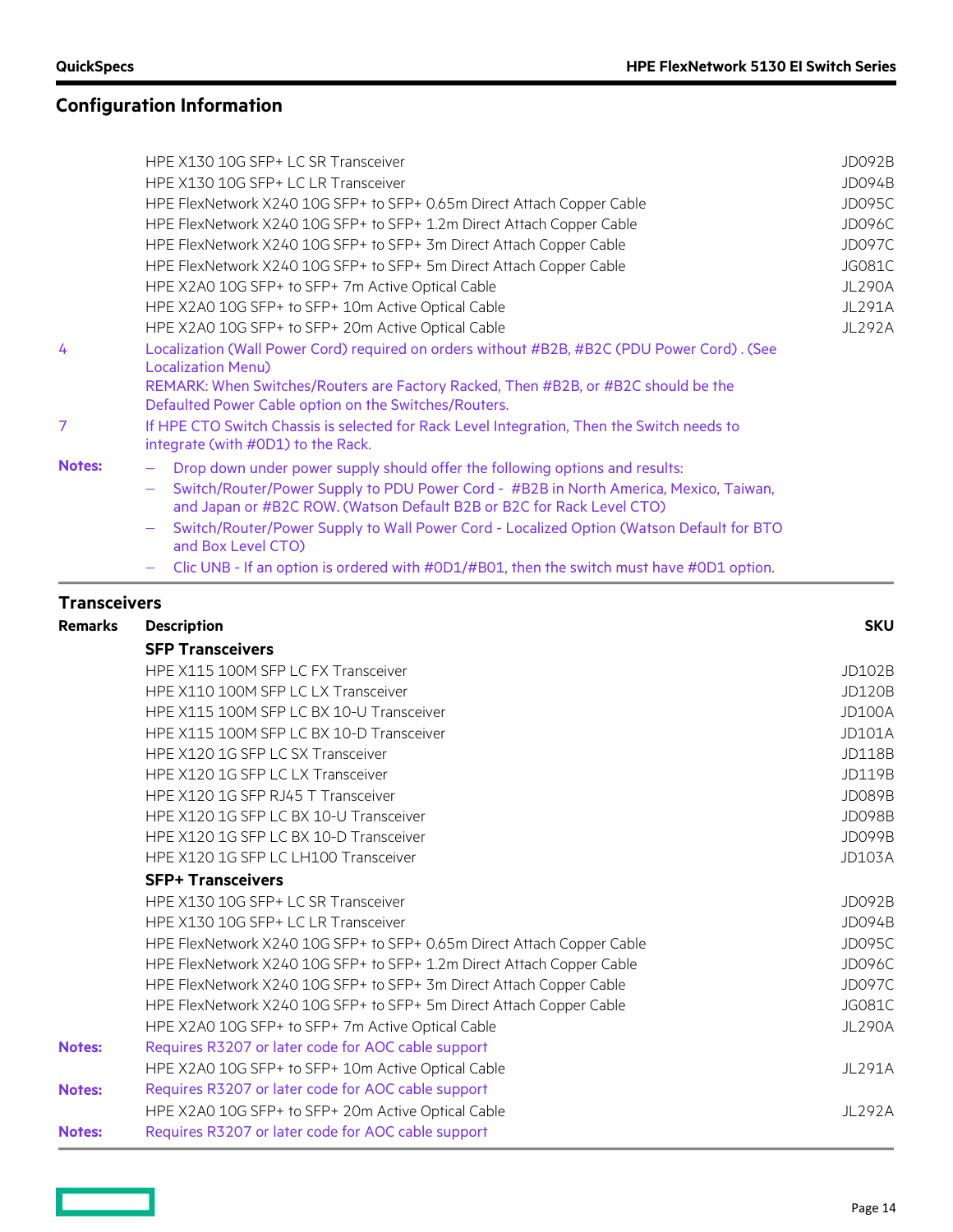# **Configuration Information**

| <b>Cables</b> |                                                                                                                                      |            |
|---------------|--------------------------------------------------------------------------------------------------------------------------------------|------------|
| Rule #        | <b>Description</b>                                                                                                                   | <b>SKU</b> |
|               | <b>Multi-Mode Cables</b>                                                                                                             |            |
|               | HPE LC to LC Multi-mode OM3 2-Fiber 0.5m 1-Pack Fiber Optic Cable                                                                    | AJ833A     |
|               | HPE LC to LC Multi-mode OM3 2-Fiber 1.0m 1-Pack Fiber Optic Cable                                                                    | AJ834A     |
|               | HPE LC to LC Multi-mode OM3 2-Fiber 2.0m 1-Pack Fiber Optic Cable                                                                    | AJ835A     |
|               | HPE LC to LC Multi-mode OM3 2-Fiber 5.0m 1-Pack Fiber Optic Cable                                                                    | AJ836A     |
|               | HPE LC to LC Multi-mode OM3 2-Fiber 15.0m 1-Pack Fiber Optic Cable                                                                   | AJ837A     |
|               | HPE LC to LC Multi-mode OM3 2-Fiber 30.0m 1-Pack Fiber Optic Cable                                                                   | AJ838A     |
|               | HPE LC to LC Multi-mode OM3 2-Fiber 50.0m 1-Pack Fiber Optic Cable                                                                   | AJ839A     |
|               | HPE Premier Flex LC/LC Multi-mode OM4 2 Fiber 1m Cable                                                                               | QK732A     |
|               | HPE Premier Flex LC/LC Multi-mode OM4 2 Fiber 2m Cable                                                                               | QK733A     |
|               | HPE Premier Flex LC/LC Multi-mode OM4 2 Fiber 5m Cable                                                                               | QK734A     |
|               | HPE Premier Flex LC/LC Multi-mode OM4 2 Fiber 15m Cable                                                                              | QK735A     |
|               | HPE Premier Flex LC/LC Multi-mode OM4 2 Fiber 30m Cable                                                                              | QK736A     |
|               | HPE Premier Flex LC/LC Multi-mode OM4 2 Fiber 50m Cable                                                                              | QK737A     |
|               | <b>Internal Power Supplies</b>                                                                                                       |            |
|               | (JG933A Switch Only ) (std 0 // max 2) User Selection (min 1 // max 2) per switch enclosure                                          |            |
| 4             | HPE X361 150W 48-60VDC to 12VDC Power Supply                                                                                         | JD366B     |
| 2, 3, 4       | HPE X361 150W 100-240VAC to 12VDC Power Supply                                                                                       | JD362B     |
|               | includes 1 x c13, 910w<br>$\bullet$                                                                                                  |            |
|               | HPE X361 150W 100-240VAC to 12VDC Power Supply PDU NA, JP or TW                                                                      | JD362B#B2B |
|               | • C13 PDU Jumper Cord (NA/MEX/TW/JP)                                                                                                 |            |
|               | HPE X361 150W 100-240VAC to 12VDC Power Supply PDU ROW                                                                               | JD362B#B2C |
|               | C13 PDU Jumper Cord (ROW)<br>$\bullet$                                                                                               |            |
|               | HPE X361 150W 100-240VAC to 12VDC Power Supply United States 220 volt                                                                | JD362B#B2E |
|               | HPE 2.3M C13 to NEMA L6-20P Power Cord (J9936A)<br>$\bullet$                                                                         |            |
|               | HPE X361 150W 100-240VAC to 12VDC Power Supply                                                                                       | JD362B#AC3 |
|               | No Localized Power Cord Selected                                                                                                     |            |
|               | <b>Configuration Rules</b>                                                                                                           |            |
| Rule #        | <b>Description</b>                                                                                                                   | <b>SKU</b> |
| 2             | If #B2E is selected Then replace Localized option with #B2E for power supply and with #B2E for                                       |            |
|               | switch. (Offered only in North America, Mexico, Taiwan, and Japan)                                                                   |            |
| 3             | Localization (Wall Power Cord) required on orders without #B2B, #B2C (PDU Power Cord). (See                                          |            |
|               | <b>Localization Menu)</b>                                                                                                            |            |
|               | REMARK: When Switches/Routers are Factory Racked, Then #B2B, or #B2C should be the                                                   |            |
|               | Defaulted Power Cable option on the Switches/Routers.                                                                                |            |
| 4             | Not supported on JG932A, JG934A, JG936A, JG937A, JG940A and JG941A.                                                                  |            |
| <b>Notes:</b> | Drop down under power supply should offer the following options and results:<br>$\qquad \qquad -$                                    |            |
|               | Switch/Router/Power Supply to PDU Power Cord - #B2B in North America, Mexico, Taiwan,                                                |            |
|               | and Japan or #B2C ROW. (Watson Default B2B or B2C for Rack Level CTO)                                                                |            |
|               | Switch/Router/Power Supply to Wall Power Cord - Localized Option (Watson Default for BTO                                             |            |
|               | and Box Level CTO)                                                                                                                   |            |
|               | High Volt Switch/Router/Power Supply to Wall Power Cord - #B2E Option. (Offered only in<br>North America, Mexico, Taiwan, and Japan) |            |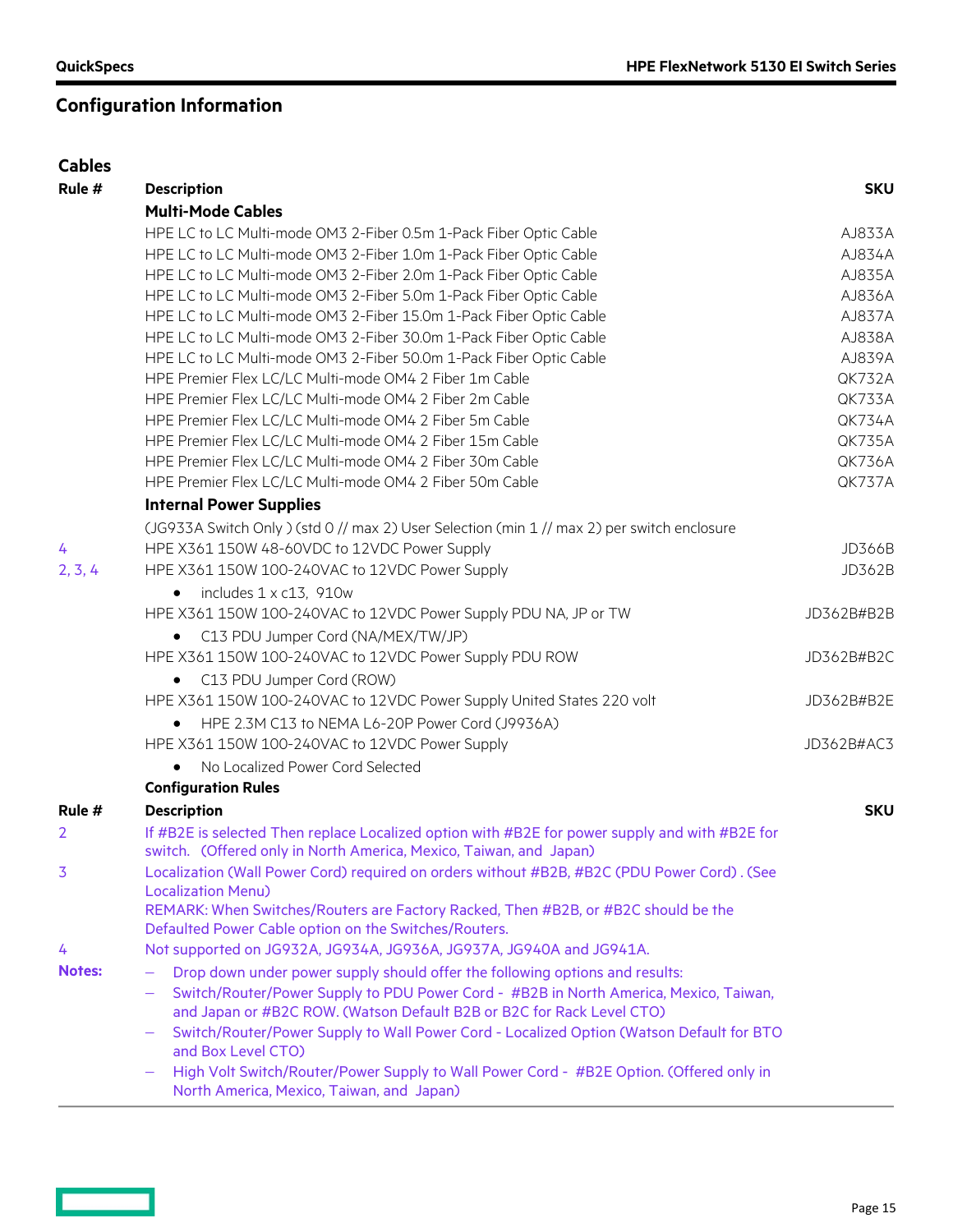### **Configuration Information**

### **Switch Enclosure Options Rule # Description SKU External/Redundant Power Supplies** 2, 3, 5 HPE RPS 800 Redundant Power Supply JD183A  $\bullet$  Height = 1U  $\bullet$  includes  $1 \times c13$ , 800w 2, 3, 6 HPE RPS1600 Redundant Power System JG136A  $\bullet$  Height = 1U • includes 1 x c13, 1600w and Power Supply port 1, 6 HPE RPS1600 1600W AC Power Supply JG137A • Installs into JG136A only **Configuration Rules** 1 If this power supply is selected, The JG136A - HPE A-RPS1600 Redundant Power System must be on order or onsite. 2 Localization required. (See Localization Menu for list.) 3 Only 1 JD183A or JG136A can be connected per switch. 5 Supported on JG934A 6 Supported on JG934A, JG933A, JG936A, JG937A, JG940A and JG941A. **External/Redundant Power Cables Rule # Description SKU** 1 HPE X290 500 V 1m RPS Cable JD186A 2 HPE X290 1000 A JD5 2m RPS Cable 30 A JO187A 3 HPE X290 1000 A JD5 NonPoE 2m RPS Cable JD188A **Configuration Rules** 1 Supported on JG934A when used in JG933A to connect to JD183A. 2 Supported on JG936A, JG937A, JG940A, and JG941A to connect to JG136A. 3 Supported on JG934A andJG933A, to connect to JG136A.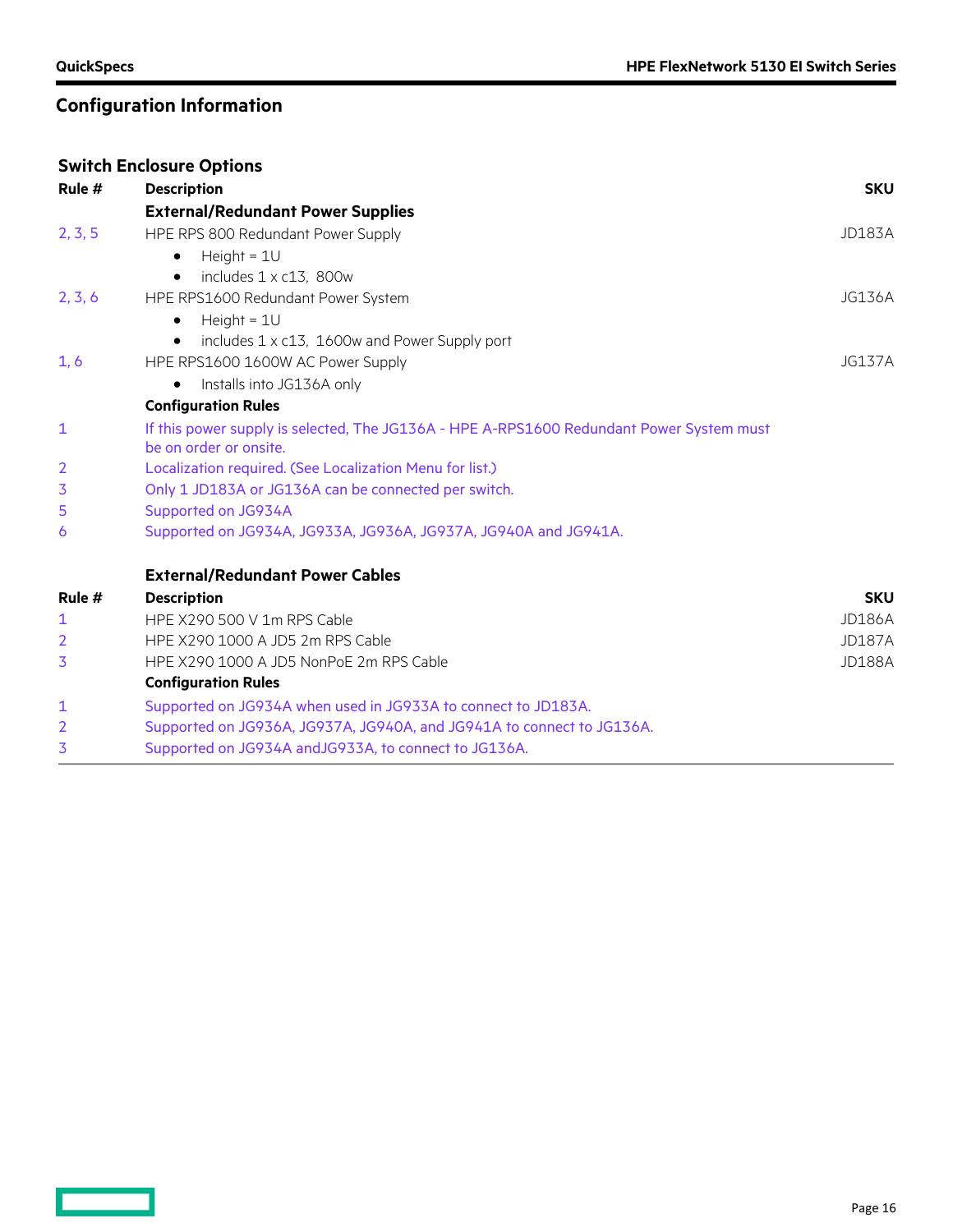### **Related Options**

#### **HPE FlexNetwork 5130 EI Switch Series accessories**

### **Remarks Description SKU Transceivers** HPE X115 100M SFP LC FX Transceiver JD102B HPE X110 100M SFP LC LX Transceiver **JD120B** HPE X115 100M SFP LC BX 10-U Transceiver JD100A And the United States of the United States of the UNIOOA HPE X115 100M SFP LC BX 10-D Transceiver JONES AND THE STATE STATE STATE STATE STATE STATE STATE STATE STATE S HPE X120 1G SFP LC LH100 Transceiver JD103A HPE X120 1G SFP LC SX Transceiver JD118B HPE X120 1G SFP LC LX Transceiver JD119B HPE X120 1G SFP LC BX 10-U Transceiver JD098B HPE X120 1G SFP LC BX 10-D Transceiver JD099B HPE X120 1G SFP RJ45 T Transceiver JD089B HPE X130 10G SFP+ LC SR Transceiver JD092B HPE X130 10G SFP+ LC LR Transceiver JD094B HPE X2A0 10G SFP+ to SFP+ 7m Active Optical Cable June 100 March 100 March 2004 JL290A HPE X2A0 10G SFP+ to SFP+ 10m Active Optical Cable Juncol Cable JL291A HPE X2A0 10G SFP+ to SFP+ 20m Active Optical Cable Junches And Junches States and Studies Junches States and Studies Junches States and Studies and Studies and Studies and Studies and Studies and Studies and Studies and St HPE FlexNetwork X240 10G SFP+ to SFP+ 5m Direct Attach Copper Cable  $JGO81C$ **Cables** HPE LC to LC Multi-mode OM3 2-Fiber 0.5m 1-Pack Fiber Optic Cable AJ833A HPE LC to LC Multi-mode OM3 2-Fiber 1.0m 1-Pack Fiber Optic Cable AJ834A HPE LC to LC Multi-mode OM3 2-Fiber 5.0m 1-Pack Fiber Optic Cable AJ836A HPE LC to LC Multi-mode OM3 2-Fiber 15.0m 1-Pack Fiber Optic Cable AGM AJ837A HPE LC to LC Multi-mode OM3 2-Fiber 30.0m 1-Pack Fiber Optic Cable AJ838A HPE LC to LC Multi-mode OM3 2-Fiber 50.0m 1-Pack Fiber Optic Cable AJ839A HPE Premier Flex LC/LC Multi-mode OM4 2 Fiber 1m Cable QK732A HPE Premier Flex LC/LC Multi-mode OM4 2 Fiber 2m Cable QK733A HPE Premier Flex LC/LC Multi-mode OM4 2 Fiber 5m Cable QK734A HPE Premier Flex LC/LC Multi-mode OM4 2 Fiber 15m Cable QK735A HPE Premier Flex LC/LC Multi-mode OM4 2 Fiber 30m Cable  $QK736A$ HPE Premier Flex LC/LC Multi-mode OM4 2 Fiber 50m Cable QK737A HPE LC to LC Multi-mode OM3 2-Fiber 2.0m 1-Pack Fiber Optic Cable AJ835A **HPE FlexNetwork 5130 24G SFP 4SFP+ EI Switch (JG933A)** HPE X361 150W 100-240VAC to 12VDC Power Supply JOS 2008 And The State of the UD362B HPE X361 150W 48-60VDC to 12VDC Power Supply JD366B HPE RPS 800 Redundant Power Supply JD183A HPE X290 500 V 1m RPS Cable 30 AM CHARGES AND THE VALUE OF THE VALUE OF THE VALUE OF THE VALUE OF THE VALUE OF THE VALUE OF THE VALUE OF THE VALUE OF THE VALUE OF THE VALUE OF THE VALUE OF THE VALUE OF THE VALUE OF THE VAL **HPE FlexNetwork 5130 48G 4SFP+ EI Switch (JG934A)** HPE RPS 800 Redundant Power Supply JD183A HPE RPS1600 Redundant Power System JG136A HPE RPS1600 1600W AC Power Supply JG137A HPE X290 500 V 1m RPS Cable 30 AM CHARGES AND THE VALUE OF THE VALUE OF THE VALUE OF THE VALUE OF THE VALUE OF THE VALUE OF THE VALUE OF THE VALUE OF THE VALUE OF THE VALUE OF THE VALUE OF THE VALUE OF THE VALUE OF THE VAL HPE X290 1000 A JD5 NonPoE 2m RPS Cable JONES AND A SERIES AND THE STATE AND THE STATE AND THE JUNEAU ASSAULT A **HPE FlexNetwork 5130 24G PoE+ 4SFP+ (370W) EI Switch (JG936A)** HPE RPS1600 Redundant Power System JG136A HPE RPS1600 1600W AC Power Supply JG137A HPE X290 1000 A JD5 2m RPS Cable JD187A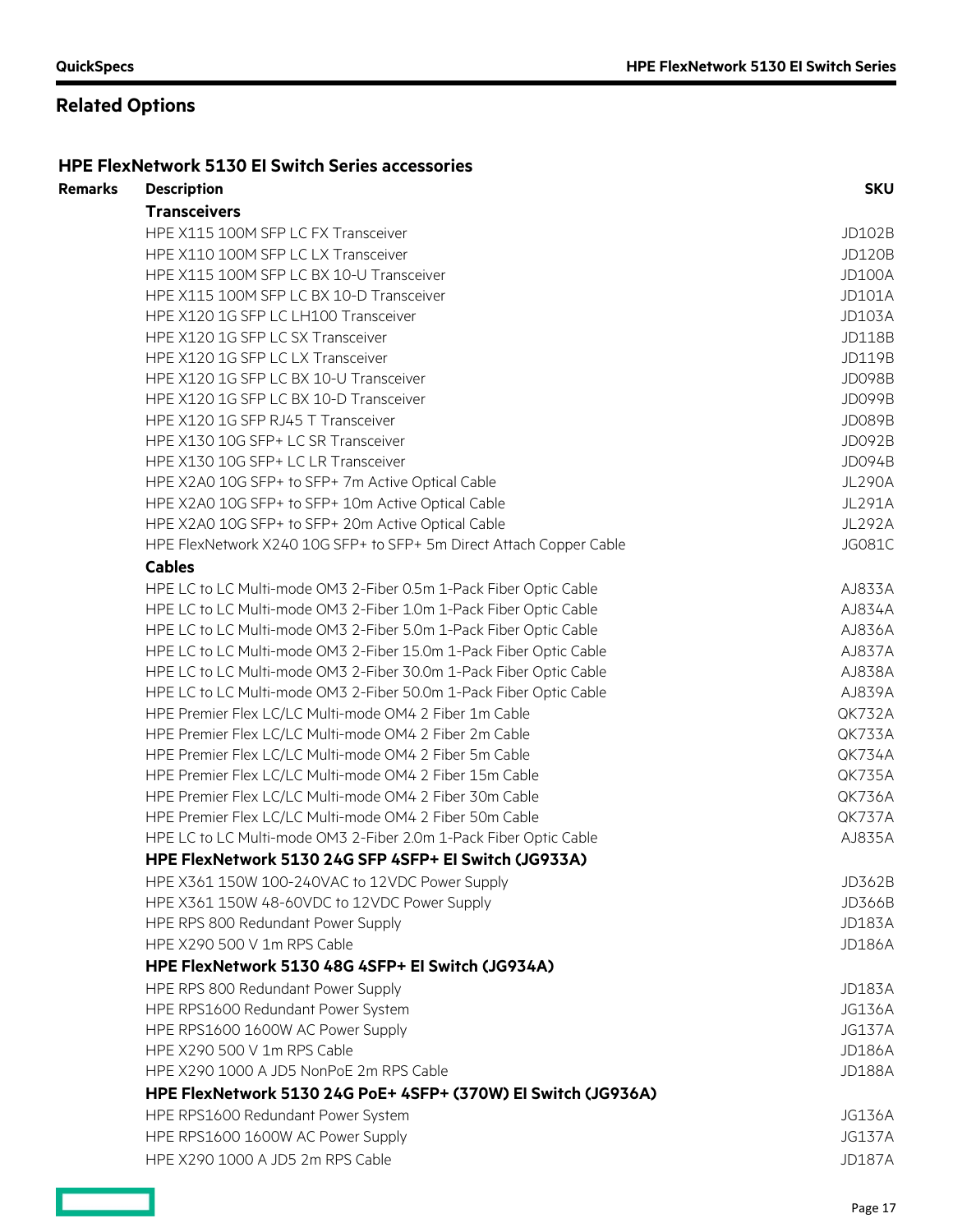$\qquad \qquad \Box$ 

# **Related Options**

|               | HPE FlexNetwork 5130 48G PoE+ 4SFP+ (370W) EI Switch (JG937A)                                                                                |               |  |  |
|---------------|----------------------------------------------------------------------------------------------------------------------------------------------|---------------|--|--|
|               | HPE RPS1600 Redundant Power System                                                                                                           | JG136A        |  |  |
|               | HPE RPS1600 1600W AC Power Supply                                                                                                            | <b>JG137A</b> |  |  |
|               | HPE X290 1000 A JD5 2m RPS Cable                                                                                                             | <b>JD187A</b> |  |  |
|               | HPE FlexNetwork 5130 24G POE+ 2SFP+ 2XGT (370W) EI Switch (JG940A)                                                                           |               |  |  |
|               | HPE RPS1600 Redundant Power System                                                                                                           | JG136A        |  |  |
|               | HPE RPS1600 1600W AC Power Supply                                                                                                            | <b>JG137A</b> |  |  |
|               | HPE X290 1000 A JD5 2m RPS Cable                                                                                                             | <b>JD187A</b> |  |  |
|               | HPE FlexNetwork 5130 48G POE+ 2SFP+ 2XGT (370W) EI Switch (JG941A)                                                                           |               |  |  |
|               | HPE RPS1600 Redundant Power System                                                                                                           | JG136A        |  |  |
|               | HPE RPS1600 1600W AC Power Supply                                                                                                            |               |  |  |
|               | HPE X290 1000 A JD5 2m RPS Cable                                                                                                             | <b>JD187A</b> |  |  |
| <b>Notes:</b> | $ ^{-1}$ Supported only on the HPE FlexNetwork 5130 24G SFP 4SFP+ EI Switch (JG933A), and<br>only when used in the 1G downlink configuration |               |  |  |
|               | <sup>2</sup> Products covered by 1 year warranty. See details at                                                                             |               |  |  |
|               | http://www.hpe.com/networking/warrantyquickref                                                                                               |               |  |  |
|               | <sup>3</sup> Supported on JG933A only when connected to HPE X361 150W 48-60VDC to 12VDC                                                      |               |  |  |
|               | Power Supply (JD366B) with HPE X290 500 V 1m RPS Cable (JD186A)                                                                              |               |  |  |
|               | <sup>4</sup> Requires R3207 code version or later                                                                                            |               |  |  |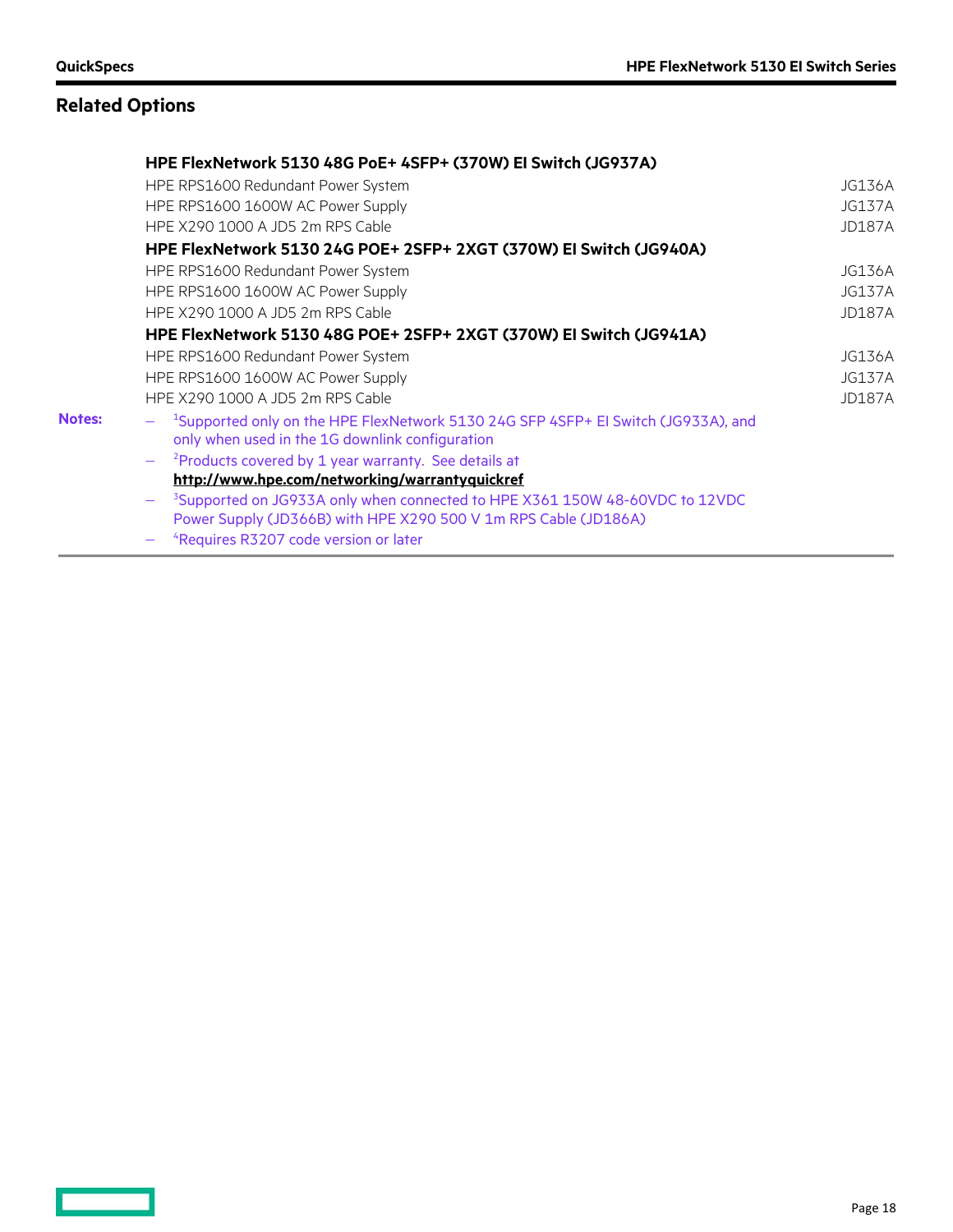<u>and the set</u>

# **Technical Specifications**

### **HPE FlexNetwork 5130 24G 4SFP+ EI Switch** (JG932A)

| I/O ports and slots                         | 24 RJ-45 autosensing 10/100/1000 ports (IEEE 802.3 Type 10BASE-T, IEEE 802.3u Type 100BASE-<br>TX, IEEE 802.3ab Type 1000BASE-T); Duplex: 10BASE-T/100BASE-TX: half or full; 1000BASE-T: full<br>only<br>4 SFP+ fixed 1000/10000 SFP+ ports |                                                                                                                                                                                                                                                                                                 |  |
|---------------------------------------------|---------------------------------------------------------------------------------------------------------------------------------------------------------------------------------------------------------------------------------------------|-------------------------------------------------------------------------------------------------------------------------------------------------------------------------------------------------------------------------------------------------------------------------------------------------|--|
|                                             |                                                                                                                                                                                                                                             |                                                                                                                                                                                                                                                                                                 |  |
| <b>Additional ports and</b><br>slots        | 1 RJ-45 serial console port                                                                                                                                                                                                                 |                                                                                                                                                                                                                                                                                                 |  |
| <b>Physical characteristics</b>             | <b>Dimensions</b>                                                                                                                                                                                                                           | $17.32(w)$ x 6.3(d) x 1.72(h) in (44 x 16 x 4.36 cm) (1U height)                                                                                                                                                                                                                                |  |
|                                             | Weight                                                                                                                                                                                                                                      | 11.02 lb (5 kg)                                                                                                                                                                                                                                                                                 |  |
| <b>Memory and processor</b>                 | 1 GB SDRAM, 512 MB flash; packet buffer size: 1.5 MB                                                                                                                                                                                        |                                                                                                                                                                                                                                                                                                 |  |
| <b>Mounting and enclosure</b>               |                                                                                                                                                                                                                                             | Mounts in an EIA standard 19-inch telco rack or equipment cabinet (hardware included)                                                                                                                                                                                                           |  |
| <b>Performance</b>                          | IPv6 Ready Certified                                                                                                                                                                                                                        |                                                                                                                                                                                                                                                                                                 |  |
|                                             | 1000 Mb Latency                                                                                                                                                                                                                             | $< 5 \mu s$                                                                                                                                                                                                                                                                                     |  |
|                                             | 10 Gbps Latency                                                                                                                                                                                                                             | $<$ 3 $\mu s$                                                                                                                                                                                                                                                                                   |  |
|                                             | <b>Throughput</b>                                                                                                                                                                                                                           | 96 Mpps                                                                                                                                                                                                                                                                                         |  |
|                                             | <b>Routing/Switching</b><br>capacity                                                                                                                                                                                                        | 128 Gbps                                                                                                                                                                                                                                                                                        |  |
|                                             | <b>Routing table size</b>                                                                                                                                                                                                                   | 512 entries (IPv4), 256 entries (IPv6)                                                                                                                                                                                                                                                          |  |
|                                             | <b>MAC</b> address table size                                                                                                                                                                                                               | 16384 entries                                                                                                                                                                                                                                                                                   |  |
| <b>Environment</b>                          | <b>Operating temperature</b>                                                                                                                                                                                                                | 23°F to 113°F (-5°C to 45°C)                                                                                                                                                                                                                                                                    |  |
|                                             | <b>Operating relative</b><br>humidity                                                                                                                                                                                                       | 10% to 90%, noncondensing                                                                                                                                                                                                                                                                       |  |
|                                             | Non-operating/Storage<br>temperature                                                                                                                                                                                                        | -40°F to 158°F (-40°C to 70°C)                                                                                                                                                                                                                                                                  |  |
|                                             | Non-operating/Storage<br>relative humidity                                                                                                                                                                                                  | 5% to 95%, noncondensing                                                                                                                                                                                                                                                                        |  |
|                                             | <b>Acoustic</b>                                                                                                                                                                                                                             | High-speed fan: 39.7 dB; ISO 7779                                                                                                                                                                                                                                                               |  |
| <b>Electrical characteristics Frequency</b> |                                                                                                                                                                                                                                             | 50/60 Hz                                                                                                                                                                                                                                                                                        |  |
|                                             | <b>Maximum heat</b><br>dissipation                                                                                                                                                                                                          | 64/88 BTU/hr (67.52/92.84 kJ/hr)                                                                                                                                                                                                                                                                |  |
|                                             | <b>Voltage</b>                                                                                                                                                                                                                              | 100 - 240 VAC, rated                                                                                                                                                                                                                                                                            |  |
|                                             | <b>Current</b>                                                                                                                                                                                                                              | 2A                                                                                                                                                                                                                                                                                              |  |
|                                             | <b>Maximum power rating</b>                                                                                                                                                                                                                 | 26W                                                                                                                                                                                                                                                                                             |  |
|                                             | <b>Idle power</b>                                                                                                                                                                                                                           | 19 W                                                                                                                                                                                                                                                                                            |  |
|                                             | <b>Notes</b>                                                                                                                                                                                                                                | Idle power is the actual power consumption of the device with no ports<br>connected.<br>Maximum power rating and maximum heat dissipation are the worst-<br>case theoretical maximum numbers provided for planning the<br>infrastructure with fully loaded PoE (if equipped), 100% traffic, all |  |
|                                             |                                                                                                                                                                                                                                             | ports plugged in, and all modules populated.                                                                                                                                                                                                                                                    |  |
| <b>Safety</b>                               | UL 60950-1; EN 60825-1 Safety of Laser Products-Part 1; EN 60825-2 Safety of Laser Products-Part<br>2; IEC 60950-1; CAN/CSA-C22.2 No. 60950-1; Anatel; ULAR; GOST; EN 60950-1/A11; FDA 21 CFR<br>Subchapter J; NOM; ROHS Compliance         |                                                                                                                                                                                                                                                                                                 |  |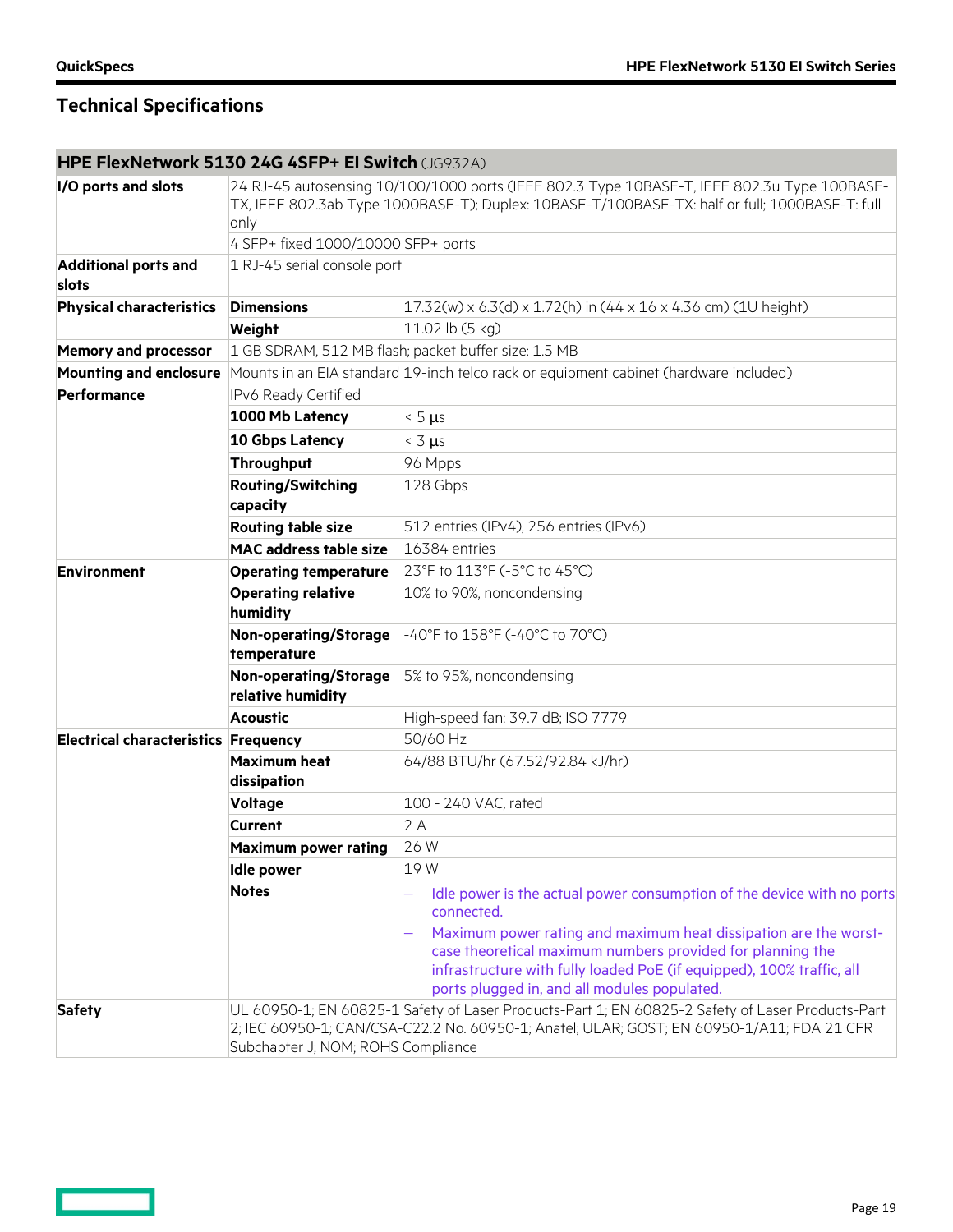<u>and the set</u>

# **Technical Specifications**

| <b>Emissions</b> | EMC Directive 2004/108/EC; FCC (CFR 47, Part 15) Class A; EN 61000-4-11:2004; ANSI C63.4-2009;<br>EN<br>61000-3-3:2008; VCCI V-4/2012.04; EN 6100-3-2:2006+A1:2009 + A2:2009; EN 61000-3-<br>2:2006+A1:2009+A2:2009; EN 61000-4-3:2006; EN 61000-4-4:2012; EN 61000-4-5:2006; EN<br>61000-4-6:2009; AS/NZS CISPR 22:2009 Class A; CISPR 22:2008 Class A; EN 55022:2010 Class A; EN<br>61000-4-29: 2000; CISPR 24:2010; EN 300 386 V1.6.1; VCCI V-3/2013.04 Class A |           |
|------------------|--------------------------------------------------------------------------------------------------------------------------------------------------------------------------------------------------------------------------------------------------------------------------------------------------------------------------------------------------------------------------------------------------------------------------------------------------------------------|-----------|
| <b>Immunity</b>  | Generic                                                                                                                                                                                                                                                                                                                                                                                                                                                            | EN 55024  |
|                  | <b>ESD</b>                                                                                                                                                                                                                                                                                                                                                                                                                                                         | EN300 386 |
| Management       | IMC - Intelligent Management Center; command-line interface; Web browser; SNMP Manager                                                                                                                                                                                                                                                                                                                                                                             |           |
| <b>Services</b>  | Refer to the Hewlett Packard Enterprise website at <b>http://www.hpe.com/networking/services</b> for<br>details on the service-level descriptions and product numbers. For details about services and response<br>times in your area, please contact your local Hewlett Packard Enterprise sales office.                                                                                                                                                           |           |

### **HPE FlexNetwork 5130 24G SFP 4SFP+ EI Switch** (JG933A)

| I/O ports and slots                  | 16 SFP 100/1000 Mbps ports                                                           |                                                                                       |  |
|--------------------------------------|--------------------------------------------------------------------------------------|---------------------------------------------------------------------------------------|--|
|                                      | 8 SFP dual-personality ports - 10/100/1000BASE-T RJ-45 or 100/1000BASE-X Combo Ports |                                                                                       |  |
|                                      | 4 SFP+ fixed 1000/10000 SFP+ ports                                                   |                                                                                       |  |
| <b>Additional ports and</b><br>slots | 1 RJ-45 serial console port                                                          |                                                                                       |  |
| <b>Power supplies</b>                | 2 power supply slots                                                                 |                                                                                       |  |
|                                      |                                                                                      | 1 minimum power supply required (ordered separately)                                  |  |
| <b>Physical characteristics</b>      | <b>Dimensions</b>                                                                    | $17.32(w)$ x 14.17(d) x 1.72(h) in (44 x 36 x 4.36 cm) (1U height)                    |  |
|                                      | Weight                                                                               | 17.64 lb (8 kg)                                                                       |  |
| <b>Memory and processor</b>          |                                                                                      | 1 GB SDRAM, 512 MB flash; packet buffer size: 1.5 MB                                  |  |
| <b>Mounting and enclosure</b>        |                                                                                      | Mounts in an EIA standard 19-inch telco rack or equipment cabinet (hardware included) |  |
| Performance                          | IPv6 Ready Certified                                                                 |                                                                                       |  |
|                                      | 1000 Mb Latency                                                                      | $< 5 \mu s$                                                                           |  |
|                                      | <b>10 Gbps Latency</b>                                                               | $<$ 3 $\mu$ s                                                                         |  |
|                                      | Throughput                                                                           | 96 Mpps                                                                               |  |
|                                      | <b>Routing/Switching</b><br>capacity                                                 | 128 Gbps                                                                              |  |
|                                      | <b>Routing table size</b>                                                            | 512 entries (IPv4), 256 entries (IPv6)                                                |  |
|                                      | <b>MAC address table size</b>                                                        | 16384 entries                                                                         |  |
| <b>Environment</b>                   | <b>Operating temperature</b>                                                         | 23°F to 113°F (-5°C to 45°C)                                                          |  |
|                                      | <b>Operating relative</b><br>humidity                                                | 10% to 90%, noncondensing                                                             |  |
|                                      | <b>Non-operating/Storage</b><br>temperature                                          | -40°F to 158°F (-40°C to 70°C)                                                        |  |
|                                      | <b>Non-operating/Storage</b><br>relative humidity                                    | 5% to 95%, noncondensing                                                              |  |
|                                      | <b>Acoustic</b>                                                                      | Low-speed fan: 47.1 dB, High-speed fan: 50.7 dB; ISO 7779                             |  |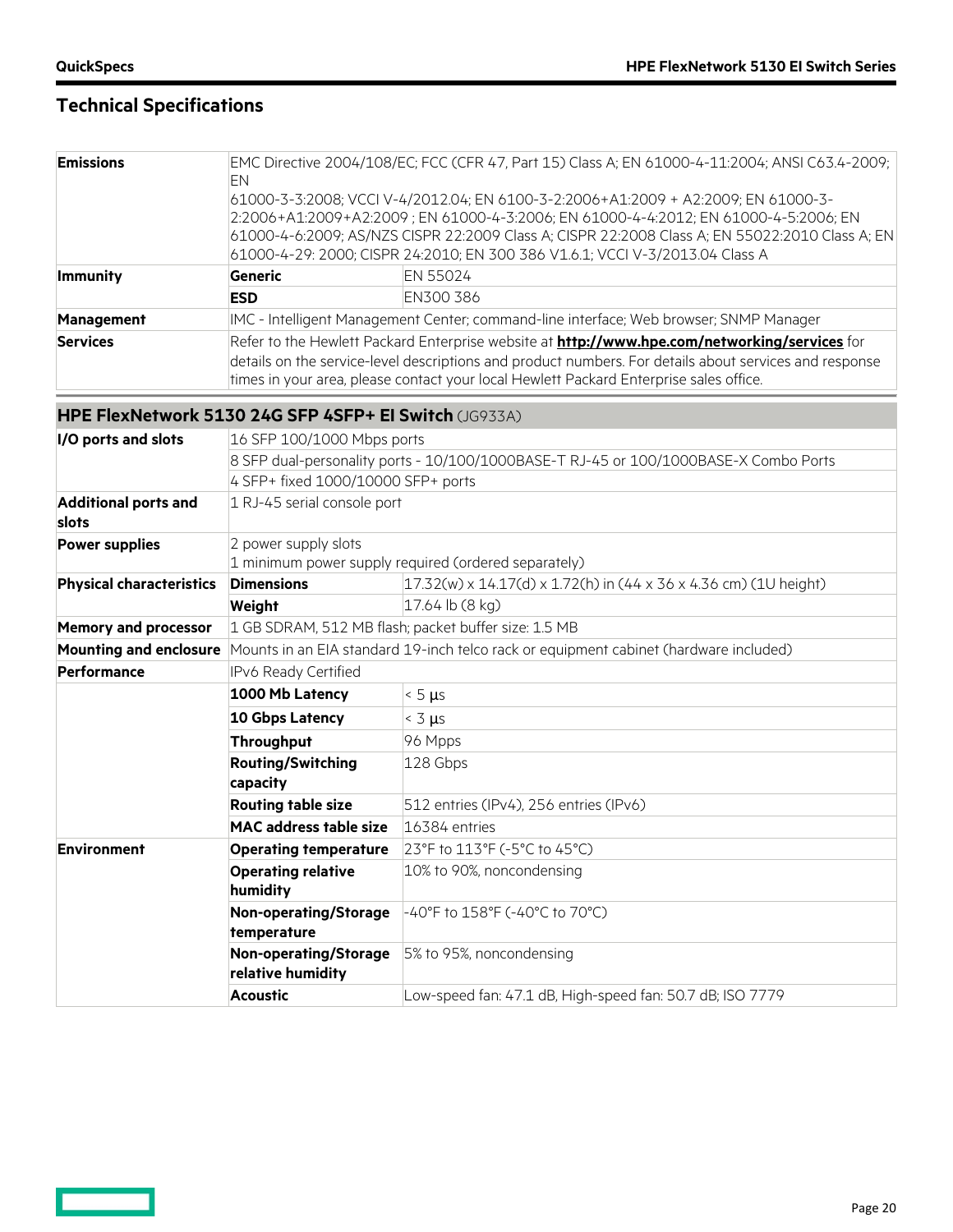$\qquad \qquad =$ 

| <b>Electrical characteristics Frequency</b> |                                                                                                                                                                                                                                                                                                                                                                                                                                                                 | 50/60 Hz                                                                                                                                                                                                                                                  |
|---------------------------------------------|-----------------------------------------------------------------------------------------------------------------------------------------------------------------------------------------------------------------------------------------------------------------------------------------------------------------------------------------------------------------------------------------------------------------------------------------------------------------|-----------------------------------------------------------------------------------------------------------------------------------------------------------------------------------------------------------------------------------------------------------|
|                                             | <b>Maximum heat</b>                                                                                                                                                                                                                                                                                                                                                                                                                                             | 102/204 BTU/hr (107.61/215.22 kJ/hr), for AC Powered units. For DC                                                                                                                                                                                        |
|                                             | dissipation                                                                                                                                                                                                                                                                                                                                                                                                                                                     | powered units heat dissipation is 130 BTU/hr min, 232 BTU/hr max.                                                                                                                                                                                         |
|                                             | Voltage                                                                                                                                                                                                                                                                                                                                                                                                                                                         | 100 - 240 VAC                                                                                                                                                                                                                                             |
|                                             |                                                                                                                                                                                                                                                                                                                                                                                                                                                                 | -48 to -60 VDC                                                                                                                                                                                                                                            |
|                                             | <b>Current</b>                                                                                                                                                                                                                                                                                                                                                                                                                                                  | 5 A                                                                                                                                                                                                                                                       |
|                                             | <b>Maximum power rating</b>                                                                                                                                                                                                                                                                                                                                                                                                                                     | 60W                                                                                                                                                                                                                                                       |
|                                             | <b>Idle power</b>                                                                                                                                                                                                                                                                                                                                                                                                                                               | 30W                                                                                                                                                                                                                                                       |
|                                             | <b>Notes:</b>                                                                                                                                                                                                                                                                                                                                                                                                                                                   | Idle power is the actual power consumption of the device with no ports<br>$\overline{\phantom{m}}$<br>connected.                                                                                                                                          |
|                                             |                                                                                                                                                                                                                                                                                                                                                                                                                                                                 | - Maximum power rating and maximum heat dissipation are the worst-<br>case theoretical maximum numbers provided for planning the<br>infrastructure with fully loaded PoE (if equipped), 100% traffic, all<br>ports plugged in, and all modules populated. |
|                                             |                                                                                                                                                                                                                                                                                                                                                                                                                                                                 | - Power Ratings for AC Power Supply indicated above.                                                                                                                                                                                                      |
|                                             |                                                                                                                                                                                                                                                                                                                                                                                                                                                                 | - For DC input power, Idle Power is 38W and Max is 68W.                                                                                                                                                                                                   |
|                                             |                                                                                                                                                                                                                                                                                                                                                                                                                                                                 | - DC Max input current is 8A. Units are supplied without a power supply.<br>Customer must buy 1 or 2 JD362B (AC) or JD366B (DC) power                                                                                                                     |
|                                             |                                                                                                                                                                                                                                                                                                                                                                                                                                                                 | supply.                                                                                                                                                                                                                                                   |
| <b>Safety</b>                               | UL 60950-1; EN 60825-1 Safety of Laser Products-Part 1; EN 60825-2 Safety of Laser Products-Part<br>2; IEC 60950-1; CAN/CSA-C22.2 No. 60950-1; Anatel; ULAR; GOST; EN 60950-1/A11; FDA 21 CFR<br>Subchapter J; NOM; ROHS Compliance                                                                                                                                                                                                                             |                                                                                                                                                                                                                                                           |
| <b>Emissions</b>                            | EMC Directive 2004/108/EC; FCC (CFR 47, Part 15) Class A; EN 61000-4-11:2004; ANSI C63.4-2009;<br>EN 61000-3-3:2008; VCCI V-4/2012.04; EN 6100-3-2:2006+A1:2009 + A2:2009; EN 61000-3-<br>2:2006+A1:2009+A2:2009; EN 61000-4-3:2006; EN 61000-4-4:2012; EN 61000-4-5:2006; EN<br>61000-4-6:2009; AS/NZS CISPR 22:2009 Class A; CISPR 22:2008 Class A; EN 55022:2010 Class A; EN<br>61000-4-29: 2000; CISPR 24:2010; EN 300 386 V1.6.1; VCCI V-3/2013.04 Class A |                                                                                                                                                                                                                                                           |
| <b>Immunity</b>                             | <b>Generic</b>                                                                                                                                                                                                                                                                                                                                                                                                                                                  | EN 55024                                                                                                                                                                                                                                                  |
|                                             | <b>ESD</b>                                                                                                                                                                                                                                                                                                                                                                                                                                                      | EN300 386                                                                                                                                                                                                                                                 |
| Management                                  |                                                                                                                                                                                                                                                                                                                                                                                                                                                                 | IMC - Intelligent Management Center; command-line interface; Web browser; SNMP Manager                                                                                                                                                                    |
| <b>Services</b>                             | Refer to the Hewlett Packard Enterprise website at <b>http://www.hpe.com/networking/services</b> for<br>details on the service-level descriptions and product numbers. For details about services and response                                                                                                                                                                                                                                                  |                                                                                                                                                                                                                                                           |
|                                             |                                                                                                                                                                                                                                                                                                                                                                                                                                                                 | times in your area, please contact your local Hewlett Packard Enterprise sales office.                                                                                                                                                                    |
|                                             | HPE FlexNetwork 5130 48G 4SFP+ El Switch (JG934A)                                                                                                                                                                                                                                                                                                                                                                                                               |                                                                                                                                                                                                                                                           |
| I/O ports and slots                         | 48 RJ-45 autosensing 10/100/1000 ports (IEEE 802.3 Type 10BASE-T, IEEE 802.3u Type 100BASE-<br>TX, IEEE 802.3ab Type 1000BASE-T); Duplex: 10BASE-T/100BASE-TX: half or full; 1000BASE-T: full<br>only<br>4 SFP+ fixed 1000/10000 SFP+ ports                                                                                                                                                                                                                     |                                                                                                                                                                                                                                                           |
| <b>Additional ports and</b>                 | 1 RJ-45 serial console port                                                                                                                                                                                                                                                                                                                                                                                                                                     |                                                                                                                                                                                                                                                           |
| slots                                       |                                                                                                                                                                                                                                                                                                                                                                                                                                                                 |                                                                                                                                                                                                                                                           |
| <b>Physical characteristics</b>             | <b>Dimensions</b>                                                                                                                                                                                                                                                                                                                                                                                                                                               | 17.32(w) x 10.24(d) x 1.72(h) in (44 x 26 x 4.36 cm) (1U height)                                                                                                                                                                                          |
|                                             | Weight                                                                                                                                                                                                                                                                                                                                                                                                                                                          | 11.02 lb (5 kg)                                                                                                                                                                                                                                           |
| <b>Memory and processor</b>                 | 1 GB SDRAM, 512 MB flash; packet buffer size: 3 MB                                                                                                                                                                                                                                                                                                                                                                                                              |                                                                                                                                                                                                                                                           |
| <b>Mounting and enclosure</b>               | Mounts in an EIA standard 19-inch telco rack or equipment cabinet (hardware included)                                                                                                                                                                                                                                                                                                                                                                           |                                                                                                                                                                                                                                                           |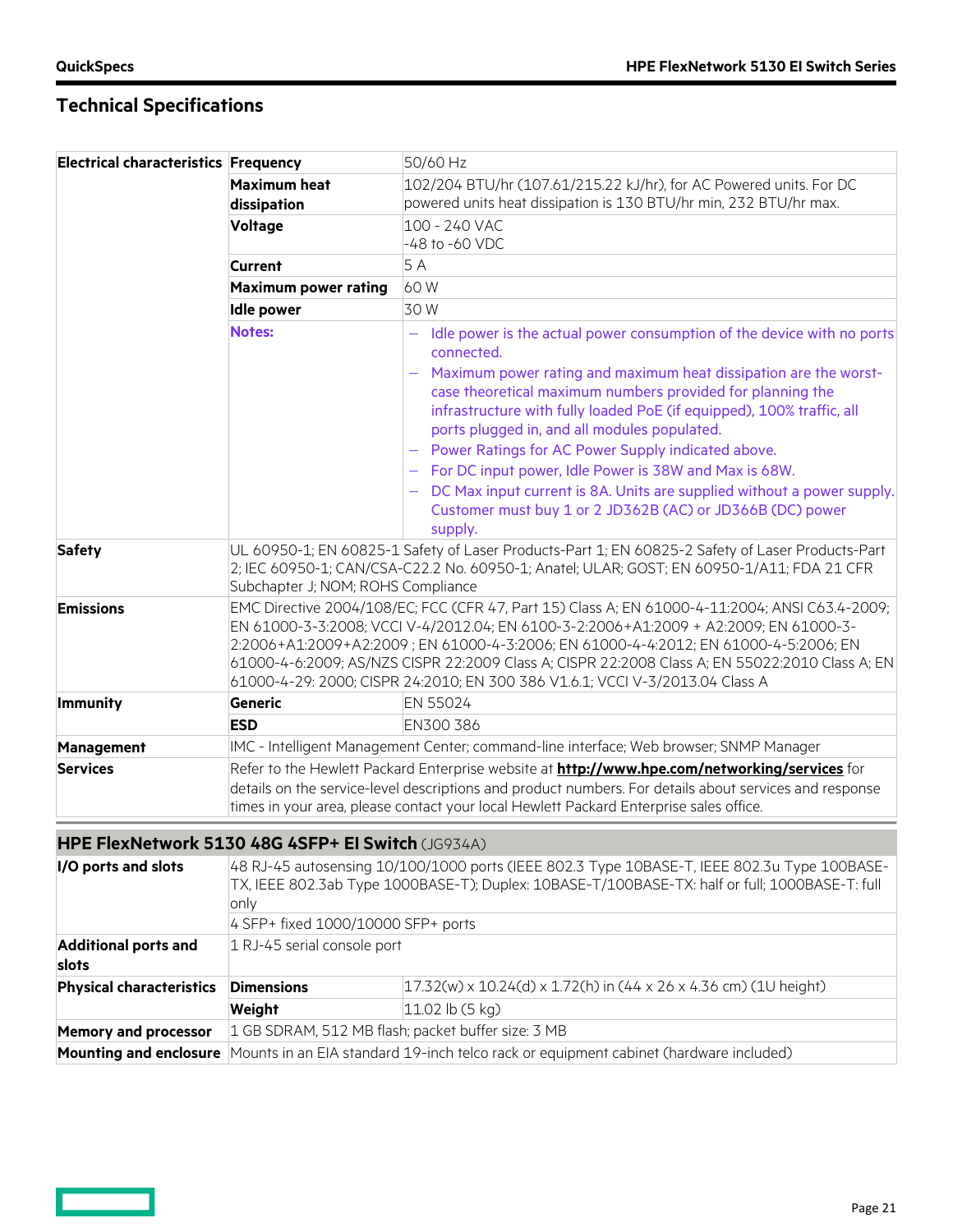| <b>Performance</b>                          | IPv6 Ready Certified                                                                                                                                                                                                                                                                                                                                                                                                                                                |                                                                                                                                                                                                                                                                                                                                          |
|---------------------------------------------|---------------------------------------------------------------------------------------------------------------------------------------------------------------------------------------------------------------------------------------------------------------------------------------------------------------------------------------------------------------------------------------------------------------------------------------------------------------------|------------------------------------------------------------------------------------------------------------------------------------------------------------------------------------------------------------------------------------------------------------------------------------------------------------------------------------------|
|                                             | 1000 Mb Latency                                                                                                                                                                                                                                                                                                                                                                                                                                                     | $< 5 \mu s$                                                                                                                                                                                                                                                                                                                              |
|                                             | <b>10 Gbps Latency</b>                                                                                                                                                                                                                                                                                                                                                                                                                                              | $<$ 3 $\mu$ s                                                                                                                                                                                                                                                                                                                            |
|                                             | <b>Throughput</b>                                                                                                                                                                                                                                                                                                                                                                                                                                                   | 130.9 Mpps                                                                                                                                                                                                                                                                                                                               |
|                                             | <b>Routing/Switching</b>                                                                                                                                                                                                                                                                                                                                                                                                                                            | 176 Gbps                                                                                                                                                                                                                                                                                                                                 |
|                                             | capacity                                                                                                                                                                                                                                                                                                                                                                                                                                                            |                                                                                                                                                                                                                                                                                                                                          |
|                                             | <b>Routing table size</b>                                                                                                                                                                                                                                                                                                                                                                                                                                           | 512 entries (IPv4), 256 entries (IPv6)                                                                                                                                                                                                                                                                                                   |
|                                             | <b>MAC address table size</b>                                                                                                                                                                                                                                                                                                                                                                                                                                       | 16384 entries                                                                                                                                                                                                                                                                                                                            |
| <b>Environment</b>                          | <b>Operating temperature</b>                                                                                                                                                                                                                                                                                                                                                                                                                                        | 23°F to 113°F (-5°C to 45°C)                                                                                                                                                                                                                                                                                                             |
|                                             | <b>Operating relative</b><br>humidity                                                                                                                                                                                                                                                                                                                                                                                                                               | 10% to 90%, noncondensing                                                                                                                                                                                                                                                                                                                |
|                                             | <b>Non-operating/Storage</b><br>temperature                                                                                                                                                                                                                                                                                                                                                                                                                         | -40°F to 158°F (-40°C to 70°C)                                                                                                                                                                                                                                                                                                           |
|                                             | Non-operating/Storage<br>relative humidity                                                                                                                                                                                                                                                                                                                                                                                                                          | 5% to 95%, noncondensing                                                                                                                                                                                                                                                                                                                 |
|                                             | <b>Acoustic</b>                                                                                                                                                                                                                                                                                                                                                                                                                                                     | Low-speed fan: 38.4 dB, High-speed fan: 47.0 dB; ISO 7779                                                                                                                                                                                                                                                                                |
| <b>Electrical characteristics Frequency</b> |                                                                                                                                                                                                                                                                                                                                                                                                                                                                     | 50/60 Hz                                                                                                                                                                                                                                                                                                                                 |
|                                             | <b>Maximum heat</b><br>dissipation                                                                                                                                                                                                                                                                                                                                                                                                                                  | 130/153 BTU/hr (137.15/161.42 kJ/hr), For AC powered units. For DC<br>powered units heat dissipation is 130 BTU/hr min, 171 BTU/hr max                                                                                                                                                                                                   |
|                                             | <b>Voltage</b>                                                                                                                                                                                                                                                                                                                                                                                                                                                      | 100 - 240 VAC<br>-48 to -60 VDC                                                                                                                                                                                                                                                                                                          |
|                                             | <b>Current</b>                                                                                                                                                                                                                                                                                                                                                                                                                                                      | 10 A                                                                                                                                                                                                                                                                                                                                     |
|                                             | <b>Maximum power rating</b>                                                                                                                                                                                                                                                                                                                                                                                                                                         | 45 W                                                                                                                                                                                                                                                                                                                                     |
|                                             | <b>Idle power</b>                                                                                                                                                                                                                                                                                                                                                                                                                                                   | 38W                                                                                                                                                                                                                                                                                                                                      |
|                                             | <b>Notes:</b>                                                                                                                                                                                                                                                                                                                                                                                                                                                       | $-$ Idle power is the actual power consumption of the device with no ports<br>connected.                                                                                                                                                                                                                                                 |
|                                             |                                                                                                                                                                                                                                                                                                                                                                                                                                                                     | - Maximum power rating and maximum heat dissipation are the worst-<br>case theoretical maximum numbers provided for planning the<br>infrastructure with fully loaded PoE (if equipped), 100% traffic, all<br>ports plugged in, and all modules populated.                                                                                |
|                                             |                                                                                                                                                                                                                                                                                                                                                                                                                                                                     | - Power ratings for AC power indicated above. Current used is 5A Max<br>when DC Power used. For DC input power, idle power is 38W,<br>maximum DC power used is 50W.                                                                                                                                                                      |
|                                             |                                                                                                                                                                                                                                                                                                                                                                                                                                                                     | - When supplemented with the use of an HPE RPS1600 or RPS 800<br>Redundant Power System, up to 54 W of DC power can be supplied.<br>DC input voltage range is -48 to -60 VDC. Total DC input power is 36<br>W typical and 54 W maximum. DC input voltage range is -48 VDC to -<br>60 VDC. DC input source is the HPE RPS1600 or RPS 800. |
| <b>Safety</b>                               | UL 60950-1; EN 60825-1 Safety of Laser Products-Part 1; EN 60825-2 Safety of Laser Products-Part<br>2; IEC 60950-1; CAN/CSA-C22.2 No. 60950-1; Anatel; ULAR; GOST; EN 60950-1/A11; FDA 21 CFR<br>Subchapter J; NOM; ROHS Compliance                                                                                                                                                                                                                                 |                                                                                                                                                                                                                                                                                                                                          |
| <b>Emissions</b>                            | EMC Directive 2004/108/EC; FCC (CFR 47, Part 15) Class A; EN 61000-4-11:2004; ANSI C63.4-2009;<br>EN<br>61000-3-3:2008; VCCI V-4/2012.04; EN 6100-3-2:2006+A1:2009 + A2:2009; EN 61000-3-<br>2:2006+A1:2009+A2:2009 ; EN 61000-4-3:2006; EN 61000-4-4:2012; EN 61000-4-5:2006; EN<br>61000-4-6:2009; AS/NZS CISPR 22:2009 Class A; CISPR 22:2008 Class A; EN 55022:2010 Class A; EN<br>61000-4-29: 2000; CISPR 24:2010; EN 300 386 V1.6.1; VCCI V-3/2013.04 Class A |                                                                                                                                                                                                                                                                                                                                          |

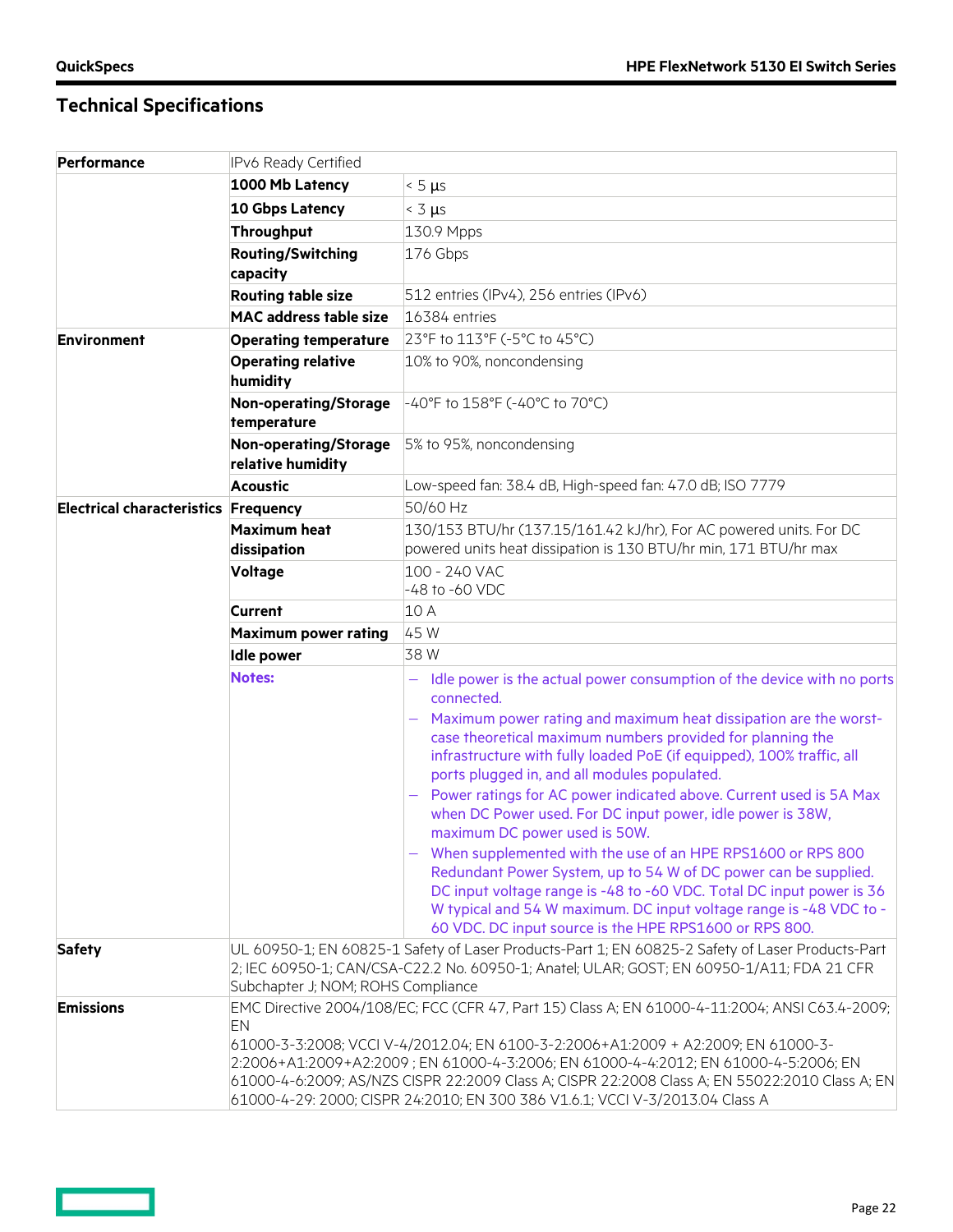$\qquad \qquad \Box$ 

| <b>Immunity</b>                             | <b>Generic</b>                                                                                                                                                                                                                                                                                           | EN 55024                                                                               |  |
|---------------------------------------------|----------------------------------------------------------------------------------------------------------------------------------------------------------------------------------------------------------------------------------------------------------------------------------------------------------|----------------------------------------------------------------------------------------|--|
|                                             | <b>ESD</b>                                                                                                                                                                                                                                                                                               | EN300 386                                                                              |  |
| <b>Management</b>                           |                                                                                                                                                                                                                                                                                                          | IMC - Intelligent Management Center; command-line interface; Web browser; SNMP Manager |  |
| <b>Services</b>                             | Refer to the Hewlett Packard Enterprise website at <b>http://www.hpe.com/networking/services</b> for<br>details on the service-level descriptions and product numbers. For details about services and response<br>times in your area, please contact your local Hewlett Packard Enterprise sales office. |                                                                                        |  |
|                                             |                                                                                                                                                                                                                                                                                                          | HPE FlexNetwork 5130 24G PoE+ 4SFP+ (370W) El Switch (JG936A)                          |  |
| I/O ports and slots                         | 24 RJ-45 autosensing 10/100/1000 ports (IEEE 802.3 Type 10BASE-T, IEEE 802.3u Type 100BASE-<br>TX, IEEE 802.3ab Type 1000BASE-T); Duplex: 10BASE-T/100BASE-TX: half or full; 1000BASE-T: full<br>only<br>4 SFP+ fixed 1000/10000 SFP+ ports                                                              |                                                                                        |  |
| <b>Additional ports and</b><br>slots        | 1 RJ-45 serial console port                                                                                                                                                                                                                                                                              |                                                                                        |  |
| <b>Physical characteristics</b>             | <b>Dimensions</b>                                                                                                                                                                                                                                                                                        | $17.32(w)$ x 11.81(d) x 1.72(h) in (44 x 30 x 4.37 cm) (1U height)                     |  |
|                                             | Weight                                                                                                                                                                                                                                                                                                   | 17.64 lb (8 kg)                                                                        |  |
| <b>Memory and processor</b>                 |                                                                                                                                                                                                                                                                                                          | 1 GB SDRAM, 512 MB flash; packet buffer size: 1.5 MB                                   |  |
| <b>Mounting and enclosure</b>               |                                                                                                                                                                                                                                                                                                          | Mounts in an EIA standard 19-inch telco rack or equipment cabinet (hardware included)  |  |
| Performance                                 | IPv6 Ready Certified                                                                                                                                                                                                                                                                                     |                                                                                        |  |
|                                             | 1000 Mb Latency                                                                                                                                                                                                                                                                                          | $< 5 \mu s$                                                                            |  |
|                                             | <b>10 Gbps Latency</b>                                                                                                                                                                                                                                                                                   | $<$ 3 $\mu$ s                                                                          |  |
|                                             | <b>Throughput</b>                                                                                                                                                                                                                                                                                        | 96 Mpps                                                                                |  |
|                                             | <b>Routing/Switching</b><br>capacity                                                                                                                                                                                                                                                                     | 128 Gbps                                                                               |  |
|                                             | <b>Routing table size</b>                                                                                                                                                                                                                                                                                | 512 entries (IPv4), 256 entries (IPv6)                                                 |  |
|                                             | <b>MAC address table size</b>                                                                                                                                                                                                                                                                            | 16384 entries                                                                          |  |
| <b>Environment</b>                          | <b>Operating temperature</b>                                                                                                                                                                                                                                                                             | 23°F to 113°F (-5°C to 45°C)                                                           |  |
|                                             | <b>Operating relative</b><br>humidity                                                                                                                                                                                                                                                                    | 10% to 90%, noncondensing                                                              |  |
|                                             | Non-operating/Storage<br>temperature                                                                                                                                                                                                                                                                     | -40°F to 158°F (-40°C to 70°C)                                                         |  |
|                                             | Non-operating/Storage<br>relative humidity                                                                                                                                                                                                                                                               | 5% to 95%, noncondensing                                                               |  |
|                                             | <b>Acoustic</b>                                                                                                                                                                                                                                                                                          | Low-speed fan: 49.8 dB, High-speed fan: 52.9 dB; ISO 7779                              |  |
| <b>Electrical characteristics Frequency</b> |                                                                                                                                                                                                                                                                                                          | 50/60 Hz                                                                               |  |
|                                             | <b>Maximum heat</b>                                                                                                                                                                                                                                                                                      | 102/1569 BTU/hr (107.61/1655.29 kJ/hr), for AC Power. For DC Power min                 |  |
|                                             | dissipation                                                                                                                                                                                                                                                                                              | heat dissipation is 85 BTU/hr and max heat dissipation is 2695 BTU/hr                  |  |
|                                             | <b>Voltage</b>                                                                                                                                                                                                                                                                                           | 100 - 240 VAC,<br>-54 to -57 VDC                                                       |  |
|                                             | <b>Current</b>                                                                                                                                                                                                                                                                                           | 10 A                                                                                   |  |
|                                             | <b>Maximum power rating</b>                                                                                                                                                                                                                                                                              | 460W                                                                                   |  |
|                                             | <b>Idle power</b>                                                                                                                                                                                                                                                                                        | 30W                                                                                    |  |
|                                             | <b>PoE power</b>                                                                                                                                                                                                                                                                                         | 370 W PoE+                                                                             |  |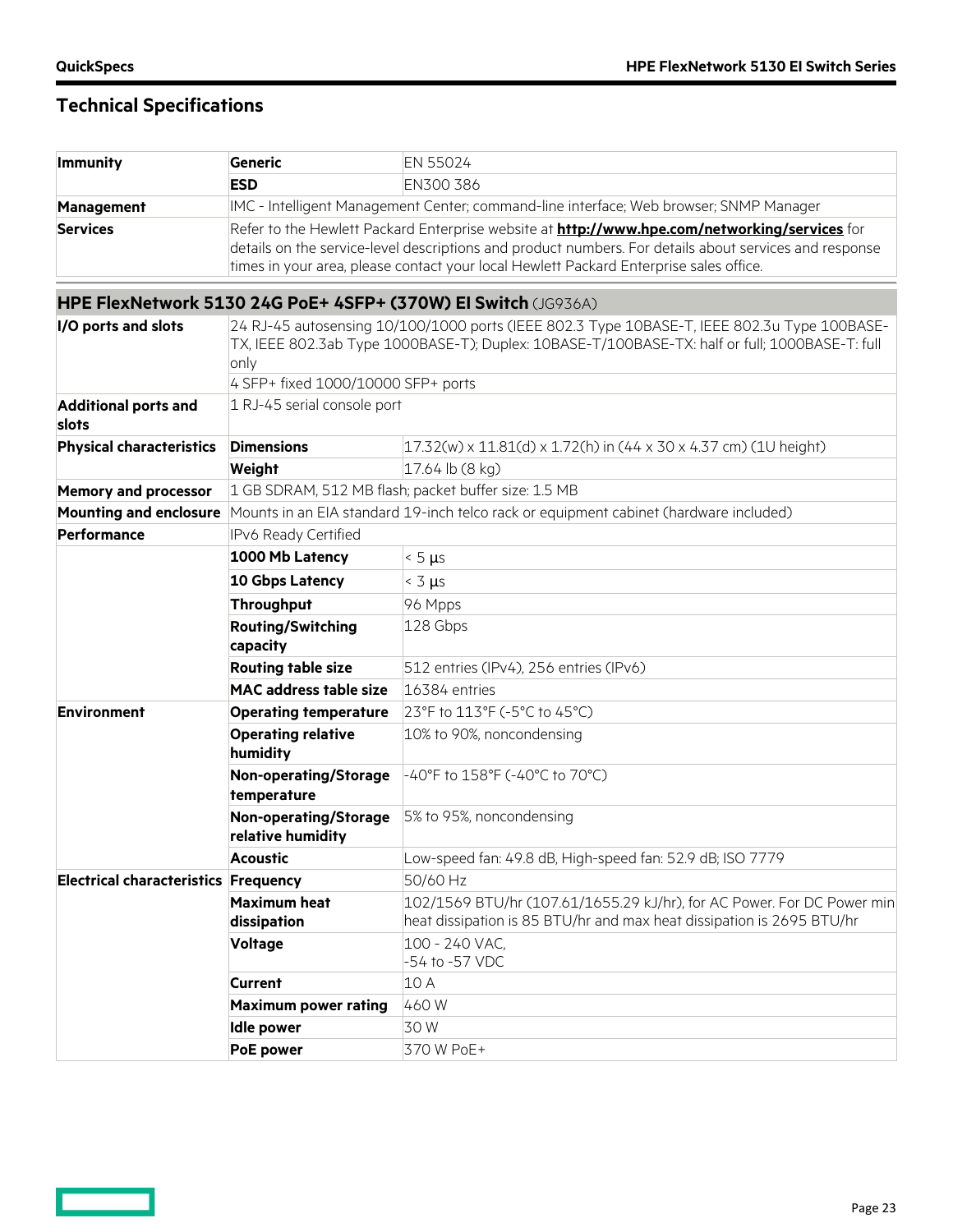**Contract** 

|                   | <b>Notes:</b>                      | Maximum power rating and maximum heat dissipation are the worst-<br>case theoretical maximum numbers provided for planning the<br>infrastructure with fully loaded PoE (if equipped), 100% traffic, all<br>ports plugged in, and all modules populated. PoE Power is the power<br>supplied by the internal power supply. When supplemented with the<br>use of an HPE RPS1600 Redundant Power System, up to 740 W of<br>PoE+ can be supplied.<br>Max current rating for DC power is 25A. AC Input power is 30W<br>typical, and 460W max(including 370W PoE+ consumption. DC Input<br>voltage range is -54 to -57VDC. Total DC input power is 25W Typical<br>and 790W with 740W PoE+ Power consumption. DC Input voltage<br>range is -54VDC to -57VDC. DC Input Source is the HPE RPS1600. |
|-------------------|------------------------------------|------------------------------------------------------------------------------------------------------------------------------------------------------------------------------------------------------------------------------------------------------------------------------------------------------------------------------------------------------------------------------------------------------------------------------------------------------------------------------------------------------------------------------------------------------------------------------------------------------------------------------------------------------------------------------------------------------------------------------------------------------------------------------------------|
| <b>Safety</b>     | Subchapter J; NOM; ROHS Compliance | UL 60950-1; EN 60825-1 Safety of Laser Products-Part 1; EN 60825-2 Safety of Laser Products-Part<br>2; IEC 60950-1; CAN/CSA-C22.2 No. 60950-1; Anatel; ULAR; GOST; EN 60950-1/A11; FDA 21 CFR                                                                                                                                                                                                                                                                                                                                                                                                                                                                                                                                                                                            |
| <b>Emissions</b>  |                                    | EMC Directive 2004/108/EC; FCC (CFR 47, Part 15) Class A; EN 61000-4-11:2004; ANSI C63.4-2009;<br>EN 61000-3-3:2008; VCCI V-4/2012.04; EN 6100-3-2:2006+A1:2009 + A2:2009; EN 61000-3-<br>2:2006+A1:2009+A2:2009; EN 61000-4-3:2006; EN 61000-4-4:2012; EN 61000-4-5:2006; EN<br>61000-4-6:2009; AS/NZS CISPR 22:2009 Class A; CISPR 22:2008 Class A; EN 55022:2010 Class A;<br>EN 61000-4-29: 2000; CISPR 24:2010; EN 300 386 V1.6.1; VCCI V-3/2013.04 Class A                                                                                                                                                                                                                                                                                                                          |
| <b>Immunity</b>   | Generic                            | EN 55024                                                                                                                                                                                                                                                                                                                                                                                                                                                                                                                                                                                                                                                                                                                                                                                 |
|                   | <b>ESD</b>                         | EN300 386                                                                                                                                                                                                                                                                                                                                                                                                                                                                                                                                                                                                                                                                                                                                                                                |
| <b>Management</b> |                                    | IMC - Intelligent Management Center; command-line interface; Web browser; SNMP Manager.                                                                                                                                                                                                                                                                                                                                                                                                                                                                                                                                                                                                                                                                                                  |
| <b>Services</b>   |                                    | Refer to the Hewlett Packard Enterprise website at <b>http://www.hpe.com/networking/services</b> for<br>details on the service-level descriptions and product numbers. For details about services and response<br>times in your area, please contact your local Hewlett Packard Enterprise sales office.                                                                                                                                                                                                                                                                                                                                                                                                                                                                                 |

|                                      |                                                                                                                                                                                                       | HPE FlexNetwork 5130 48G PoE+ 4SFP+ (370W) EI Switch (JG937A)      |  |
|--------------------------------------|-------------------------------------------------------------------------------------------------------------------------------------------------------------------------------------------------------|--------------------------------------------------------------------|--|
| I/O ports and slots                  | 48 RJ-45 autosensing 10/100/1000 ports (IEEE 802.3 Type 10BASE-T, IEEE 802.3u Type 100BASE-<br>TX, IEEE 802.3ab Type 1000BASE-T); Duplex: 10BASE-T/100BASE-TX: half or full; 1000BASE-T: full<br>only |                                                                    |  |
|                                      | 4 SFP+ fixed 1000/10000 SFP+ ports                                                                                                                                                                    |                                                                    |  |
| <b>Additional ports and</b><br>slots | 1 RJ-45 serial console port                                                                                                                                                                           |                                                                    |  |
| <b>Physical characteristics</b>      | <b>Dimensions</b>                                                                                                                                                                                     | $17.32(w)$ x 15.74(d) x 1.72(h) in (44 x 40 x 4.36 cm) (1U height) |  |
|                                      | Weight                                                                                                                                                                                                | $17.64$ lb (8 kg)                                                  |  |
| Memory and processor                 | 1 GB SDRAM, 512 MB flash; packet buffer size: 3 MB                                                                                                                                                    |                                                                    |  |
| <b>Mounting and enclosure</b>        | Mounts in an EIA standard 19-inch telco rack or equipment cabinet (hardware included)                                                                                                                 |                                                                    |  |
| Performance                          | IPv6 Ready Certified                                                                                                                                                                                  |                                                                    |  |
|                                      | 1000 Mb Latency                                                                                                                                                                                       | $< 5 \mu s$                                                        |  |
|                                      | <b>10 Gbps Latency</b>                                                                                                                                                                                | $\leq 3$ $\mu$ s                                                   |  |
|                                      | Throughput                                                                                                                                                                                            | 130.9 Mpps                                                         |  |
|                                      | <b>Routing/Switching</b>                                                                                                                                                                              | 176 Gbps                                                           |  |
|                                      | capacity                                                                                                                                                                                              |                                                                    |  |
|                                      | <b>Routing table size</b>                                                                                                                                                                             | 512 entries (IPv4), 256 entries (IPv6)                             |  |
|                                      | <b>MAC address table size</b>                                                                                                                                                                         | 16384 entries                                                      |  |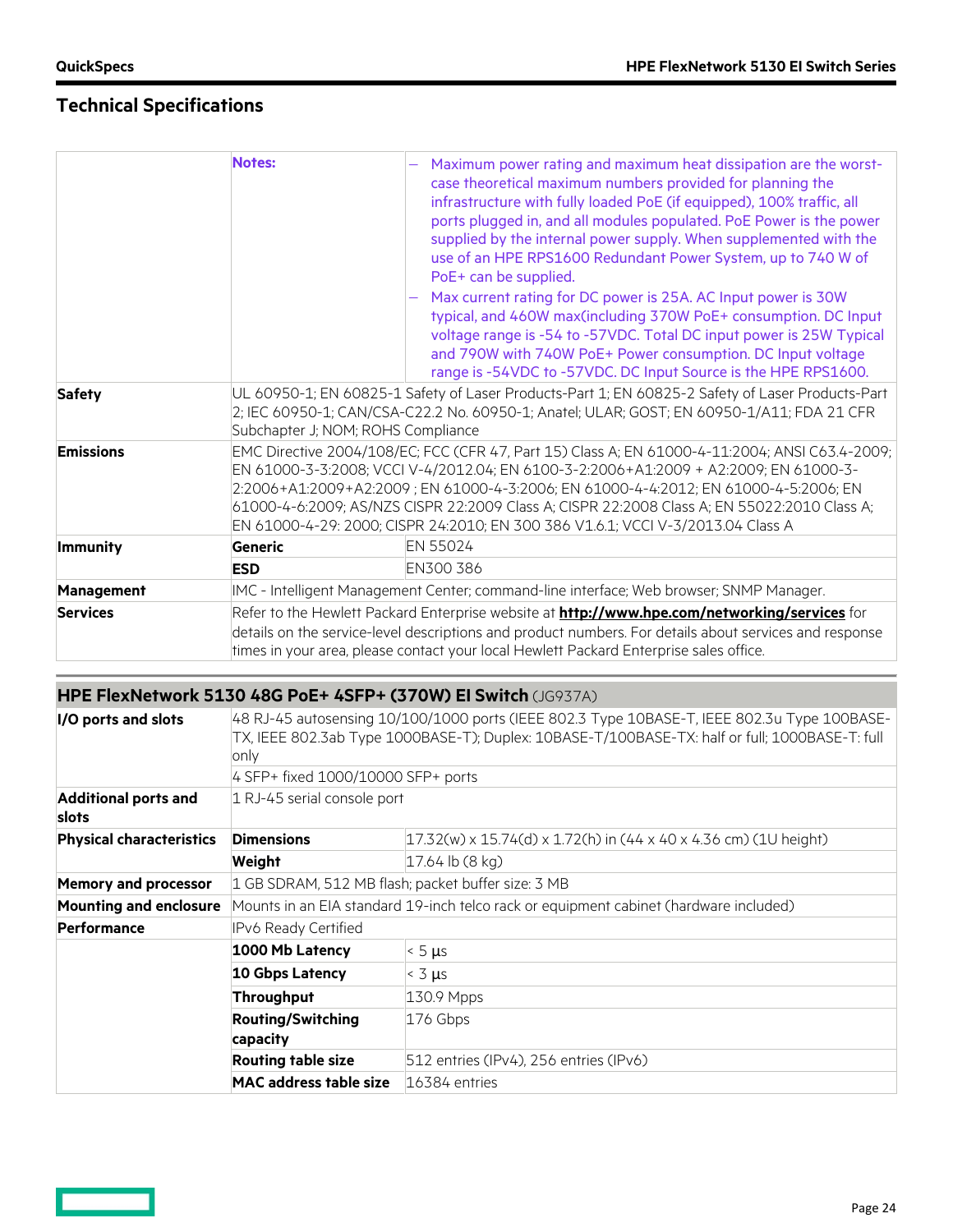<u>and</u>

| <b>Environment</b>                          | <b>Operating temperature</b>                                                                                                                                                                                                                                                                                                                                                                                                                                    | 23°F to 113°F (-5°C to 45°C)                                                                                                                                                                                                                                                                                                                                                                                                                                                                                                                                                                                                                                                                                                                                                                                                                                                 |  |
|---------------------------------------------|-----------------------------------------------------------------------------------------------------------------------------------------------------------------------------------------------------------------------------------------------------------------------------------------------------------------------------------------------------------------------------------------------------------------------------------------------------------------|------------------------------------------------------------------------------------------------------------------------------------------------------------------------------------------------------------------------------------------------------------------------------------------------------------------------------------------------------------------------------------------------------------------------------------------------------------------------------------------------------------------------------------------------------------------------------------------------------------------------------------------------------------------------------------------------------------------------------------------------------------------------------------------------------------------------------------------------------------------------------|--|
|                                             | <b>Operating relative</b><br>humidity                                                                                                                                                                                                                                                                                                                                                                                                                           | 10% to 90%, noncondensing                                                                                                                                                                                                                                                                                                                                                                                                                                                                                                                                                                                                                                                                                                                                                                                                                                                    |  |
|                                             | <b>Non-operating/Storage</b><br>temperature                                                                                                                                                                                                                                                                                                                                                                                                                     | -40°F to 158°F (-40°C to 70°C)                                                                                                                                                                                                                                                                                                                                                                                                                                                                                                                                                                                                                                                                                                                                                                                                                                               |  |
|                                             | Non-operating/Storage<br>relative humidity                                                                                                                                                                                                                                                                                                                                                                                                                      | 5% to 95%, noncondensing                                                                                                                                                                                                                                                                                                                                                                                                                                                                                                                                                                                                                                                                                                                                                                                                                                                     |  |
|                                             | <b>Acoustic</b>                                                                                                                                                                                                                                                                                                                                                                                                                                                 | Low-speed fan: 50.6 dB, High-speed fan: 54.6 dB; ISO 7779                                                                                                                                                                                                                                                                                                                                                                                                                                                                                                                                                                                                                                                                                                                                                                                                                    |  |
| <b>Electrical characteristics Frequency</b> |                                                                                                                                                                                                                                                                                                                                                                                                                                                                 | 50/60 Hz                                                                                                                                                                                                                                                                                                                                                                                                                                                                                                                                                                                                                                                                                                                                                                                                                                                                     |  |
|                                             | <b>Maximum heat</b><br>dissipation                                                                                                                                                                                                                                                                                                                                                                                                                              | 160/1671 BTU/hr (168.8/1762.91 kJ/hr), for AC power. For DC power min<br>heat dissipation is 147 BTU/hr and 3037 BTU/hr max.                                                                                                                                                                                                                                                                                                                                                                                                                                                                                                                                                                                                                                                                                                                                                 |  |
|                                             | <b>Voltage</b>                                                                                                                                                                                                                                                                                                                                                                                                                                                  | 100 - 240 VAC<br>-54 to -57 VDC                                                                                                                                                                                                                                                                                                                                                                                                                                                                                                                                                                                                                                                                                                                                                                                                                                              |  |
|                                             | <b>Current</b>                                                                                                                                                                                                                                                                                                                                                                                                                                                  | 10 A                                                                                                                                                                                                                                                                                                                                                                                                                                                                                                                                                                                                                                                                                                                                                                                                                                                                         |  |
|                                             | <b>Maximum power rating</b>                                                                                                                                                                                                                                                                                                                                                                                                                                     | 490W                                                                                                                                                                                                                                                                                                                                                                                                                                                                                                                                                                                                                                                                                                                                                                                                                                                                         |  |
|                                             | <b>Idle power</b>                                                                                                                                                                                                                                                                                                                                                                                                                                               | 47W                                                                                                                                                                                                                                                                                                                                                                                                                                                                                                                                                                                                                                                                                                                                                                                                                                                                          |  |
|                                             | PoE power                                                                                                                                                                                                                                                                                                                                                                                                                                                       | 370 W PoE+                                                                                                                                                                                                                                                                                                                                                                                                                                                                                                                                                                                                                                                                                                                                                                                                                                                                   |  |
|                                             | <b>Notes:</b>                                                                                                                                                                                                                                                                                                                                                                                                                                                   | Idle power is the actual power consumption of the device with no ports<br>connected. Maximum power rating and maximum heat dissipation are<br>the worst-case theoretical maximum numbers provided for planning<br>the infrastructure with fully loaded PoE (if equipped), 100% traffic, all<br>ports plugged in, and all modules populated. PoE Power is the power<br>supplied by the internal power supply. When supplemented with the<br>use of an HPE RPS1600 Redundant Power System, up to 740 W of<br>PoE+ can be supplied.<br>Max current rating for DC power is 25A. AC Input power is 47W<br>typical, and 490W max(including 370W PoE+ consumption. DC Input<br>voltage range is -54 to -57VDC. Total DC input power is 43W typical<br>and 890W with 800W PoE+ Power consumption. DC Input voltage<br>range is -54VDC to -57VDC. DC Input Source is the HPE RPS1600. |  |
| <b>Safety</b>                               |                                                                                                                                                                                                                                                                                                                                                                                                                                                                 | UL 60950-1; EN 60825-1 Safety of Laser Products-Part 1; EN 60825-2 Safety of Laser Products-Part<br>2; IEC 60950-1; CAN/CSA-C22.2 No. 60950-1; Anatel; ULAR; GOST; EN 60950-1/A11; FDA 21 CFR<br>Subchapter J; NOM; ROHS Compliance                                                                                                                                                                                                                                                                                                                                                                                                                                                                                                                                                                                                                                          |  |
| <b>Emissions</b>                            | EMC Directive 2004/108/EC; FCC (CFR 47, Part 15) Class A; EN 61000-4-11:2004; ANSI C63.4-2009;<br>EN 61000-3-3:2008; VCCI V-4/2012.04; EN 6100-3-2:2006+A1:2009 + A2:2009; EN 61000-3-<br>2:2006+A1:2009+A2:2009; EN 61000-4-3:2006; EN 61000-4-4:2012; EN 61000-4-5:2006; EN<br>61000-4-6:2009; AS/NZS CISPR 22:2009 Class A; CISPR 22:2008 Class A; EN 55022:2010 Class A; EN<br>61000-4-29: 2000; CISPR 24:2010; EN 300 386 V1.6.1; VCCI V-3/2013.04 Class A |                                                                                                                                                                                                                                                                                                                                                                                                                                                                                                                                                                                                                                                                                                                                                                                                                                                                              |  |
| <b>Immunity</b>                             | <b>Generic</b>                                                                                                                                                                                                                                                                                                                                                                                                                                                  | EN 55024                                                                                                                                                                                                                                                                                                                                                                                                                                                                                                                                                                                                                                                                                                                                                                                                                                                                     |  |
|                                             | <b>ESD</b>                                                                                                                                                                                                                                                                                                                                                                                                                                                      | EN300 386                                                                                                                                                                                                                                                                                                                                                                                                                                                                                                                                                                                                                                                                                                                                                                                                                                                                    |  |
| <b>Management</b>                           |                                                                                                                                                                                                                                                                                                                                                                                                                                                                 | IMC - Intelligent Management Center; command-line interface; Web browser; SNMP Manager                                                                                                                                                                                                                                                                                                                                                                                                                                                                                                                                                                                                                                                                                                                                                                                       |  |
| <b>Services</b>                             | Refer to the Hewlett Packard Enterprise website at <b>http://www.hpe.com/networking/services</b> for<br>details on the service-level descriptions and product numbers. For details about services and response<br>times in your area, please contact your local Hewlett Packard Enterprise sales office.                                                                                                                                                        |                                                                                                                                                                                                                                                                                                                                                                                                                                                                                                                                                                                                                                                                                                                                                                                                                                                                              |  |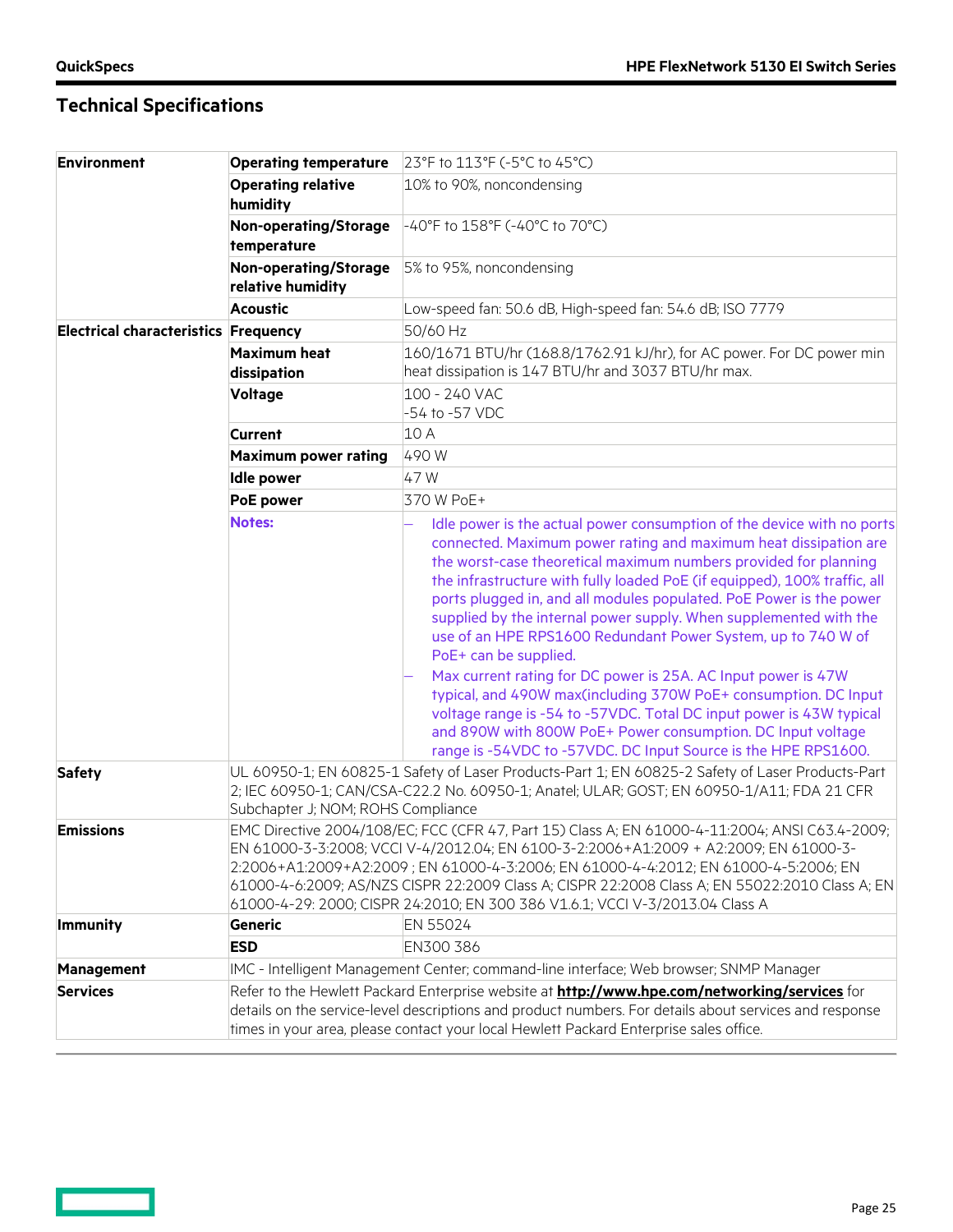|                                             |                                                                                                                                                                                                                                     | HPE FlexNetwork 5130 24G POE+ 2SFP+ 2XGT (370W) El Switch (JG940A)                                                                                                                |  |
|---------------------------------------------|-------------------------------------------------------------------------------------------------------------------------------------------------------------------------------------------------------------------------------------|-----------------------------------------------------------------------------------------------------------------------------------------------------------------------------------|--|
| I/O ports and slots                         | 24 RJ-45 autosensing 10/100/1000 ports (IEEE 802.3 Type 10BASE-T, IEEE 802.3u Type 100BASE-<br>TX, IEEE 802.3ab Type 1000BASE-T); Duplex: 10BASE-T/100BASE-TX: half or full; 1000BASE-T: full                                       |                                                                                                                                                                                   |  |
|                                             | only                                                                                                                                                                                                                                |                                                                                                                                                                                   |  |
|                                             | 2 SFP+ fixed 1000/10000 SFP+ ports                                                                                                                                                                                                  |                                                                                                                                                                                   |  |
|                                             | 2 RJ-45 1/10GBASE-T ports                                                                                                                                                                                                           |                                                                                                                                                                                   |  |
| <b>Additional ports and</b><br>slots        | 1 RJ-45 serial console port                                                                                                                                                                                                         |                                                                                                                                                                                   |  |
| <b>Physical characteristics</b>             | <b>Dimensions</b>                                                                                                                                                                                                                   | $17.32(w)$ x 14.17(d) x 1.72(h) in (44 x 36 x 4.37 cm) (1U height)                                                                                                                |  |
|                                             | Weight                                                                                                                                                                                                                              | 13.23 lb (6 kg)                                                                                                                                                                   |  |
| <b>Memory and processor</b>                 |                                                                                                                                                                                                                                     | 1 GB SDRAM; Packet buffer size: 1.5 MB, 512 MB flash                                                                                                                              |  |
|                                             |                                                                                                                                                                                                                                     | Mounting and enclosure Mounts in an EIA standard 19-inch telco rack or equipment cabinet (hardware included)                                                                      |  |
| Performance                                 | IPv6 Ready Certified                                                                                                                                                                                                                |                                                                                                                                                                                   |  |
|                                             | 1000 Mb Latency                                                                                                                                                                                                                     | $< 5 \mu s$                                                                                                                                                                       |  |
|                                             | <b>10 Gbps Latency</b>                                                                                                                                                                                                              | $< 3 \mu s$                                                                                                                                                                       |  |
|                                             | Throughput                                                                                                                                                                                                                          | up to 96 Mpps                                                                                                                                                                     |  |
|                                             | <b>Routing/Switching</b>                                                                                                                                                                                                            | 128 Gbps                                                                                                                                                                          |  |
|                                             | capacity                                                                                                                                                                                                                            |                                                                                                                                                                                   |  |
|                                             | <b>Routing table size</b>                                                                                                                                                                                                           | 512 entries (IPv4), 256 entries (IPv6)                                                                                                                                            |  |
|                                             | <b>MAC address table size</b>                                                                                                                                                                                                       | 16384 entries                                                                                                                                                                     |  |
| <b>Environment</b>                          | <b>Operating temperature</b>                                                                                                                                                                                                        | 23°F to 113°F (-5°C to 45°C)                                                                                                                                                      |  |
|                                             | <b>Operating relative</b><br>humidity                                                                                                                                                                                               | 10% to 90%, noncondensing                                                                                                                                                         |  |
|                                             | Non-operating/Storage<br>temperature                                                                                                                                                                                                | -40°F to 158°F (-40°C to 70°C)                                                                                                                                                    |  |
|                                             | Non-operating/Storage<br>relative humidity                                                                                                                                                                                          | 5% to 95%, noncondensing                                                                                                                                                          |  |
|                                             | <b>Acoustic</b>                                                                                                                                                                                                                     | Low-speed fan: 37.3 dB, High-speed fan: 47.1 dB; ISO 7779                                                                                                                         |  |
| <b>Electrical characteristics Frequency</b> |                                                                                                                                                                                                                                     | 50/60 Hz                                                                                                                                                                          |  |
|                                             | <b>Maximum heat</b><br>dissipation                                                                                                                                                                                                  | 105/1450 BTU/hr (159.3/1529.75 kJ/hr), for AC power. For DC Power 68<br>BTU/hr and max heat dissipation is 2627.3 BTU/hr                                                          |  |
|                                             | Voltage                                                                                                                                                                                                                             | 100 - 240 VAC<br>-54 to -57 VDC                                                                                                                                                   |  |
|                                             | <b>Current</b>                                                                                                                                                                                                                      | 10 A                                                                                                                                                                              |  |
|                                             | <b>Maximum power rating</b>                                                                                                                                                                                                         | 425W                                                                                                                                                                              |  |
|                                             | <b>Idle power</b>                                                                                                                                                                                                                   | 31W                                                                                                                                                                               |  |
|                                             | <b>PoE power</b>                                                                                                                                                                                                                    | 370 W PoE+                                                                                                                                                                        |  |
|                                             | <b>Notes:</b>                                                                                                                                                                                                                       | PoE Power is the power supplied by the internal power supply. When<br>supplemented with the use of an HPE RPS1600 Redundant Power<br>System, up to 740 W of PoE+ can be supplied. |  |
|                                             |                                                                                                                                                                                                                                     | Max current rating for DC power is 25A. AC Input power is 31W<br>typical, and 425W max(including 370W PoE+ consumption). DC Input<br>voltage range is -54 to -57VDC.              |  |
|                                             |                                                                                                                                                                                                                                     | Total DC input power is 20W Typical and 770W with 740W PoE+<br>Power consumption. DC Input Source is the HPE RPS1600.                                                             |  |
| <b>Safety</b>                               | UL 60950-1; EN 60825-1 Safety of Laser Products-Part 1; EN 60825-2 Safety of Laser Products-Part<br>2; IEC 60950-1; CAN/CSA-C22.2 No. 60950-1; Anatel; ULAR; GOST; EN 60950-1/A11; FDA 21 CFR<br>Subchapter J; NOM; ROHS Compliance |                                                                                                                                                                                   |  |

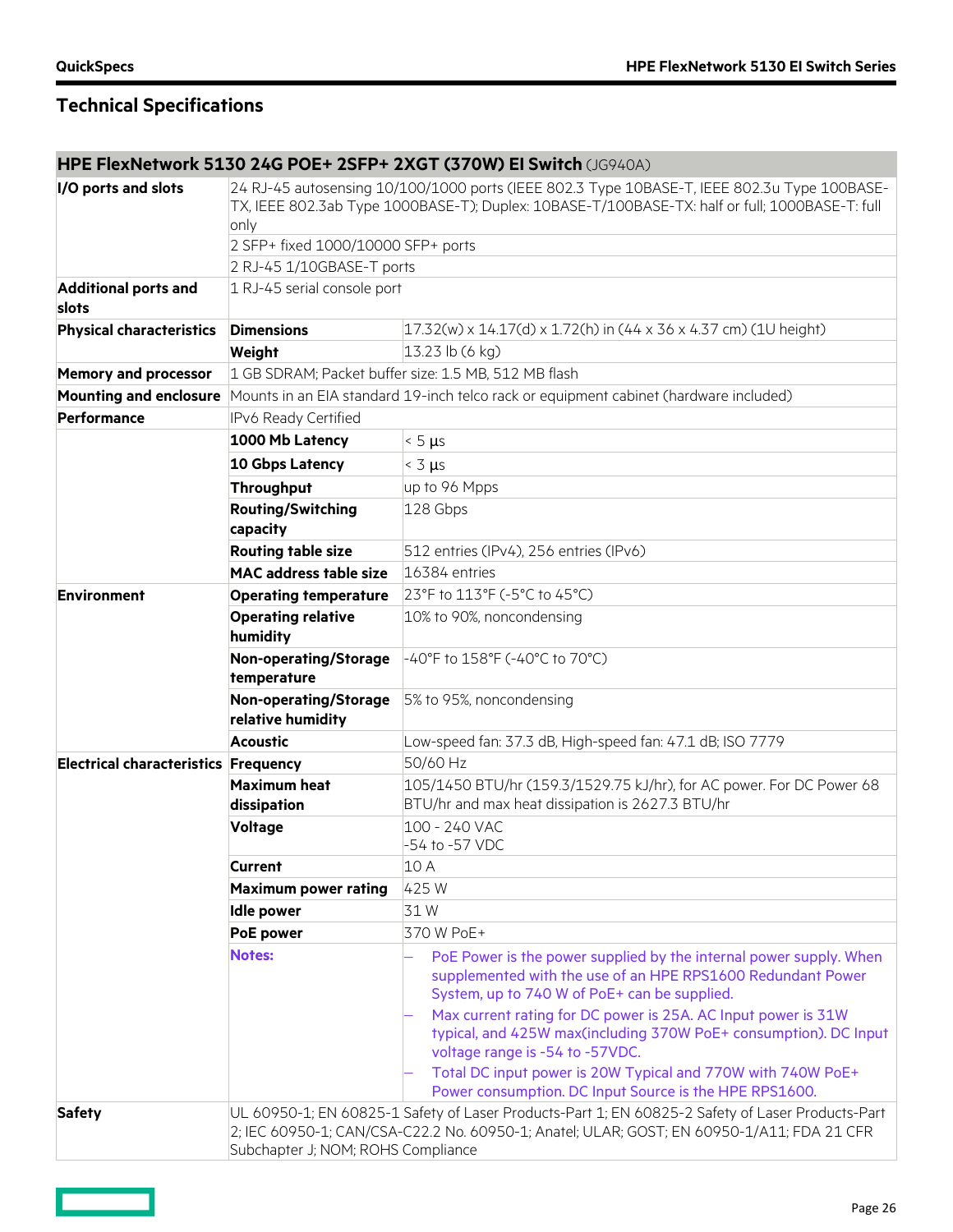<u>and a sta</u>

# **Technical Specifications**

| <b>Emissions</b> |            | EMC Directive 2004/108/EC; FCC (CFR 47, Part 15) Class A; EN 61000-4-11:2004; ANSI C63.4-2009;<br>EN 61000-3-3:2008; VCCI V-4/2012.04; EN 6100-3-2:2006+A1:2009 + A2:2009; EN 61000-3-<br>2:2006+A1:2009+A2:2009; EN 61000-4-3:2006; EN 61000-4-4:2012; EN 61000-4-5:2006; EN<br>61000-4-6:2009; AS/NZS CISPR 22:2009 Class A; CISPR 22:2008 Class A; EN 55022:2010 Class A; EN<br>61000-4-29: 2000; CISPR 24:2010; EN 300 386 V1.6.1; VCCI V-3/2013.04 Class A |  |  |
|------------------|------------|-----------------------------------------------------------------------------------------------------------------------------------------------------------------------------------------------------------------------------------------------------------------------------------------------------------------------------------------------------------------------------------------------------------------------------------------------------------------|--|--|
| <b>Immunity</b>  | Generic    | EN 55024                                                                                                                                                                                                                                                                                                                                                                                                                                                        |  |  |
|                  | <b>ESD</b> | EN300 386                                                                                                                                                                                                                                                                                                                                                                                                                                                       |  |  |
| Management       |            | IMC - Intelligent Management Center; Command-line interface; Web browser; SNMP manager                                                                                                                                                                                                                                                                                                                                                                          |  |  |
| <b>Services</b>  |            | Refer to the Hewlett Packard Enterprise website at <b>http://www.hpe.com/networking/services</b> for<br>details on the service-level descriptions and product numbers. For details about services and response<br>times in your area, please contact your local Hewlett Packard Enterprise sales office.                                                                                                                                                        |  |  |

### **HPE FlexNetwork 5130 48G POE+ 2SFP+ 2XGT (370W) EI Switch** (JG941A)

| I/O ports and slots                  | 48 RJ-45 autosensing 10/100/1000 ports (IEEE 802.3 Type 10BASE-T, IEEE 802.3u Type 100BASE-<br>TX, IEEE 802.3ab Type 1000BASE-T); Duplex: 10BASE-T/100BASE-TX: half or full; 1000BASE-T: full<br>only |                                                                                          |  |
|--------------------------------------|-------------------------------------------------------------------------------------------------------------------------------------------------------------------------------------------------------|------------------------------------------------------------------------------------------|--|
|                                      | 2 SFP+ fixed 1000/10000 SFP+ ports                                                                                                                                                                    |                                                                                          |  |
|                                      | 2 RJ-45 1/10GBASE-T ports                                                                                                                                                                             |                                                                                          |  |
| <b>Additional ports and</b><br>slots | 1 RJ-45 serial console port                                                                                                                                                                           |                                                                                          |  |
| <b>Physical characteristics</b>      | <b>Dimensions</b>                                                                                                                                                                                     | $17.32(w) \times 16.54(d) \times 1.72(h)$ in $(44 \times 42 \times 4.37$ cm) (1U height) |  |
|                                      | Weight                                                                                                                                                                                                | 15.43 lb (7 kg)                                                                          |  |
| <b>Memory and processor</b>          | 1 GB SDRAM; Packet buffer size: 3 MB, 512 MB flash                                                                                                                                                    |                                                                                          |  |
|                                      | <b>Mounting and enclosure</b> Mounts in an EIA standard 19-inch telco rack or equipment cabinet (hardware included)                                                                                   |                                                                                          |  |
| Performance                          | IPv6 Ready Certified                                                                                                                                                                                  |                                                                                          |  |
|                                      | 1000 Mb Latency                                                                                                                                                                                       | $< 5 \mu s$                                                                              |  |
|                                      | <b>10 Gbps Latency</b>                                                                                                                                                                                | $<$ 3 µs                                                                                 |  |
|                                      | Throughput                                                                                                                                                                                            | up to 130.9 Mpps                                                                         |  |
|                                      | <b>Routing/Switching</b><br>capacity                                                                                                                                                                  | 176 Gbps                                                                                 |  |
|                                      | <b>Routing table size</b>                                                                                                                                                                             | 512 entries (IPv4), 256 entries (IPv6)                                                   |  |
|                                      | <b>MAC address table size</b>                                                                                                                                                                         | 16384 entries                                                                            |  |
| <b>Environment</b>                   | <b>Operating temperature</b>                                                                                                                                                                          | 23°F to 113°F (-5°C to 45°C)                                                             |  |
|                                      | <b>Operating relative</b><br>humidity                                                                                                                                                                 | 10% to 90%, noncondensing                                                                |  |
|                                      | <b>Non-operating/Storage</b><br>temperature                                                                                                                                                           | -40°F to 158°F (-40°C to 70°C)                                                           |  |
|                                      | <b>Non-operating/Storage</b><br>relative humidity                                                                                                                                                     | 5% to 95%, noncondensing                                                                 |  |
|                                      | <b>Acoustic</b>                                                                                                                                                                                       | Low-speed fan: 47.3 dB, High-speed fan: 50 dB; ISO 7779                                  |  |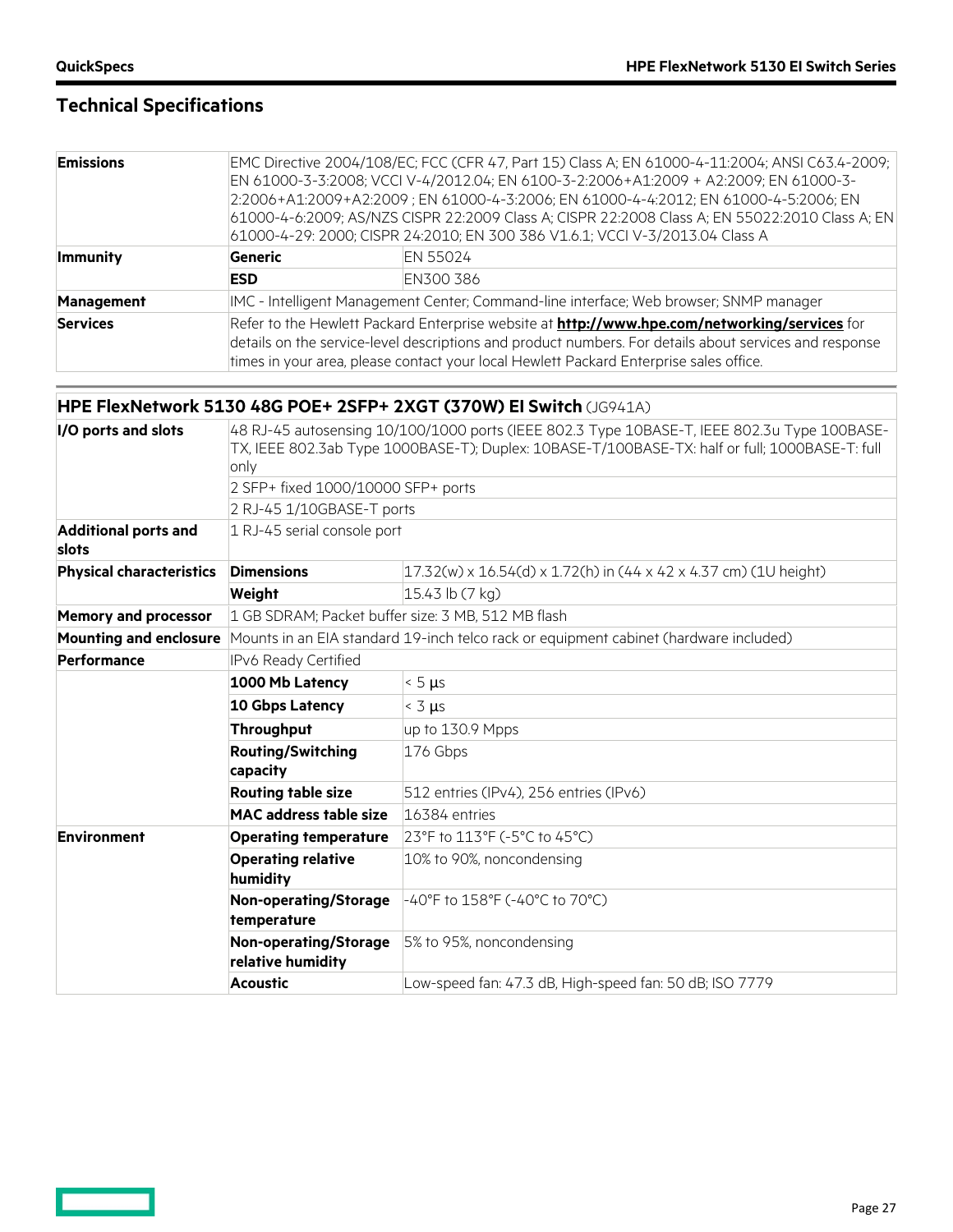$\qquad \qquad \Box$ 

| <b>Electrical characteristics Frequency</b> |                                    | 50/60 Hz                                                                                                                                                                                                                                                                                                                                                                                                                                                        |
|---------------------------------------------|------------------------------------|-----------------------------------------------------------------------------------------------------------------------------------------------------------------------------------------------------------------------------------------------------------------------------------------------------------------------------------------------------------------------------------------------------------------------------------------------------------------|
|                                             | <b>Maximum heat</b><br>dissipation | 147/1603 BTU/hr (155.08/1691.17 kJ/hr), for AC power. For DC power<br>min heat dissipation is 102 BTU/hr and max heat dissipation is 3105<br>BTU/hr                                                                                                                                                                                                                                                                                                             |
|                                             | <b>Voltage</b>                     | 100 - 240 VAC<br>-54 to -57 VDC                                                                                                                                                                                                                                                                                                                                                                                                                                 |
|                                             | Current                            | 10 A                                                                                                                                                                                                                                                                                                                                                                                                                                                            |
|                                             | <b>Maximum power rating</b>        | 470W                                                                                                                                                                                                                                                                                                                                                                                                                                                            |
|                                             | <b>Idle power</b>                  | 43W                                                                                                                                                                                                                                                                                                                                                                                                                                                             |
|                                             | PoE power                          | 370 W PoE+                                                                                                                                                                                                                                                                                                                                                                                                                                                      |
|                                             | <b>Notes:</b>                      | PoE Power is the power supplied by the internal power supply. When<br>supplemented with the use of an HPE RPS1600 Redundant Power<br>System, up to 740 W of PoE+ can be supplied.                                                                                                                                                                                                                                                                               |
|                                             |                                    | Max current rating for DC power is 25A. AC Input power is 43W<br>typical, and 470W max(including 370W PoE+ consumption. DC Input<br>voltage range is -54 to -57VDC.                                                                                                                                                                                                                                                                                             |
|                                             |                                    | Total DC input power is 30W typical and 910W with 800W PoE+<br>Power consumption. DC Input Source is the HPE RPS1600.                                                                                                                                                                                                                                                                                                                                           |
| <b>Safety</b>                               | Subchapter J; NOM; ROHS Compliance | UL 60950-1; EN 60825-1 Safety of Laser Products-Part 1; EN 60825-2 Safety of Laser Products-Part<br>2; IEC 60950-1; CAN/CSA-C22.2 No. 60950-1; Anatel; ULAR; GOST; EN 60950-1/A11; FDA 21 CFR                                                                                                                                                                                                                                                                   |
| <b>Emissions</b>                            |                                    | EMC Directive 2004/108/EC; FCC (CFR 47, Part 15) Class A; EN 61000-4-11:2004; ANSI C63.4-2009;<br>EN 61000-3-3:2008; VCCI V-4/2012.04; EN 6100-3-2:2006+A1:2009 + A2:2009; EN 61000-3-<br>2:2006+A1:2009+A2:2009; EN 61000-4-3:2006; EN 61000-4-4:2012; EN 61000-4-5:2006; EN<br>61000-4-6:2009; AS/NZS CISPR 22:2009 Class A; CISPR 22:2008 Class A; EN 55022:2010 Class A;<br>EN 61000-4-29: 2000; CISPR 24:2010; EN 300 386 V1.6.1; VCCI V-3/2013.04 Class A |
| <b>Immunity</b>                             | <b>Generic</b>                     | EN 55024                                                                                                                                                                                                                                                                                                                                                                                                                                                        |
|                                             | <b>ESD</b>                         | EN300 386                                                                                                                                                                                                                                                                                                                                                                                                                                                       |
| Management                                  |                                    | IMC - Intelligent Management Center; Command-line interface; Web browser; SNMP manager                                                                                                                                                                                                                                                                                                                                                                          |
| <b>Services</b>                             |                                    | Refer to the Hewlett Packard Enterprise website at <b>http://www.hpe.com/networking/services</b> for<br>details on the service-level descriptions and product numbers. For details about services and response<br>times in your area, please contact your local Hewlett Packard Enterprise sales office.                                                                                                                                                        |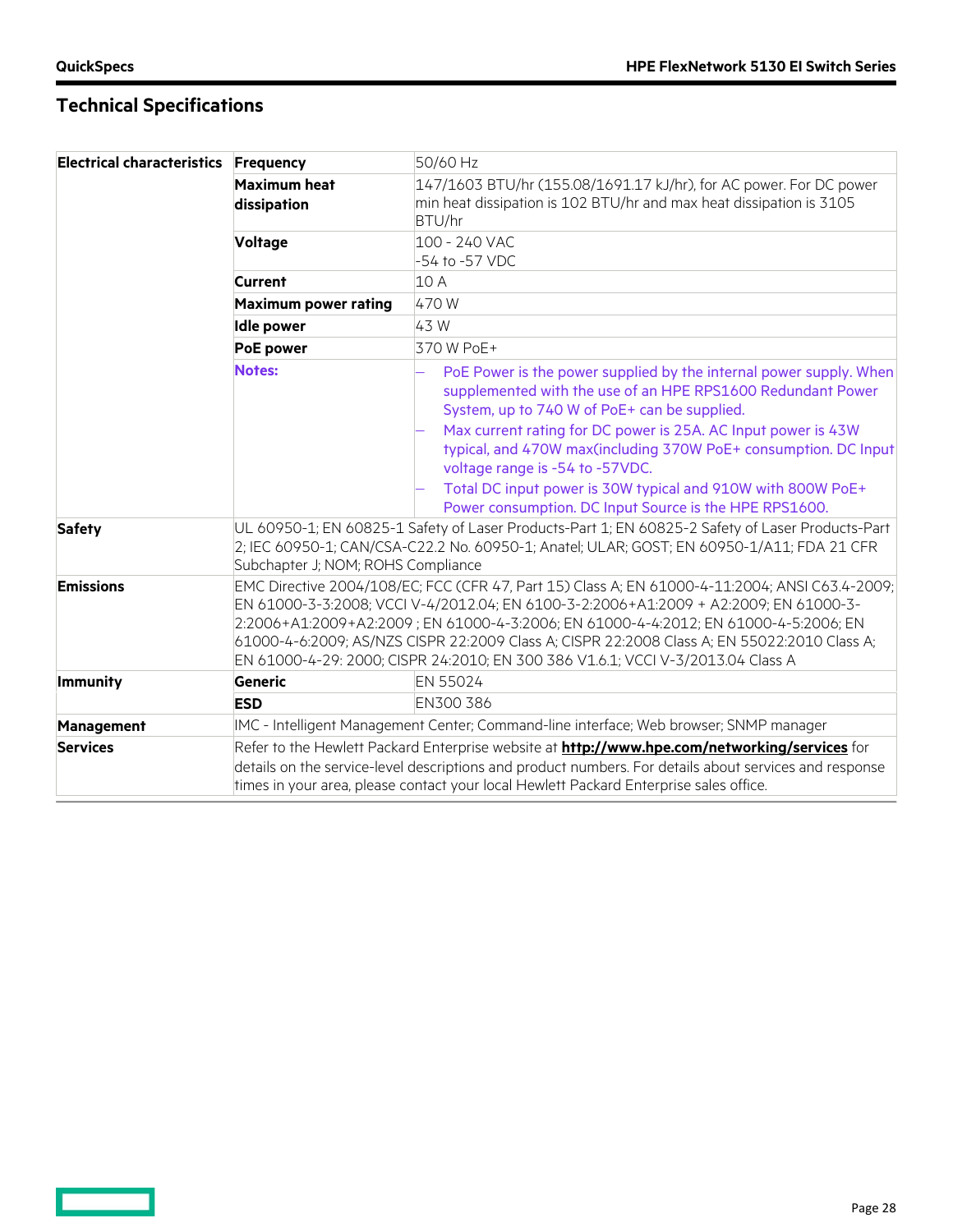### **Standards and protocols (applies to all products in series)**

#### **Device Management**

- RFC 1157 SNMPv1/v2c
- $\bullet$  RFC 1305 NTPv3
- RFC 2573 (SNMPv3 Applications)
- RFC 2819 (RMON groups Alarm, Event, History and Statistics only)
- RFC 3416 (SNMP Protocol Operations v2)
- HTML and telnet management
- Multiple Configuration Files
- SNMP v3 and RMON RFC support
- SSHv1/SSHv2 Secure Shell
- TACACS/TACACS+
- Web UI

### **QoS/CoS**

- RFC 2474 DS Field in the IPv4 and IPv6 Headers
- RFC 3260 New Terminology and Clarifications for DiffServ

### **General Protocols**

- IEEE 802.1ad Q-in-Q
- IEEE 802.1ak Multiple Registration Protocol (MRP) and Multiple VLAN Registration Protocol (MVRP)
- IEEE 802.1AX-2008 Link Aggregation
- IEEE 802.1D MAC Bridges
- IEEE 802.1p Priority
- IEEE 802.1Q VLANs
- IEEE 802.1s Multiple Spanning Trees
- IEEE 802.1w Rapid Reconfiguration of Spanning Tree
- IEEE 802.1X PAE
- IEEE 802.3 Type 10BASE-T
- IEEE 802.3ab 1000BASE-T
- IEEE 802.3ac (VLAN Tagging Extension)
- IEEE 802.3ad Link Aggregation Control Protocol (LACP)
- IEEE 802.3ae 10-Gigabit Ethernet
- IEEE 802.3af Power over Ethernet
- IEEE 802.3at Power over Ethernet Plus
- IEEE 802.3az Energy Efficient Ethernet
- IEEE 802.3i 10BASE-T
- IEEE 802.3u 100BASE-X
- IEEE 802.3x Flow Control
- IEEE 802.3z 1000BASE-X
- RFC 768 UDP
- RFC 783 TFTP Protocol (revision 2)
- RFC 791 IP
- RFC 792 ICMP
- RFC 793 TCP
- RFC 826 ARP
- RFC 854 TELNET
- RFC 855 Telnet Option Specification
- RFC 894 IP over Ethernet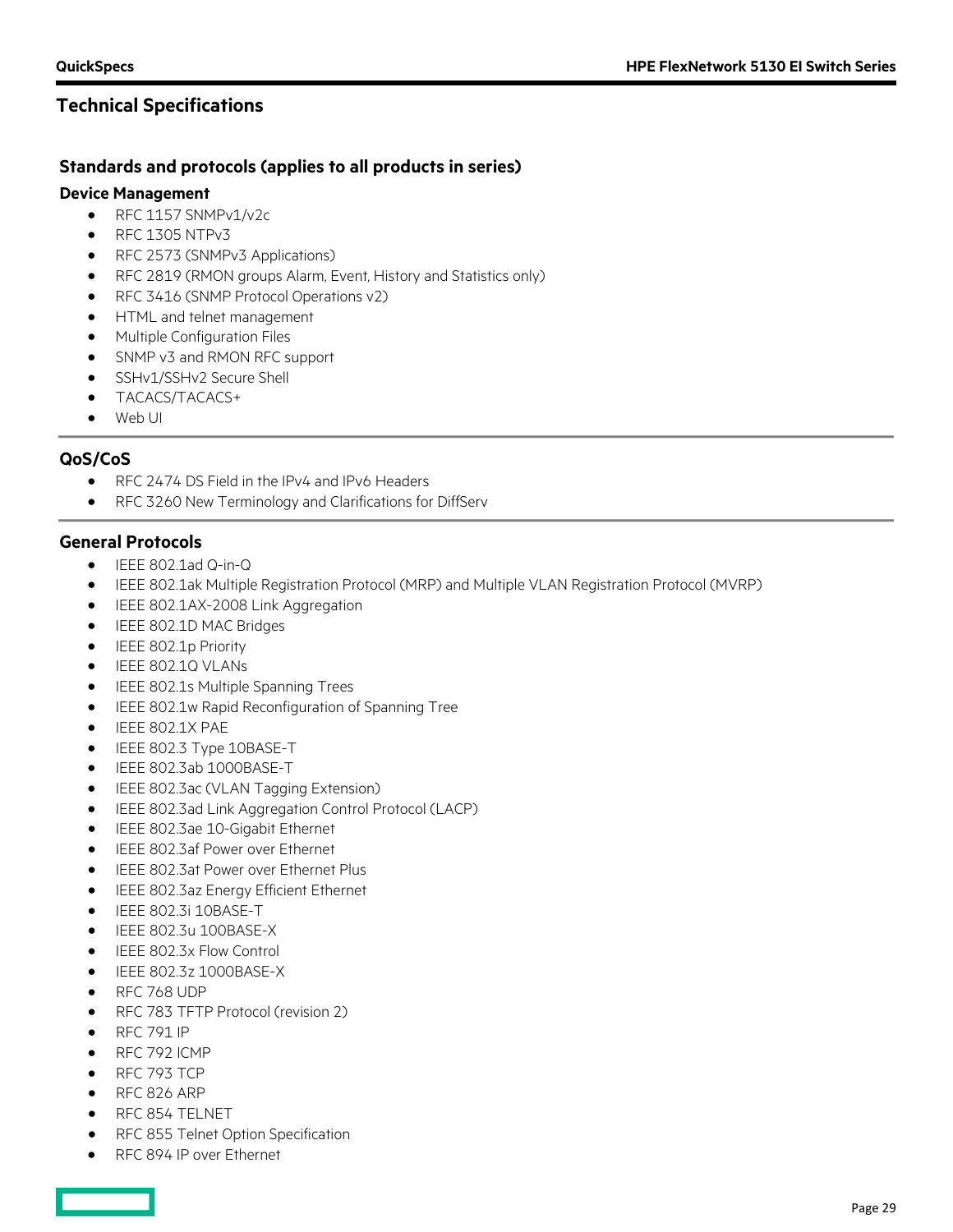- RFC 950 Internet Standard Subnetting Procedure
- RFC 951 BOOTP
- RFC 1027 Proxy ARP
- RFC 1042 IP Datagrams
- RFC 1071 Computing the Internet Checksum
- RFC 1123 Requirements for Internet Hosts
- RFC 1166 IP Addresses
- RFC 1213 Management Information Base for Network Management of TCP/IP-based internets
- RFC 1256 ICMP Router Discovery Protocol (IRDP)
- RFC 1305 NTPv3
- RFC 1350 TFTP Protocol (revision 2)
- RFC 1519 CIDR
- RFC 1533 DHCP Options and BOOTP Vendor Extensions
- RFC 1591 DNS (client only)
- RFC 1643 Definitions of Managed Objects for the Ethernet-like Interface Types
- RFC 1812 IPv4 Routing
- RFC 1866 Hypertext Markup Language 2.0
- RFC 1901 Introduction to Community-based SNMPv2
- RFC 1902-1907 SNMPv2
- RFC 2131 DHCP
- RFC 2236 IGMP Snooping
- RFC 2462 IPv6 Stateless Address Autoconfiguration
- RFC 2474 Definition of the Differentiated Services Field (DS Field) in the IPv4 and IPv6 Headers
- RFC 2475 Architecture for Differentiated Services
- RFC 2597 Assured Forwarding PHB Group
- RFC 2616 HTTP Compatibility v1.1
- RFC 2665 Definitions of Managed Objects for the Ethernet-like Interface Types
- RFC 2668 Definitions of Managed Objects for IEEE 802.3 Medium Attachment Units (MAUs)
- RFC 2865 Remote Authentication Dial In User Service (RADIUS)
- RFC 2866 RADIUS Accounting
- RFC 3046 DHCP Relay Agent Information Option
- RFC 3246 Expedited Forwarding PHB
- RFC 3414 User-based Security Model (USM) for version 3 of the Simple Network Management Protocol (SNMPv3)
- RFC 3415 View-based Access Control Model (VACM) for the Simple Network Management Protocol (SNMP)
- RFC 3416 Protocol Operations for SNMP
- RFC 3418 Management Information Base (MIB) for the Simple Network Management Protocol (SNMP)
- RFC 3576 Ext to RADIUS (CoA only)
- RFC 3580 IEEE 802.1X Remote Authentication Dial In User Service (RADIUS) Usage Guidelines
- RFC 3587 IPv6 Global Unicast Address Format
- RFC 3810 Multicast Listener Discovery Version 2 (MLDv2) for IPv6
- RFC 4030 Authentication Suboption for DHCP Relay Agent
- RFC 4213 Basic IPv6 Transition Mechanisms
- RFC 4291 IP Version 6 Addressing Architecture
- RFC 4541 Considerations for Internet Group Management Protocol (IGMP) and Multicast Listener Discovery (MLD) Snooping Switches
- RFC 4575 A Session Initiation Protocol (SIP) Event Package for Conference State
- RFC 4675 RADIUS VLAN & Priority
- RFC 5095 Deprecation of Type 0 Routing Headers in IPv6
- 802.1r GARP Proprietary Attribute Registration Protocol (GPRP)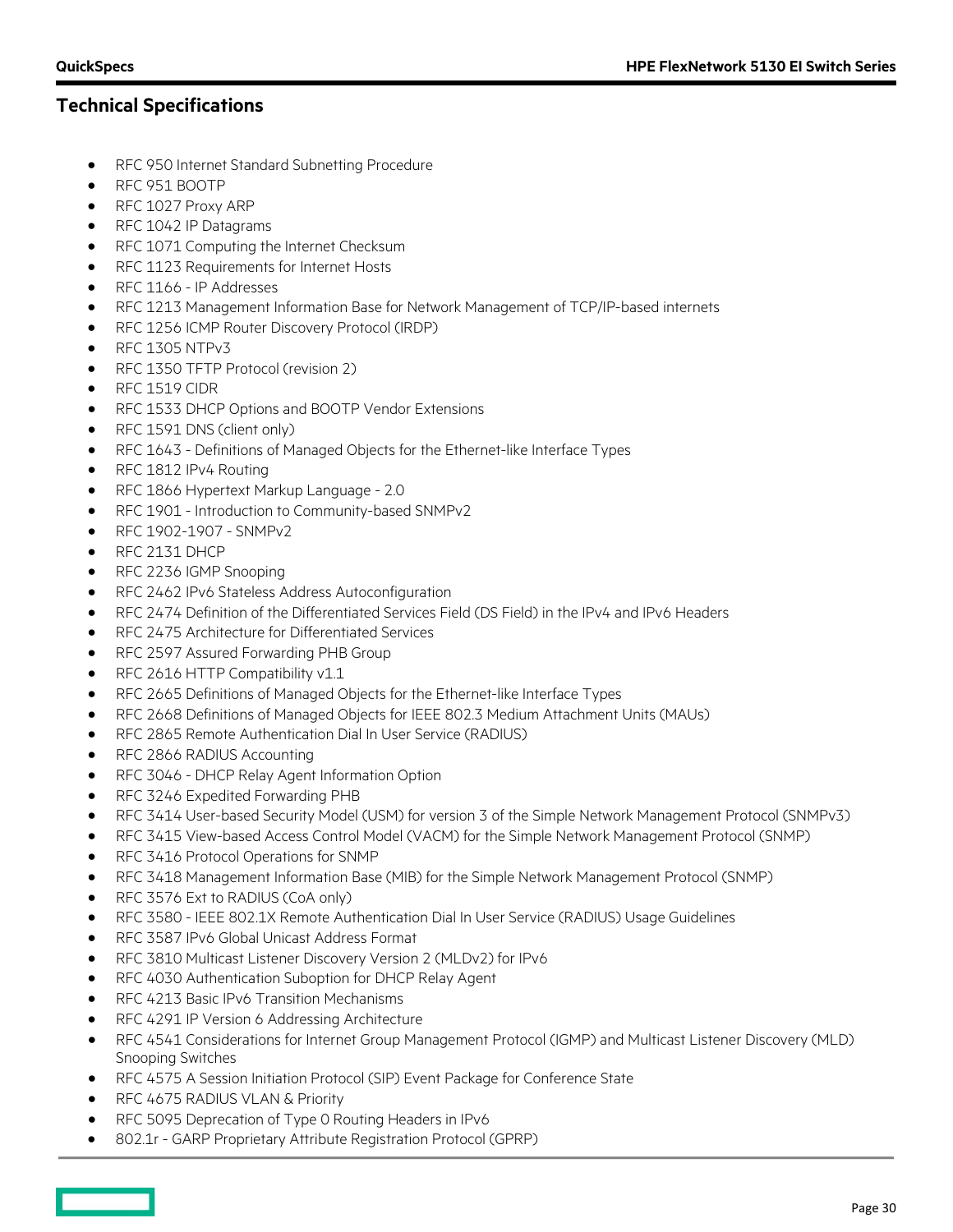### **IPv6**

- RFC 1981 IPv6 Path MTU Discovery
- RFC 2460 IPv6 Specification
- RFC 2461 IPv6 Neighbor Discovery
- RFC 2463 ICMPv6
- RFC 2464 Transmission of IPv6 over Ethernet Networks
- RFC 3162 RADIUS and IPv6
- RFC 3306 Unicast-Prefix-based IPv6 Multicast Addresses
- RFC 3315 DHCPv6 (client and relay)
- RFC 3484 Default Address Selection for IPv6
- RFC 3736 Stateless Dynamic Host Configuration Protocol (DHCP) Service for IPv6
- RFC 4291 IP Version 6 Addressing Architecture
- RFC 4293 MIB for IP
- $\bullet$  RFC 4443 ICMPv6
- RFC 4861 IPv6 Neighbor Discovery
- RFC 4862 IPv6 Stateless Address Auto-configuration
- RFC 6724 Default Address Selection for Internet Protocol Version 6 (IPv6)

#### **MIBs**

- RFC 1212 Concise MIB Definitions
- $\bullet$  RFC 1213 MIB II
- RFC 1493 Bridge MIB
- RFC 1757 Remote Network Monitoring MIB
- RFC 2096 IP Forwarding Table MIB
- RFC 2233 Interface MIB
- RFC 2571 SNMP Framework MIB
- RFC 2572 SNMP-MPD MIB
- RFC 2573 SNMP-Notification MIB
- RFC 2573 SNMP-Target MIB
- RFC 2574 SNMP USM MIB
- RFC 2618 RADIUS Authentication Client MIB
- RFC 2620 RADIUS Accounting Client MIB
- RFC 2665 Ethernet-Like-MIB
- RFC 2668 802.3 MAU MIB
- RFC 2674 802.1p and IEEE 802.1Q Bridge MIB
- RFC 2737 Entity MIB (Version 2)
- RFC 2819 RMON MIB
- RFC 2863 The Interfaces Group MIB
- RFC 2925 Ping MIB
- RFC 3414 SNMP-User based-SM MIB
- RFC 3415 SNMP-View based-ACM MIB
- RFC 3418 MIB for SNMPv3
- RFC 3621 Power Ethernet MIB

### **IP Multicast**

- RFC 1112 IGMPv1
- RFC 3376 IGMPv3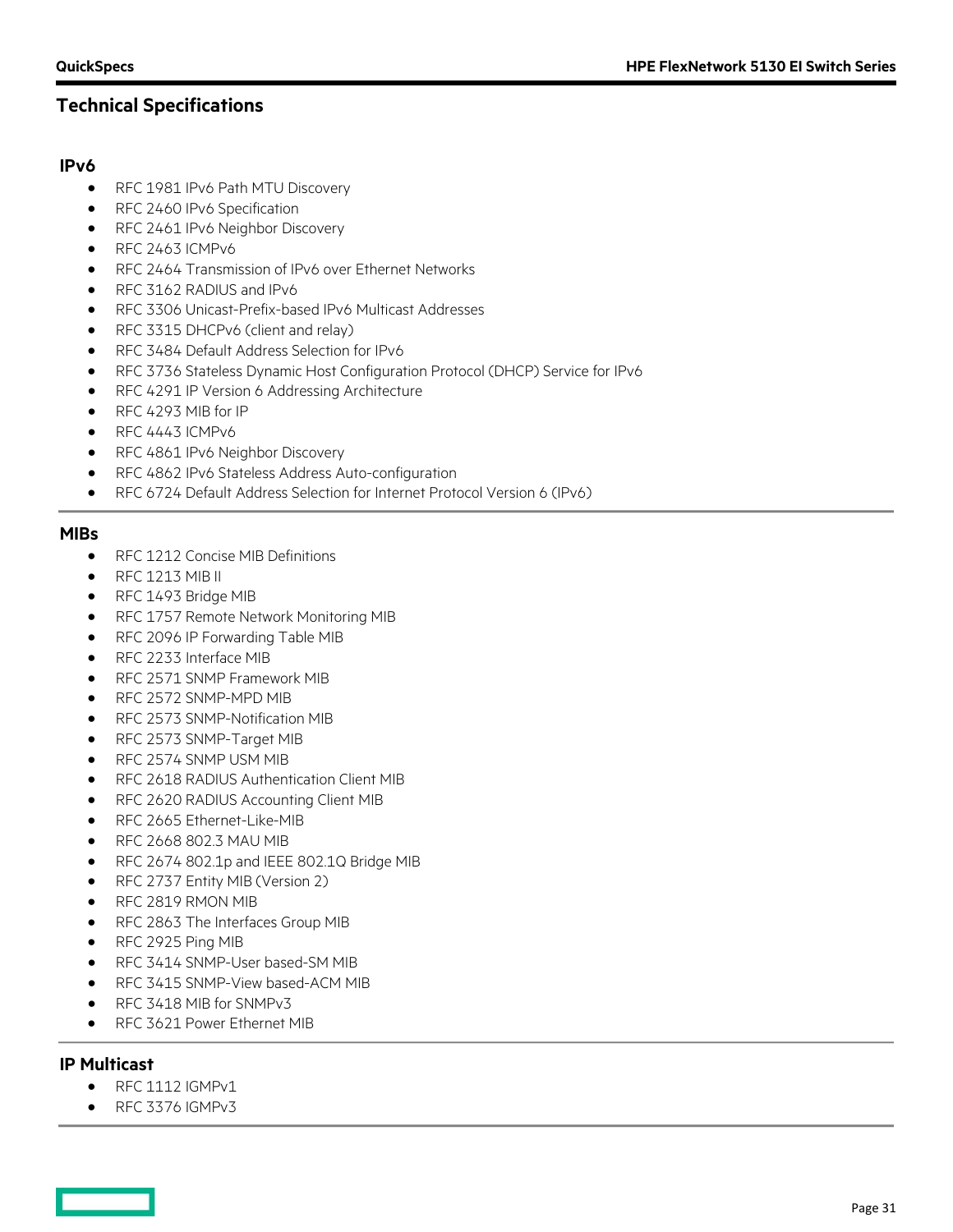### **Network Management**

- IEEE 802.1AB Link Layer Discovery Protocol (LLDP)
- RFC 2579 Textual Conventions for SMIv2
- RFC 2580 Conformance Statements for SMIv2
- RFC 2819 Four groups of RMON: 1 (statistics), 2 (history), 3 (alarm) and 9 (events)
- ANSI/TIA-1057 LLDP Media Endpoint Discovery (LLDP-MED)
- SNMPv1/v2c/v3

#### **Security**

- IEEE 802.1X Port Based Network Access Control
- RFC 1492 TACACS+
- RFC 2138 RADIUS Authentication
- RFC 2139 RADIUS Accounting
- RFC 2865 RADIUS (client only)
- RFC 2866 RADIUS Accounting
- RFC 3260 New Terminology and Clarifications for DiffServ
- Secure Sockets Layer (SSL)
- SSHv2 Secure Shell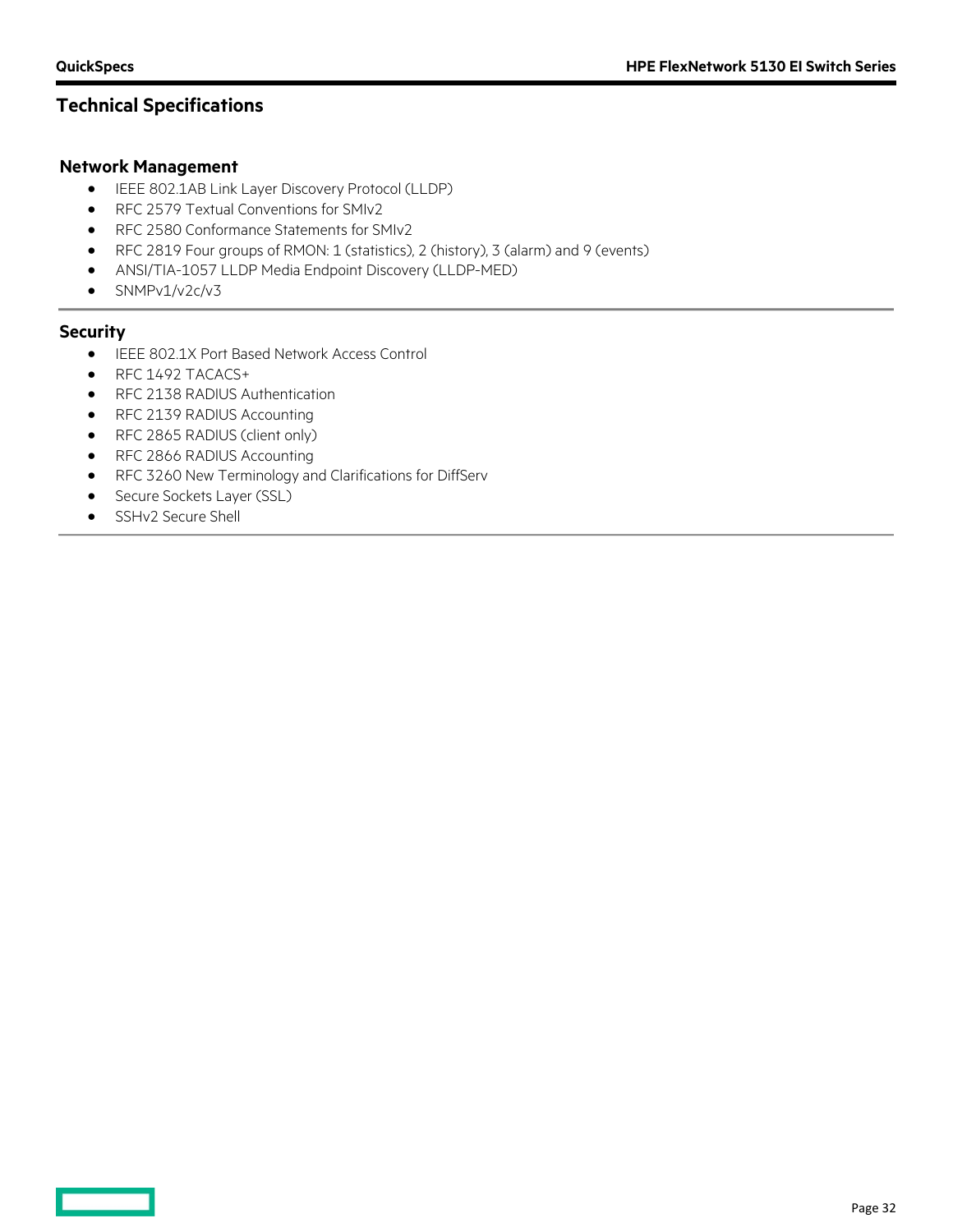$\qquad \qquad =$ 

# **Summary of Changes**

| <b>Date</b> | <b>Version History</b> | <b>Action</b> | <b>Description of Change:</b>                                                        |
|-------------|------------------------|---------------|--------------------------------------------------------------------------------------|
| 14-Feb-2022 | Version 23             | Changed       | Technical Specifications section was updated.                                        |
| 04-May-2021 | Version 22             | Changed       | Standard Features and Configuration Information sections were updated.               |
| 02-Dec-2019 | Version 21             | Changed       | Overview, Configuration Information, Technical Specifications and Related            |
|             |                        |               | Options sections were updated.                                                       |
|             |                        |               | Obsolete SKUs were removed.                                                          |
| 01-Oct-2018 | Version 20             | Changed       | Recommended and Extended markings removed from the document.                         |
| 04-Sep-2018 | Version 19             | Changed       | Accessories and Configuration section updated                                        |
| 06-Aug-2018 | Version 18             | Changed       | Configuration section updated: Added AOC compatibility and appropriate<br>SFP+ Rules |
| 07-May-2018 | Version 17             | Changed       | Configuration section updated                                                        |
| 09-Jan-2017 | Version 16             | Changed       | SKUs added: JH693A, JH694A, JH695A                                                   |
|             |                        |               | Technical Specifications updated                                                     |
| 07-Oct-2016 | Version 15             | Changed       | Configuration section and Accessories updated                                        |
| 03-Oct-2016 | Version 14             | Added         | SKUs added: JD362B, JD366B                                                           |
| 20-May-2016 | Version 13             | Changed       | Document name changed to HPE FlexNetwork 5130 EI Switch Series, SKU                  |
|             |                        |               | descriptions updated.                                                                |
|             |                        |               | Overview and Technical Specifications updated.                                       |
| 05-Feb-2016 | Version 12             | Changed       | Standards and Protocols updated                                                      |
| 08-Jan-2016 | Version 11             | Changed       | Technical Specifications and Accessories updated                                     |
| 01-Dec-2015 | Version 10             | Changed       | Overview and Technical Specifications updated                                        |
| 16-Oct-2015 | Version 9              | Changed       | Minor changes made on Technical Specifications                                       |
| 17-Aug-2015 | Version 8              | Changed       | New models added: JG938A, JG939A, JG940A, JG941A                                     |
|             |                        |               | Updated Features and Benefits, Configuration and Technical Specifications            |
| 11-Jul-2015 | Version 7              | Changed       | Minor changes on Overview and Standard Protocols                                     |
| 10-Jul-2015 | Version 6              | Changed       | Error fixed on Features and benefits                                                 |
| 24-Feb-2015 | Version 5              | Changed       | Memory and processor data updated on Technical Specification section                 |
| 15-Jan-2015 | Version 4              | Changed       | Minor changes made on Technical Specifications                                       |
| 12-Jan-2015 | Version 3              | Changed       | Errors fixed on Features and benefits section                                        |
| 01-Dec-2014 | Version 2              | Changed       | Warranty and support updated                                                         |
| 29-Sep-2014 | Version 1              | <b>New</b>    | New QuickSpecs                                                                       |